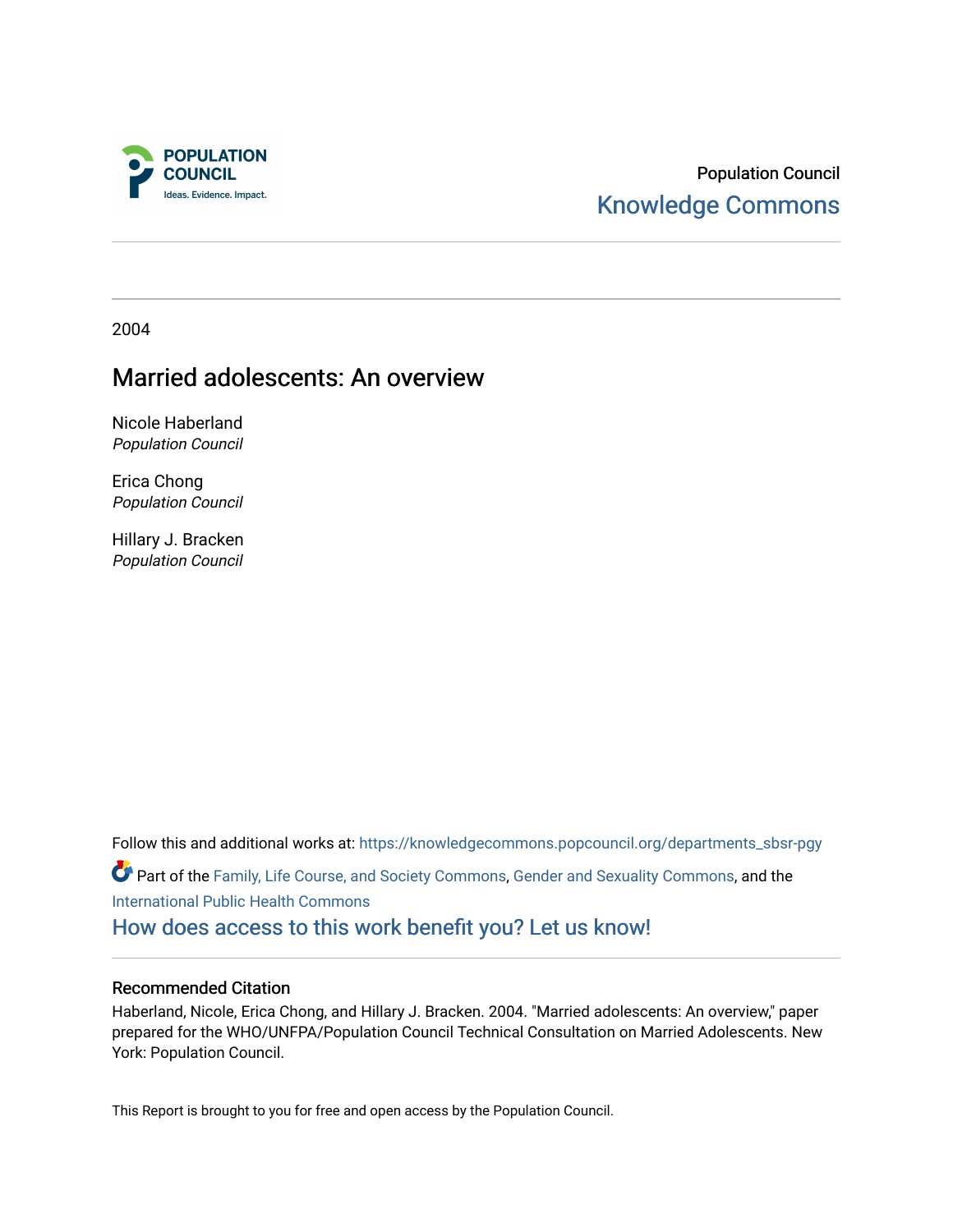# **Married Adolescents: An Overview**

Nicole Haberland, Erica Chong, Hillary Bracken

Paper prepared for the WHO/UNFPA/Population Council Technical Consultation on Married Adolescents WHO, Geneva 9–12 December 2003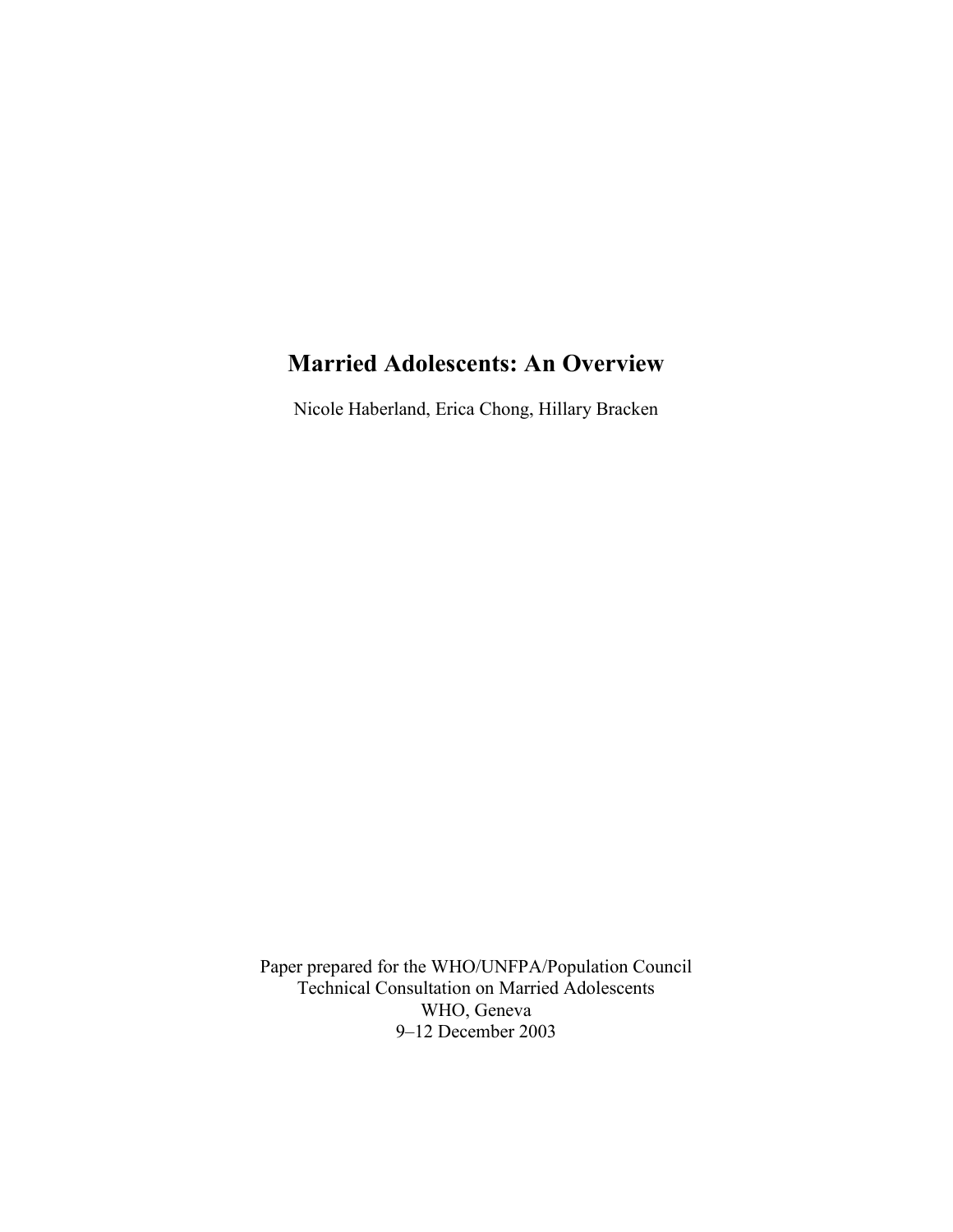| Social and Economic Dimensions of Married Adolescent Girls' Lives 12    |  |
|-------------------------------------------------------------------------|--|
|                                                                         |  |
|                                                                         |  |
|                                                                         |  |
|                                                                         |  |
|                                                                         |  |
|                                                                         |  |
|                                                                         |  |
|                                                                         |  |
|                                                                         |  |
|                                                                         |  |
| What happens: Sexual initiation, disruption of social support networks, |  |
|                                                                         |  |
|                                                                         |  |
|                                                                         |  |
|                                                                         |  |
|                                                                         |  |
|                                                                         |  |
|                                                                         |  |
|                                                                         |  |
|                                                                         |  |
|                                                                         |  |
|                                                                         |  |
| Married girls tend to have less say in economic, household,             |  |
|                                                                         |  |
|                                                                         |  |
|                                                                         |  |
| Married girls' differential exposure to gender-based violence           |  |
|                                                                         |  |
|                                                                         |  |

# **CONTENTS**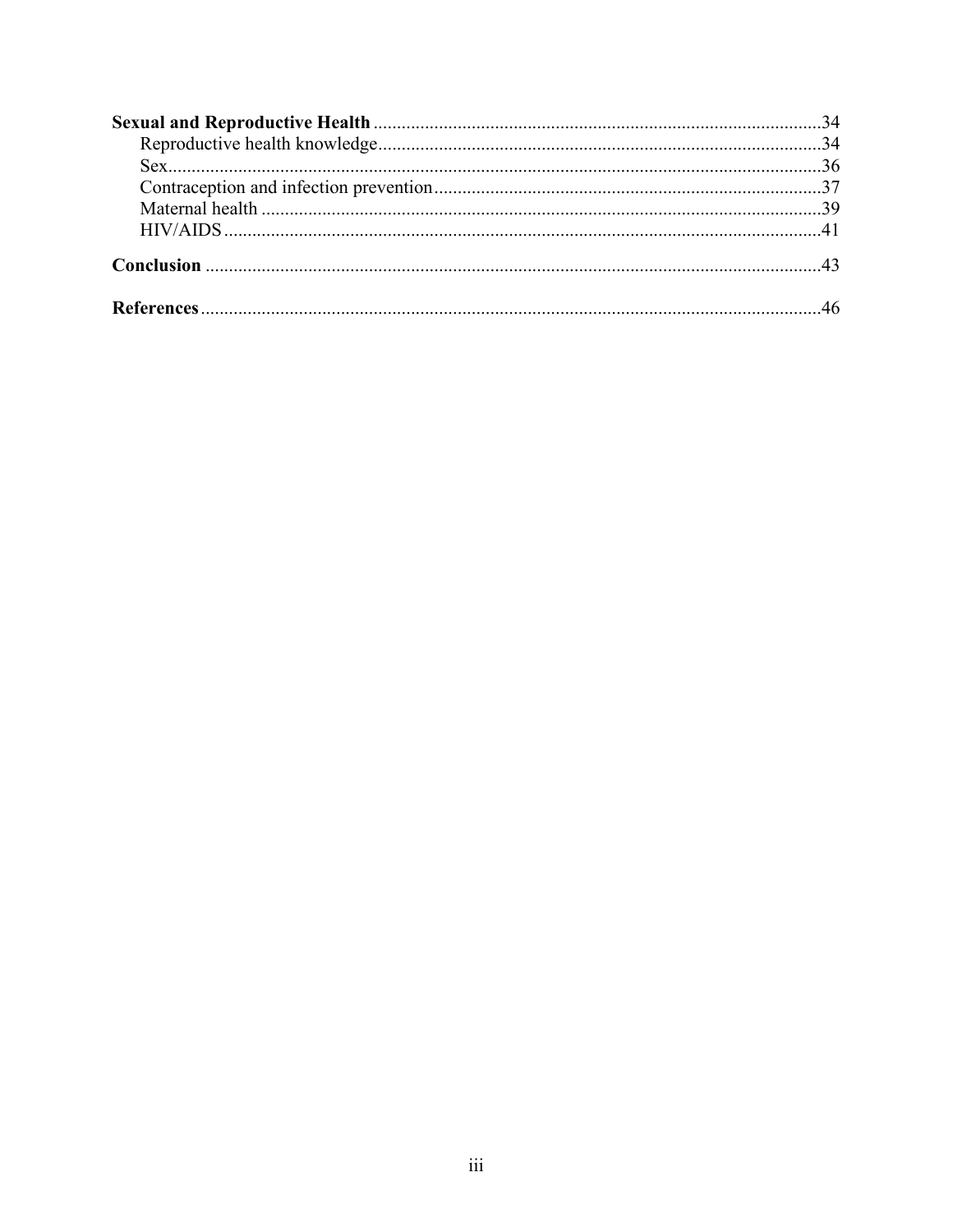#### **ACKNOWLEDGMENTS**

This paper would never have been written without the vision of Judith Bruce, whose analysis and passion have been vital to bringing attention to the neglected topic of married adolescent girls. We are enormously appreciative of her guidance. We are grateful to Rachel Goldberg for her research assistance, insight, and moral support. We owe tremendous thanks to Sajeda Amin, Annabel Erulkar, Shireen Jejeebhoy, Barbara Mensch, K.G. Santhya, and Shyam Thapa, whose vital work is cited throughout this review—without their research and insight, there would have been little to write. Special thanks also goes to 'Peju Olukoya, whose commitment, energy, and discernment made the consultation and this paper possible. We are grateful to our partners and donors: The Ford Foundation, the Bill & Melinda Gates Foundation, The John D. and Catherine T. MacArthur Foundation, the U.K. Department for International Development, the United Nations Population Fund, and the World Health Organization.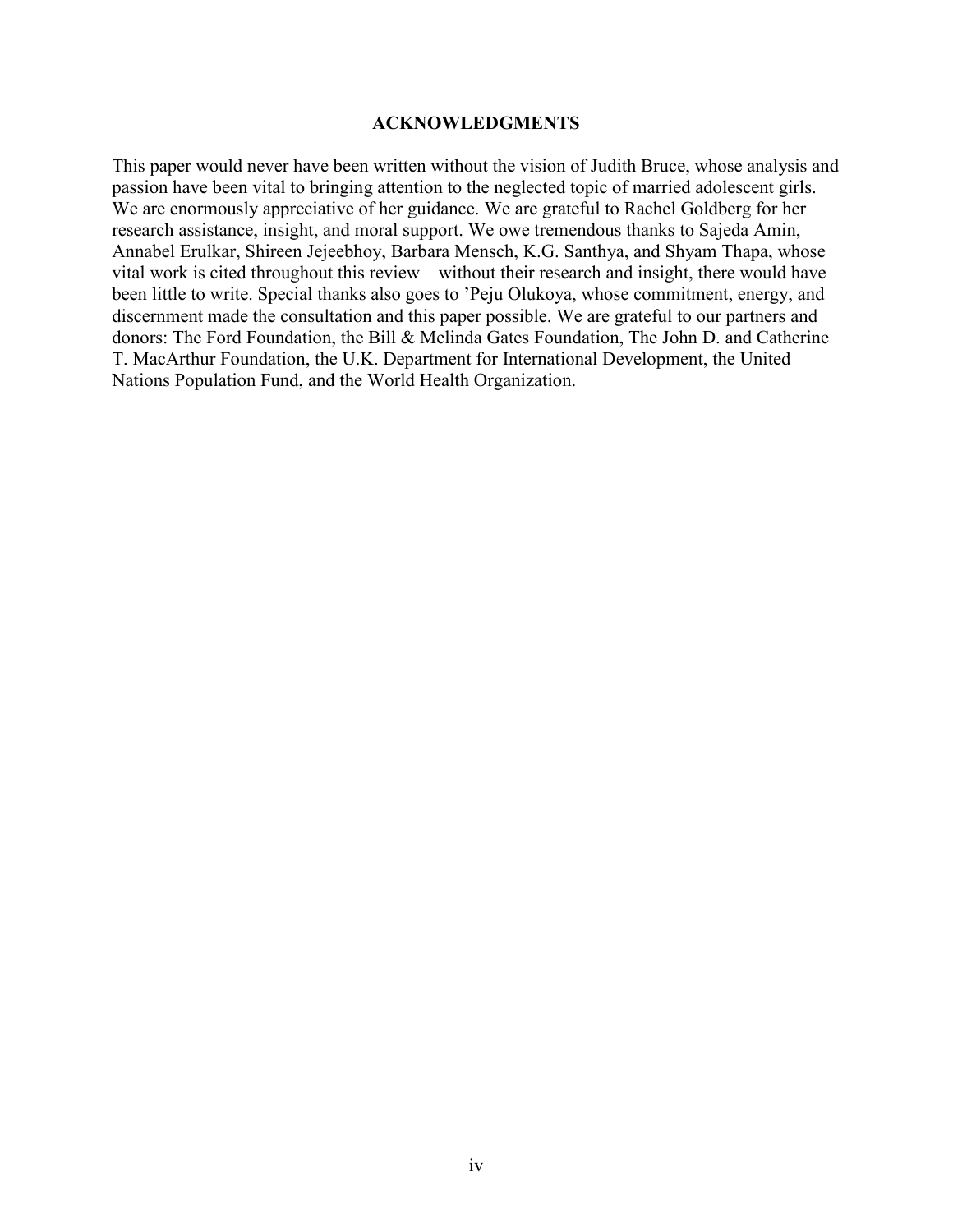#### **INTRODUCTION: IN NO ONE'S SPHERE**

In developed countries, "adolescence" is the term used to describe the transition between childhood and adulthood. Coined in the beginning of the twentieth century, the term commonly connotes a stressful and critical period during which young people struggle to come to terms with their sexuality; a widening world beyond their family; new ideas; and their changing social capabilities, roles, and responsibilities.

As the age of marriage increased and this transition period expanded in many developingcountry settings, this developed-country definition became more applicable. The changing needs of many young people were observed, and in response a wave of programmes and services, including family life education for adolescents in school, adolescent reproductive health services, youth centres, and other teen-oriented programmes were created. Together, the increasing age of marriage and the existing paradigm of adolescence naturally focused reproductive and sexual health and development activities on unmarried girls and boys.

Since the mid-1970s major social and economic development and health initiatives have been mounted that could, and should, include married adolescents among the beneficiaries: girls' education, community-based livelihood programmes for women, safe motherhood initiatives, child health (or maternal and child health) programmes, and, most recently, programmes to reduce gender-based violence and increase HIV/AIDS prevention, care, and support. Yet married adolescent girls have markedly less access to schooling than their unmarried counterparts. Similarly, the experience of most community-based, livelihoods, and social mobilisation programmes directed at women tend to attract older, married, and parous women. Without special effort, they do not necessarily reach the newly married.<sup>1</sup>

It is understandable, though lamentable, that social development schemes have not purposefully included young, newly married women, however, their relative exclusion is less expected in mainstream reproductive health initiatives. While these initiatives do not deliberately exclude married adolescents, they generally have not mounted concerted efforts to include them either. The often-unconscious assumption we have made is that once married, young women and men have access to the services they need—at least as much access as older women and men in the same context would. As Gage (2000: 190) notes, ". . . married women have always been treated as adults with respect to the delivery of reproductive health information and services, regardless of age."

Other papers in this compendium document the scant attention paid to young married women in the safe motherhood field (Miller and Lester 2003). Similarly, campaigns to encourage more positive partner involvement in reproductive health typically have not considered the special needs of married girls and boys (Barker 2003). While adolescents increasingly are targeted in

<sup>&</sup>lt;sup>1</sup> Social programmes for adolescents also have a mixed record. For instance, participants in an adolescent livelihoods programme in India that was open to both married and unmarried girls included a proportion who were engaged (11.5 percent) and who were married but not yet cohabiting (9.0 percent), but only a very small proportion of married girls (4.3 percent) (Widge 2003). In contrast, a third of the participants in the K-Rep livelihoods programme for adolescent girls in Kenya are married (Banu Khan, personal communication, 2003).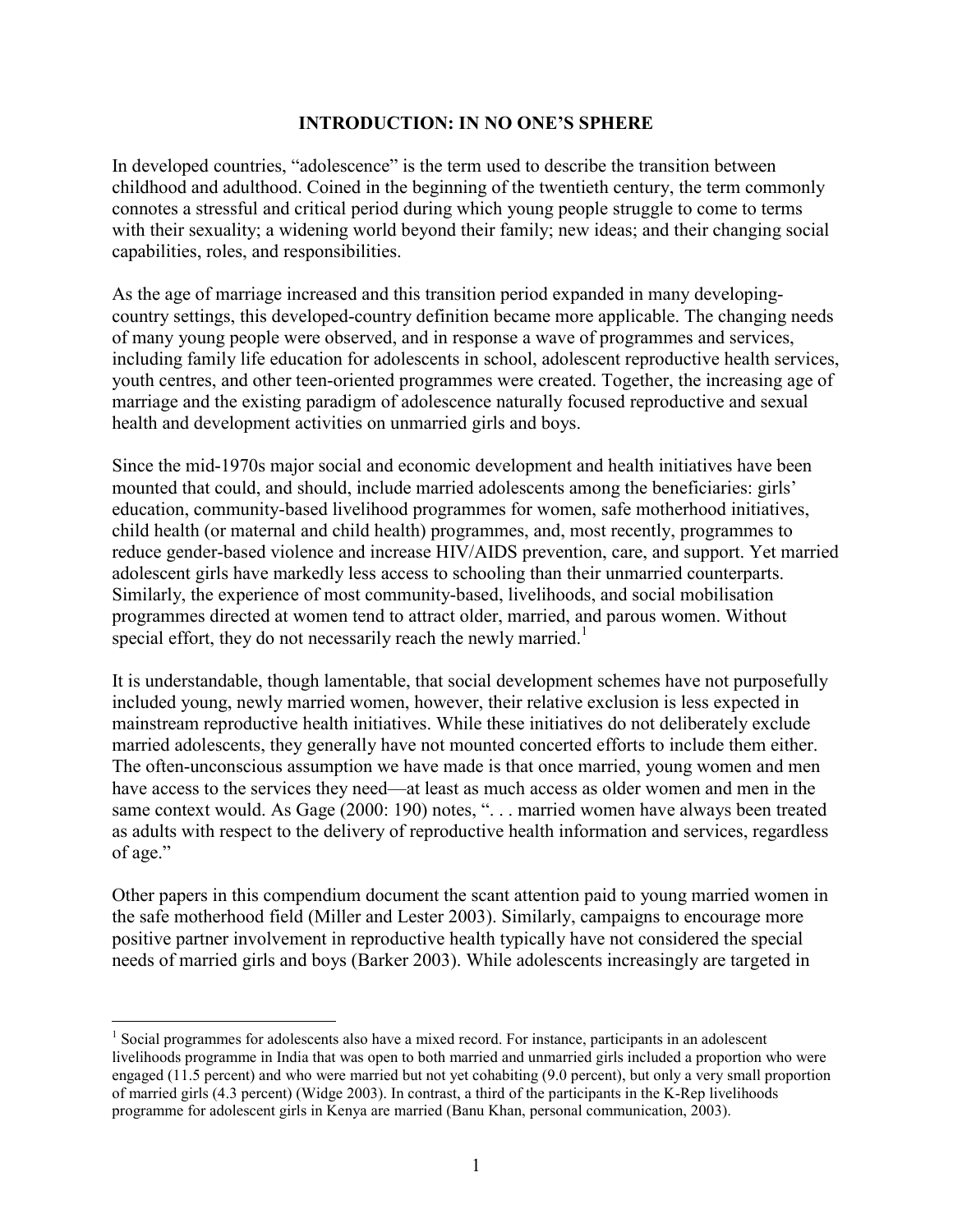HIV/AIDS initiatives, this attention has been largely reserved for those who are unmarried (Bruce and Clark 2003).

We argue that married adolescent girls are a universe of their own and, by virtue of their age, marital status, and gender, are at a confluence of social vulnerabilities. The transition to marriage or married status for girls often is associated with limited access to knowledge, impeded autonomy, and removal from previous social networks and support at the exact moment that they plausibly have unprecedented, uninformed, and unprotected sexual exposure; are in new, often hierarchical, and sometimes abusive relationships; and are under strong pressure to bear a first child. This conjunction at the very least suggests the need for concerted attention and distinctive outreach and social support strategies.

Not only does their vulnerability and distinct social profile argue for special attention; the number of married girls is substantial. Among women aged 20–24 in developing countries, over a third are married by age 18 (Mensch 2003). In the vast majority of these countries, most of the sexual activity among adolescent girls takes place in the context of marriage (Bruce 2002). Young men also are married as adolescents, but to a far lesser extent (Mensch 2003). We explore the variation and trends in early marriage in the second part of this overview, "Early Marriage Remains Extensive."

Many young women (and a small number of young men) enter into marital unions not because of their own desires or wishes, but at their parents' behest. Mothers, fathers, or other senior members of the household often select the spouse and determine the timing of marriage (and, effectively, the timing of sexual initiation). The lack of consent in many cases and recognition of the evolving cognitive capacities of adolescents, among other factors, have contributed to an emerging consensus that early marriage is a human rights abuse. The sections "Marital Patterns Are Diverse" and "Early Marriage Is an Abuse of Rights" consider the diversity of marital patterns and examine the rights issues related to early marriage.

We also examine the social context of these marriages in the section entitled "Social and Economic Dimensions of Married Adolescent Girls' Lives." Many young girls are married to men they meet perhaps once before their wedding night. They go to live in a new family away from their natal home, far from familiar social and familial networks. In hierarchical extended families they will be the most junior members of the household by virtue of both their gender and age. We review aspects of marriage and how they relate to young women's autonomy, isolation, and reproductive health. Finally, we examine whether married adolescent girls differ from unmarried adolescents and slightly older married women in terms of mobility, decisionmaking, social networks, and exposure to media.

Social vulnerabilities are of concern in their own right, but they also interact with physiological vulnerabilities. In the section "Sexual and Reproductive Health" we summarise findings from other papers in this compendium to examine the special sexual and reproductive health needs of married adolescents and the youngest first-time mothers.

Finally, we conclude with some of the policy and programme implications of these data.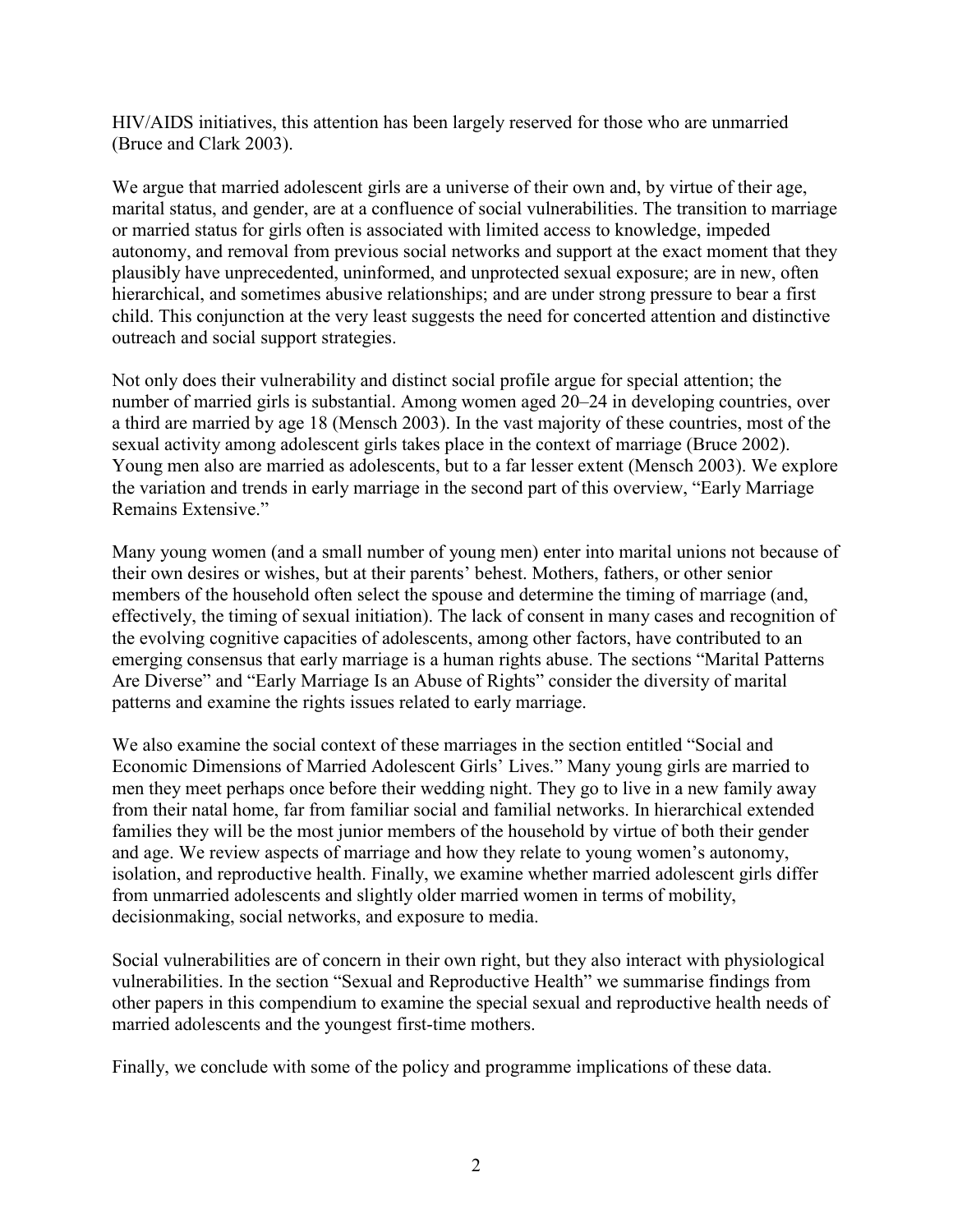#### **EARLY MARRIAGE REMAINS EXTENSIVE**

Age at marriage in the developing world is increasing almost without exception. An analysis by Mensch, Singh, and Casterline (2004) found substantial declines in the proportion of young men and women married in most developing-country regions.<sup>2</sup> Though a declining phenomenon, the number of individuals affected remains large. If the timing of marriage does not change, over 100 million girls will be married as children (as defined by the Convention on the Rights of the Child) in the next ten years (2002 Population Council analyses of United Nations country data on marriage).

Such global figures are useful in gauging the scope of the problem but have more limited utility for policies and programmes. There is enormous variation in age at marriage between and within regions, and between and within countries. Table 1 shows data from selected countries in seven regions. Generally, the lowest median ages at marriage are found in countries in West Africa and South Asia. For instance, the median age at marriage for girls aged 25–29 in Chad is 15.9 years; and in Bangladesh, 15.4 years. In contrast, countries in Latin America and the Caribbean have relatively higher median ages at marriage. Brazilian and Haitian women aged 25–29, for example, have a median age at marriage of 21.0 and 20.6 years, respectively.

| $1.00111 \times 10^{-1}$<br>Country | Median age at marriage (years) | Married by age $18$ (%) |
|-------------------------------------|--------------------------------|-------------------------|
| <b>West Africa</b>                  |                                |                         |
| Burkina Faso 1999                   | 17.7                           | 60                      |
| Chad 1996                           | 15.9                           | 73                      |
| Ghana 1998                          | 19.6                           | 33                      |
| <b>Mali 2001</b>                    | 16.8                           | 63                      |
| Nigeria 1999                        | 18.6                           | 45                      |
| <b>East Africa</b>                  |                                |                         |
| Ethiopia 2000                       | 17.2                           | 57                      |
| Kenya 1998                          | 20.2                           | 31                      |
| Tanzania 1999                       | 18.8                           | 42                      |
| <b>Southern Africa</b>              |                                |                         |
| Malawi 2000                         | 18.1                           | 49                      |
| Mozambique 1997                     | 17.3                           | 59                      |
| South Africa 1998                   | $\equiv$ <sup>a</sup>          | 11                      |
| Zimbabwe 1999                       | 19.8                           | 30                      |
| <b>Latin America and</b>            |                                |                         |
| the Caribbean                       |                                |                         |
| Brazil 1996                         | 21.0                           | 25                      |
| Guatemala 1999                      | 19.2                           | 37                      |
| Haiti 2000                          | 20.6                           | 31                      |
| Peru 2000                           | 21.9                           | 22                      |

**Table 1. Median age at marriage and percentage of women aged 25–29 married by age 18 (Demographic and Health Survey data)** 

*continued* 

 $2$  The exceptions were South America for men and women (where early marriage was not that common previously); West and Middle Africa for men (here there was little change in men's age at marriage between surveys/cohorts); and possibly South and Southeast Asia for men (one index, the singulate mean age at marriage, showed an increase of over half a year, while another, percent of men married between ages 20 and 29, remained stable from 1970 to 1989 and 1990 to 2000).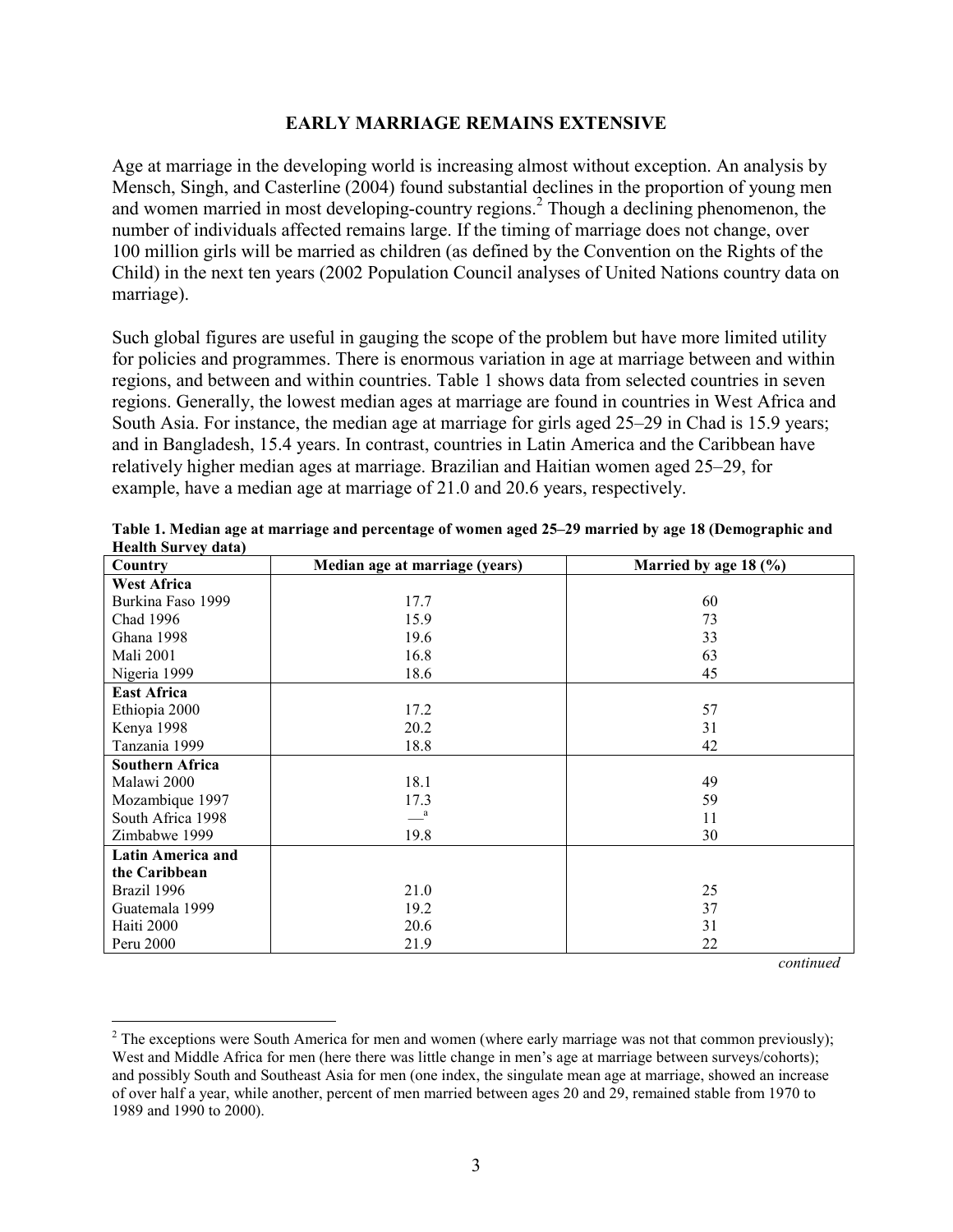| <b>Table 1.</b> ( <i>continued</i> ) |                                |                           |
|--------------------------------------|--------------------------------|---------------------------|
| Country                              | Median age at marriage (years) | Married by age 18 $(\% )$ |
| <b>South Asia</b>                    |                                |                           |
| Bangladesh 2000                      | 15.4                           | 75                        |
| India 1998-99                        | 17.4                           | 57                        |
| Nepal 2001                           | 17.0                           | 63                        |
| Pakistan 1990–91                     | 18.9                           | 42                        |
| <b>Southeast Asia</b>                |                                |                           |
| Indonesia 1997                       | 19.9                           | 33                        |
| Philippines 1998                     | 22.7                           | 14                        |
| <b>Middle East and</b>               |                                |                           |
| <b>North Africa</b>                  |                                |                           |
| Egypt $2000$                         | 20.8                           | 25                        |
| Jordan 1997                          | 23.1                           | 14                        |
| Morocco 1992                         | 22.3                           | 23                        |
| Yemen 1997                           | 16.6                           | 64                        |

<sup>a</sup> Less than 50 percent were married by age 25.

**Table 1.** *(continued)*

Source: Data from Statcompiler at www.measuredhs.com, accessed 4 December 2003.

The proportion of girls married before their eighteenth birthday—perhaps a more useful indicator —varies widely as well (Table 1). In some countries, such as Brazil, Egypt, Peru, the Philippines, and South Africa, 25 percent or less of girls aged 25–29 were married by age 18. In other settings, such as Ghana, Guatemala, Indonesia, Malawi, and Nigeria, between 33 and 49 percent of girls in this age group were married by their eighteenth birthday. The proportion climbs to over 50 percent in some countries, such as Mozambique (59 percent), Nepal (63 percent), Mali (63 percent), and Bangladesh (75 percent).

Marriage among boys is much less common. Table 2 presents data from those Demographic and Health Surveys (DHS) that have included individual men's questionnaires. In contrast to women, the vast majority of men marry after age 20. Of 38 countries in which men were interviewed for the DHS (conducted between 1990 and 2002), none had a median age at marriage of less than 20 years among 30–34-year-olds, and 11 countries had a median age at marriage of above 25 years. For instance, while the median age at marriage among 30–34-year-old women in Burkina Faso was 17.6 years, among 30–34-year-old men the median age was 25.2 years. In Ethiopia, 85 percent of 30–34-year-old women were married by age 20, compared to 20 percent of men in the same age group.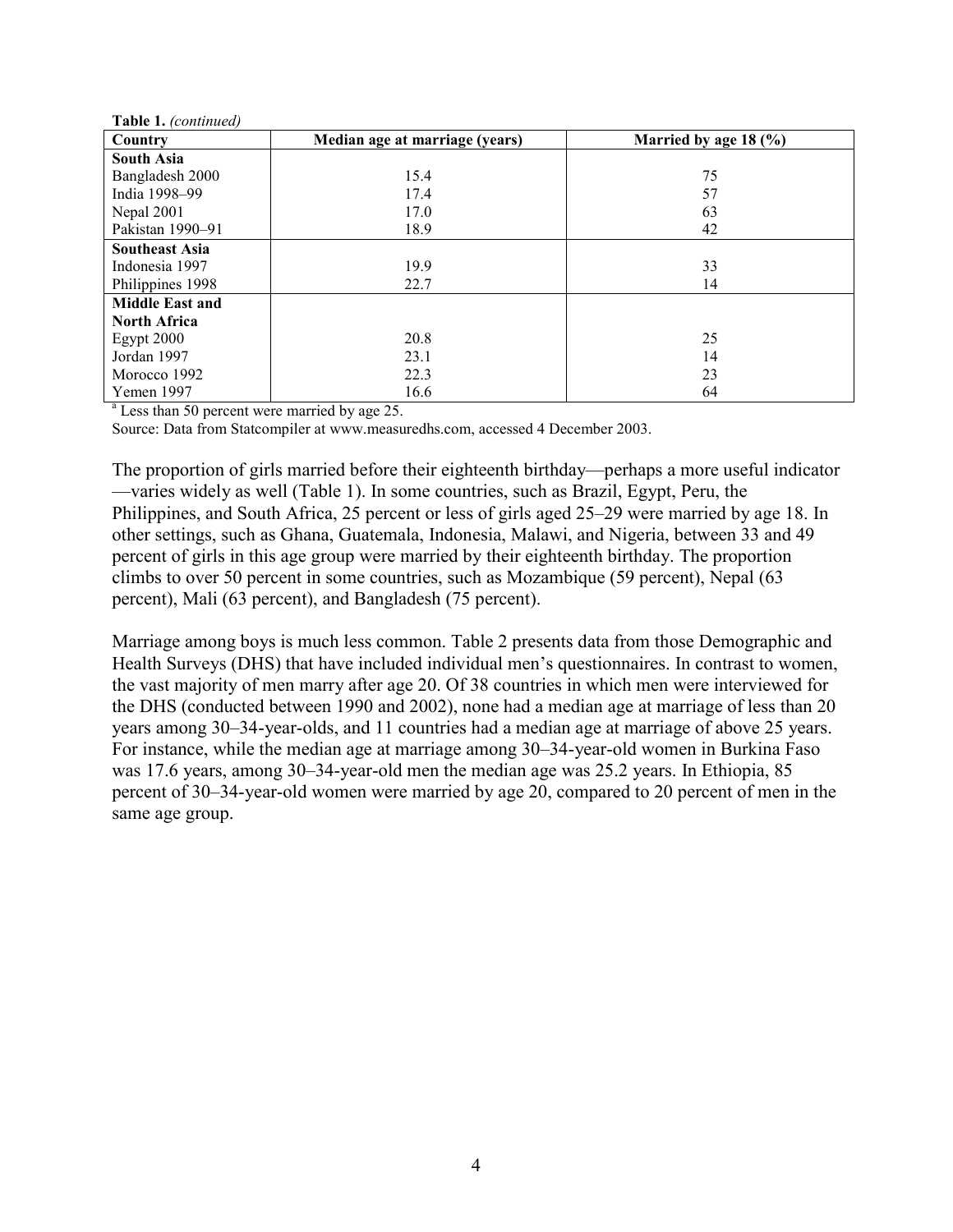| Country                          | Median age at marriage (years) |      | Married by age 20 (%) |                |
|----------------------------------|--------------------------------|------|-----------------------|----------------|
|                                  | Women                          | Men  | Women                 | Men            |
| <b>West and Central Africa</b>   |                                |      |                       |                |
| Benin 2001                       | 18.7                           | 24.3 | 63                    | 24             |
| Burkina Faso 1998-99             | 17.6                           | 25.2 | 84                    | 10             |
| Cameroon 1998                    | 17.2                           | 25.1 | 72                    | 13             |
| Central African Republic 1994-95 | 17.3                           | 23.2 | 75                    | 29             |
| Chad 1996-97                     | 15.9                           | 22.5 | 85                    | 26             |
| Côte d'Ivoire 1998-99            | 18.4                           | 26.3 | 64                    | 11             |
| Gabon 2000                       | 20.1                           | 24.2 | 50                    | 23             |
| Ghana 1998                       | 18.7                           | 24.8 | 62                    | 18             |
| Guinea 1999                      | 16.2                           | 26.1 | 81                    | 16             |
| <b>Mali 2001</b>                 | 16.2                           | 25.4 | 80                    | 11             |
| Mauritania 2000-01               | 16.9                           | 27.1 | 68                    | 14             |
| Niger 1998                       | 15.1                           | 22.8 | 91                    | 26             |
| Nigeria 1999                     | 17.7                           | 25.6 | 65                    | 17             |
| Rwanda 1992                      | 20.2                           | 23.8 | 48                    | 13             |
| Senegal 1997                     | 17.4                           | 30.0 | 70                    | $\overline{4}$ |
| <b>Togo 1998</b>                 | 18.8                           | 24.6 | 63                    | 18             |
| <b>East and Southern Africa</b>  |                                |      |                       |                |
| Comoros 1996                     | 18.4                           | 25.6 | 62                    | 14             |
| Eritrea 1995                     | 17.1                           | 23.6 | 71                    | 12             |
| Ethiopia 2000                    | 15.8                           | 24.3 | 85                    | 20             |
| Kenya 1998                       | 19.2                           | 25.0 | 56                    | 12             |
| Malawi 2000                      | 17.7                           | 22.9 | 76                    | 23             |
| Mozambique 1997                  | 17.4                           | 22.4 | 73                    | 30             |
| Tanzania 1999                    | 18.5                           | 23.8 | 68                    | 22             |
| Uganda 2000-01                   | 17.8                           | 22.3 | 74                    | 25             |
| Zambia 2001-02                   | 18.1                           | 23.0 | 69                    | 17             |
| Zimbabwe 1999                    | 19.7                           | 24.3 | 54                    | 14             |
| Latin America and the Caribbean  |                                |      |                       |                |
| Bolivia 1998                     | 21.0                           | 23.3 | 42                    | 20             |
| Brazil 1996                      | 21.0                           | 23.7 | 41                    | 18             |
| Dominican Republic 1999          | 19.5                           | 24.6 | 54                    | 22             |
| Haiti 2000                       | 20.8                           | 26.0 | 43                    | 15             |
| Nicaragua 1997-98                | 18.3                           | 22.2 | 66                    | 32             |
| Peru 1996                        | 20.9                           | 24.2 | 43                    | 17             |
| <b>South and Southeast Asia</b>  |                                |      |                       |                |
| Bangladesh 1996-97               | 14.1                           | 23.1 | 92                    | 23             |
| Nepal 2001                       | 16.8                           | 20.1 | 82                    | 49             |
| Pakistan 1990-91                 | 18.2                           | 23.0 | 63                    | 22             |
| <b>Central/West Asia</b>         |                                |      |                       |                |
| Armenia 2000                     | 20.1                           | 24.7 | 49                    | $\sqrt{5}$     |
| Kazakhstan 1999                  | 21.1                           | 23.7 | 32                    | 8              |
| Turkey 1998                      | 20.3                           | 24.0 | 48                    | 13             |

**Table 2. Median age at marriage and percentage of women and men aged 30–34 married by age 20 (DHS data, all countries that collected data on men)** 

Source: Data from Statcompiler at www.measuredhs.com, accessed 4 December 2003.

Country-level data often mask profound intra-country differences. Table 3 looks more closely at variation within states/regions/populations of Ethiopia, Guatemala, India, and Nigeria. While 50 percent of Indian girls aged 20–24 were married by their eighteenth birthday nationally, in Bihar, Rajasthan, and Uttar Pradesh, this proportion is between 62 percent and 71 percent. In Nigeria, 73 percent of girls aged 20–24 in the conservative north were married by age 18 compared to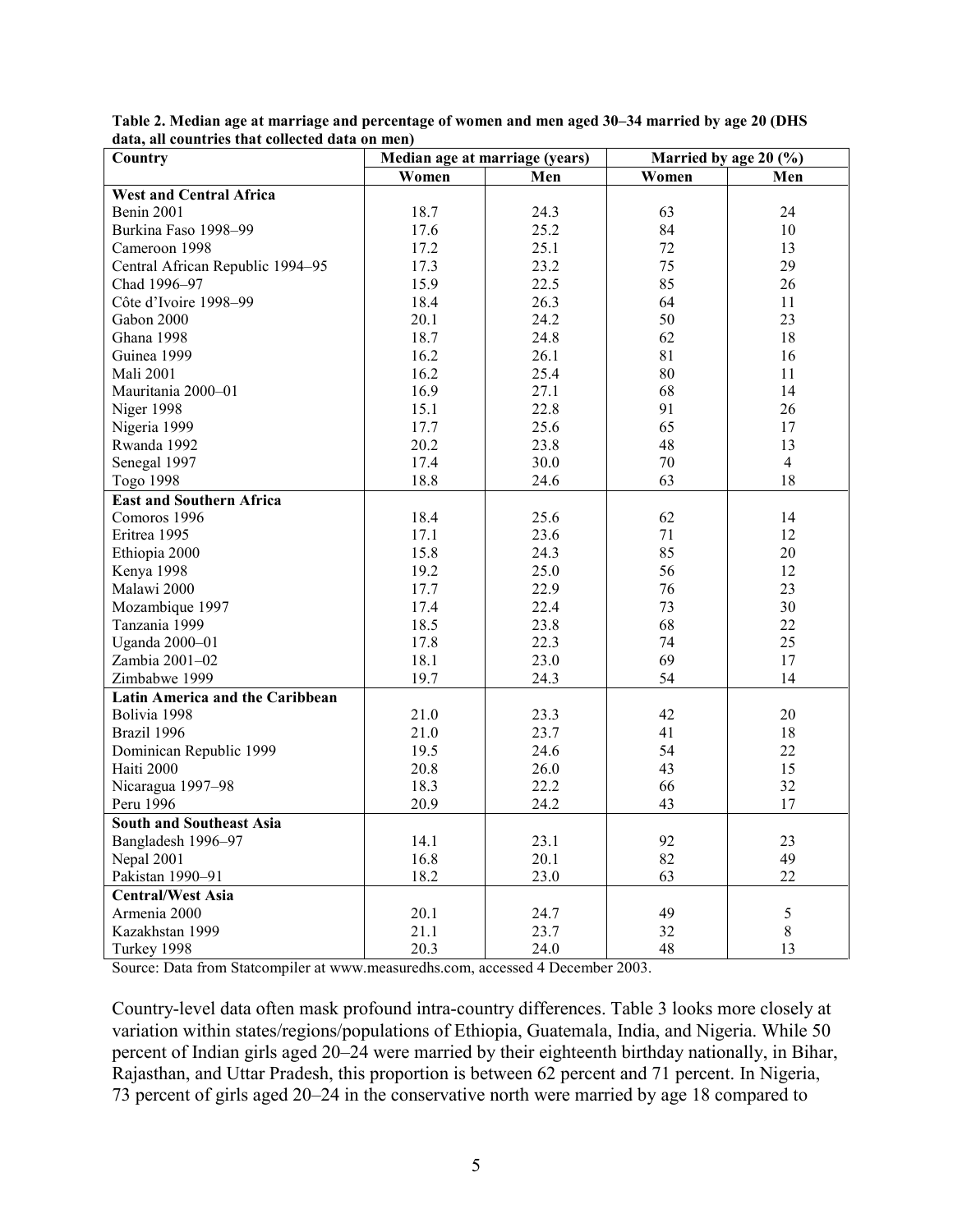only 23 percent in the south-central regions. Indeed, in the north among 20–24-year-olds, the median age at marriage is 15.3 years. In Ethiopia, there is a three-year difference in the median age at marriage for Amhara and the country overall. Guatemala data show differences between indigenous versus nonindigenous populations: 45 percent of indigenous girls aged 20–24 compared to only 29 percent of nonindigenous girls of the same age were married by age 18.

| Country               | Married by age 15 | Married by age 18 | Median age at         |
|-----------------------|-------------------|-------------------|-----------------------|
|                       | $(\%)$            | $(\%)$            | marriage (years)      |
| Ethiopia 2000         | 19                | 49                | 18.1                  |
| Amhara                | 50                | 80                | 15.0                  |
| Affar                 | 20                | 70                | 16.2                  |
| Guatemala 1999        | 9                 | 34                | 19.5                  |
| Indigenous persons    | 16                | 45                | 18.4                  |
| Nonindigenous persons | b                 | 29                | 19.9                  |
| <b>India 1998-99</b>  | 24                | 50                | 18.0                  |
| Rajasthan             | 36                | 68                | 16.0                  |
| Bihar                 | 40                | 71                | 15.7                  |
| Uttar Pradesh         | 36                | 62                | 16.2                  |
| Nigeria 1999          | 20                | 40                | 19.6                  |
| South-central regions | 8                 | 23                | $\equiv$ <sup>a</sup> |
| Northern regions      | 45                | 73                | 15.3                  |

**Table 3. Percentage of women aged 20–24 married by ages 15 and 18 and median age at marriage (DHS data)** 

 $\alpha$  Less than 50 percent were married by age 20.

Source: Population Council analyses of DHS data.

In sum, while the proportion of girls who marry before they reach age 18 undoubtedly is declining, it is still a significant phenomenon. Indeed, in many developing-country settings, most sexually active adolescent girls are married. An analysis of data from 45 recent DHS shows that in 82 percent of the countries surveyed, over 60 percent of sexually active 15–19-year-old girls are married (Bruce 2002). In the following sections we examine the social, legal, and health dimensions of early marriage.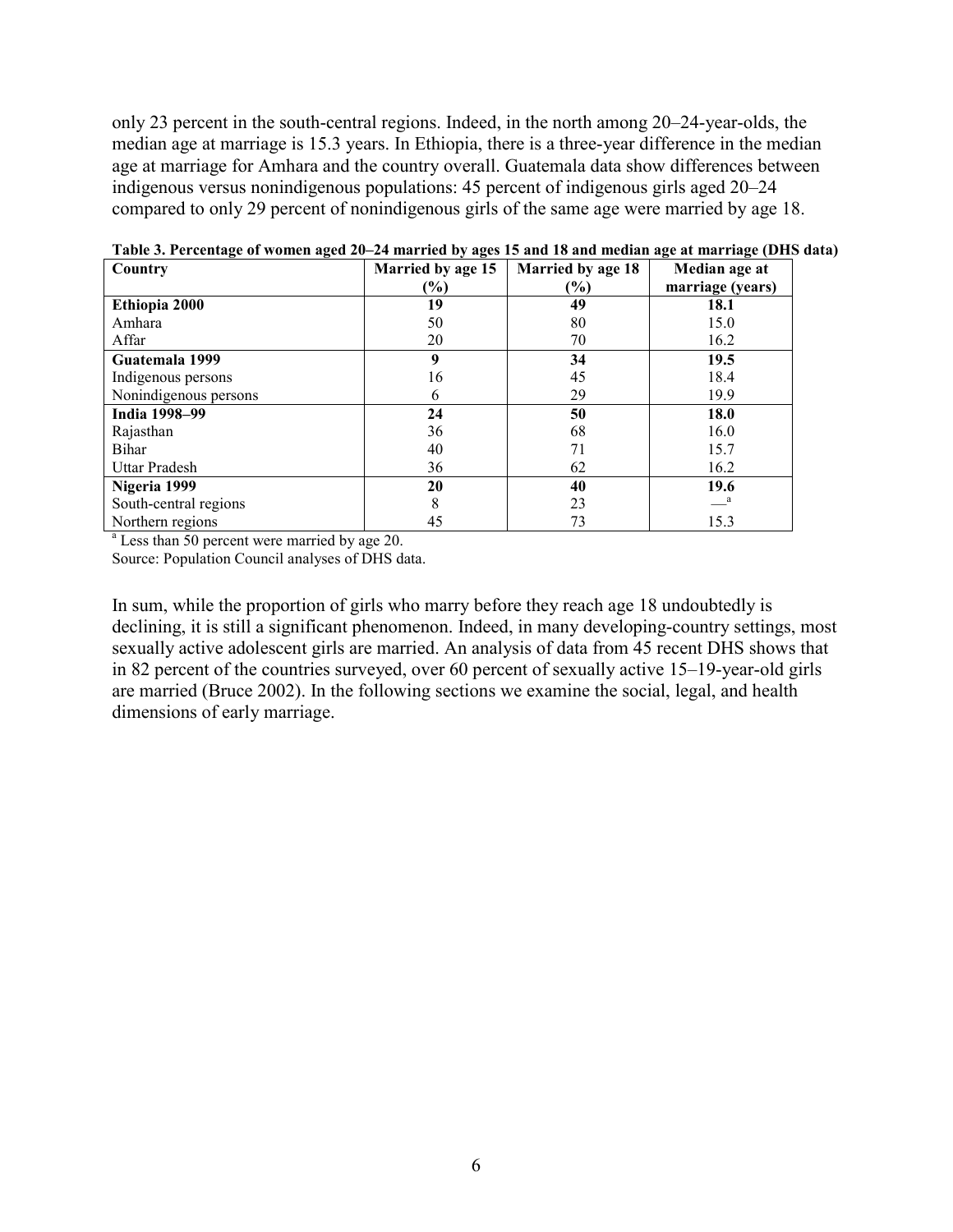#### **MARITAL PATTERNS ARE DIVERSE**

There is great variation within and across cultures and regions regarding the marital process itself. So while we speak of marriage in rather generic terms in this paper, the enormous diversity in union formation patterns requires comment. Indeed, the nuances of the marital process and the changing dynamics of union formation within cultures over time have been the focus of a considerable body of anthropological and demographic work.

Several themes in the literature are important to highlight in this paper. First, marriage often is not simply a union between a woman and a man; rather it is often characterized as an alliance between the man's and woman's families (Dyson and Moore 1983; Fricke, Syed, and Smith 1986; Grosz-Ngaté 1988; Isiugo-Abanihe 1994; Locoh 1994). In a study in Karnataka State, India, Caldwell, Reddy, and Caldwell (1983: 348) comment, "Parents are not primarily choosing a wife for their son . . . [rather] . . . [t]hey are primarily acting as principals in selecting their daughter-in-law."

Second, in some settings, particularly in sub-Saharan Africa, marriage is not clearly delineated by a ceremony or legal document as it characteristically is in Western countries (Ngondo a Pitshandenge 1994). Instead, marriage is more typically a process with several stages including betrothal/promising, granting of sexual rights/initiation of sexual relations, commencement of cohabitation, and a ceremony/celebration, which can occur in different sequence and last for different lengths of time (Meekers 1992; van de Walle and Meekers 1994). For instance, Shona marriages in Zimbabwe are described by Udry, Dole, and Gleiter (1992): The union formation process is long, and as a relationship develops, there may be exchanges of tokens that indicate growing seriousness. Further steps involve someone from the man's family approaching the woman's family to indicate an interest in union. This may lead to negotiations between the families, which in turn may lead to an initial agreement and exchange with the woman's family that confers sexual privileges on the man. Later payments and exchanges may lead to coresidence and the assertion of rights over the children born to the couple. Similarly, van de Walle and Meekers (1994) find that some ethnic groups in Côte d'Ivoire recognise unions as legitimate before cohabitation begins. Other unions in Africa do not necessarily result in legal marriage (Karanja 1994; Meekers 1992).

This has obvious implications. One regards the categorisation of unions: "The concepts of marriage used in surveys do not appear to correspond well to the actual union formation process in many parts of sub-Saharan Africa. The frequently used terms 'formal marriage,' 'consensual union,' and 'informal union' are often ill-suited to describing reproductive unions . . ." (Udry, Dole, and Gleiter 1992: 10). In some settings, then, we are imposing dichotomous categories that are not uniformly defined, or may not even identify the most relevant point in a process of transition. In the Côte d'Ivoire study, van de Walle and Meekers (1994) suggest that unions should be dated back to the celebration or ritual exchange that indicates social sanction—the time when the couple begins sexual relations. Even with such adjustments, the subtleties that are inherent in the marital transition in some settings are obscured by existing categories. Married/unmarried distinctions may be a crude variable through which to understand and explore complex relations and processes.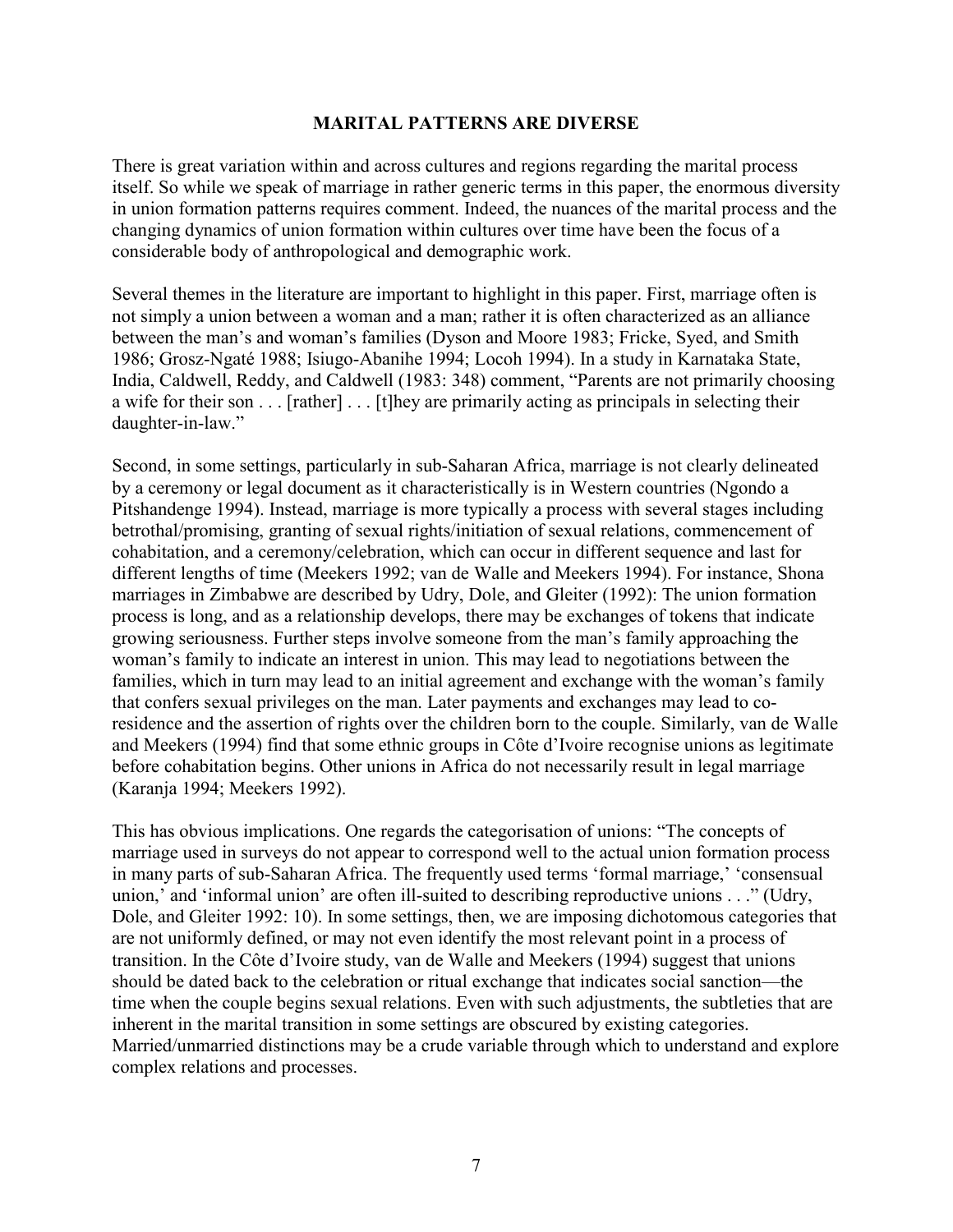What is missing in the literature we examined is any in-depth exploration of the implications of such patterns for young women. Do the various phases give the woman more opportunity to terminate a marriage process? Do they expand or constrain her mobility, education, and so forth? Do they circumscribe her ability to exercise choice in terms of the timing and nature of sex? How does a woman experience the stages of the process? What say does she have as the process moves forward? Is the male free to have sexual relations with other women during the time he has sexual privileges but is not yet residing with his wife? Does this change when cohabitation begins?

Third, the literature describes the enormous diversity in marriage customs and the changes that marital processes and traditions are undergoing throughout the developing world. The implications of this for this paper are that some of the issues highlighted below are more or less germane in some settings than others, and that change is possible, indeed, is constantly occurring.

Fourth, when examining the literature perhaps the most striking observation is the paucity of studies that look explicitly at how adolescents experience this process, and whether and how marriage affects the autonomy, reproductive health, and prospects of girls and young women. Aspects of this are examined below, where we consider data from recent and emerging studies.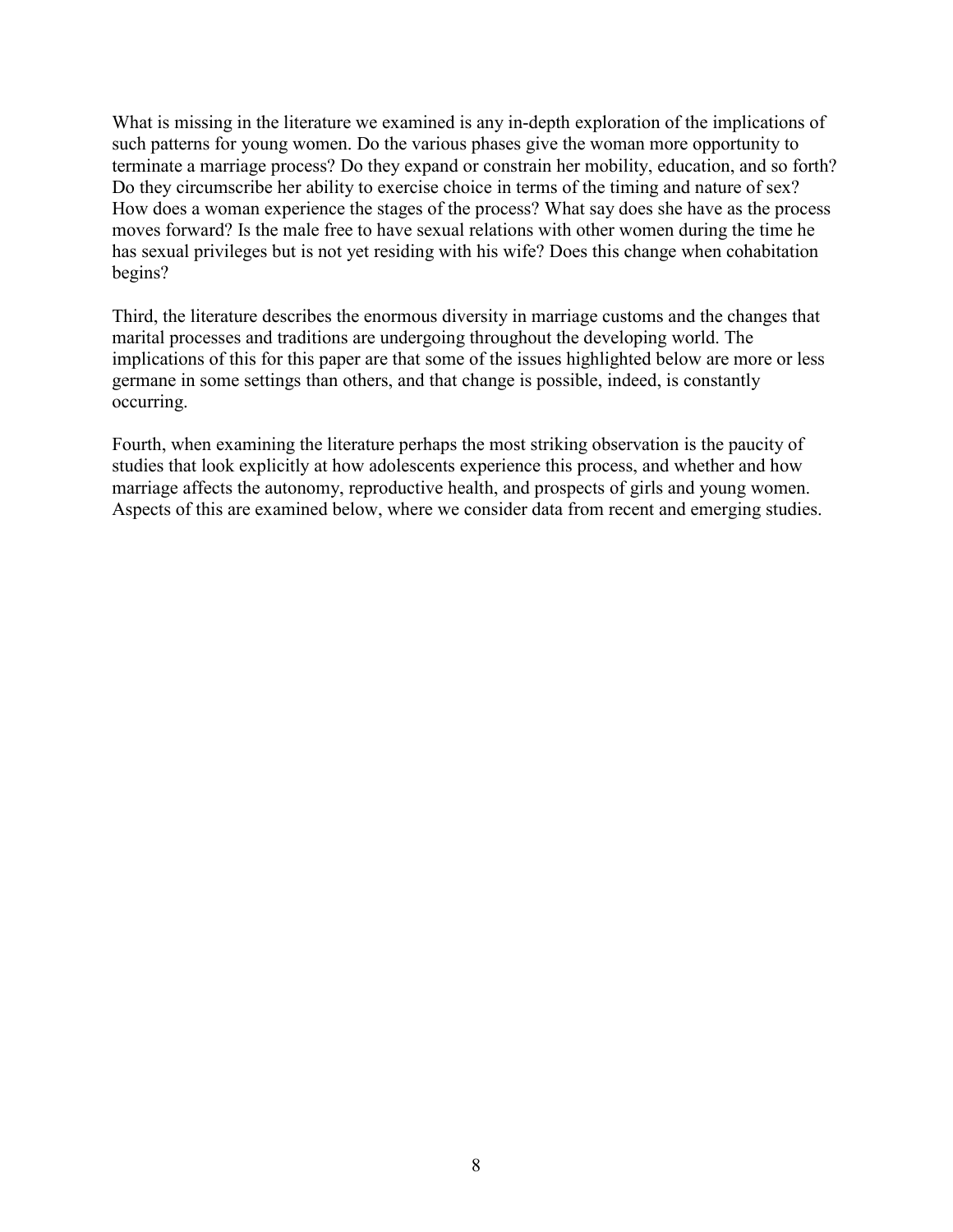#### **EARLY MARRIAGE IS AN ABUSE OF RIGHTS**

Regardless of differentials in process, it can be argued that early marriage is a violation of several international agreements. One of the first international instruments of the United Nations—the Universal Declaration of Human Rights (1948)—considered marriage (article 16). It specified that "marriage shall be entered into only with the free and full consent of the intending spouses." This was also stated in the International Covenant on Civil and Political Rights in 1966 (article 23), the 1962 Convention on Consent to Marriage, Minimum Age for Marriage and Registration of Marriages (article 1), and the 1979 Convention on the Elimination of All Forms of Discrimination Against Women (CEDAW, article 16.1.b).

These legal pronouncements are not new concepts. Both Christianity and Islam, for example, speak to the importance of consent to marriage. What varies, however, is how "consent" is typically understood and experienced. In contexts where girls and women have limited say in decisionmaking in general, and where marriage is nearly universal, a girl or young woman may have little real choice when parents ask if she agrees to a marriage. Her agreement in fact can perhaps often be more aptly characterised as submission or "habitual acquiescence" than genuine consent $3$ 

There are examples of national laws that recognise this social context but, in contrast, effectively consider such submission as valid. For instance, in Ethiopia, the Constitution states that marriage requires the free and full consent of the prospective spouses, and, per its Civil Code, consent for marriage obtained by violence is invalid. Yet the Civil Code also says that consent "prompted by 'reverential fear' towards an 'ascendent' or another person," is not considered to have been obtained by violence (Center for Reproductive Law and Policy 2001: 22).

The issue of consent is further confounded when marriage and motherhood (and to a lesser degree, marriage and fatherhood) in any given context are the path taken with few exceptions. When there are no viable alternatives to these social scripts, is the decision to marry an actual choice? Envisioning a different future—much less pursuing one—is extraordinarily difficult. When there is not a real option of refusal—because assent is expected and cannot be distinguished from "habitual acquiescence," or there are no viable alternatives to marriage—true consent may not have been achieved.

However, even if girls and boys freely agree to marriage, given their cognitive development are they capable of consenting to marriage? While the 1989 Convention on the Rights of the Child (CRC) acknowledges the "evolving capacities" of the child to consent, given the context in which early marriage takes place, the life-changing nature of marriage, and the consequences to physical and mental health, some say that the presumption should be that a child under age 18 does not have the capacity to consent to marriage (Laura Katzive, personal communication, 2003).

Thus, while women's right to consent to marriage has been codified, one can argue that a girl younger than age 18—particularly in contexts where girls and women have low power—may

<sup>&</sup>lt;sup>3</sup> Feminist political theorist Carole Pateman uses the term "habitual acquiescence" in an essay examining women, consent, and liberal democracy (Pateman 1980: 150).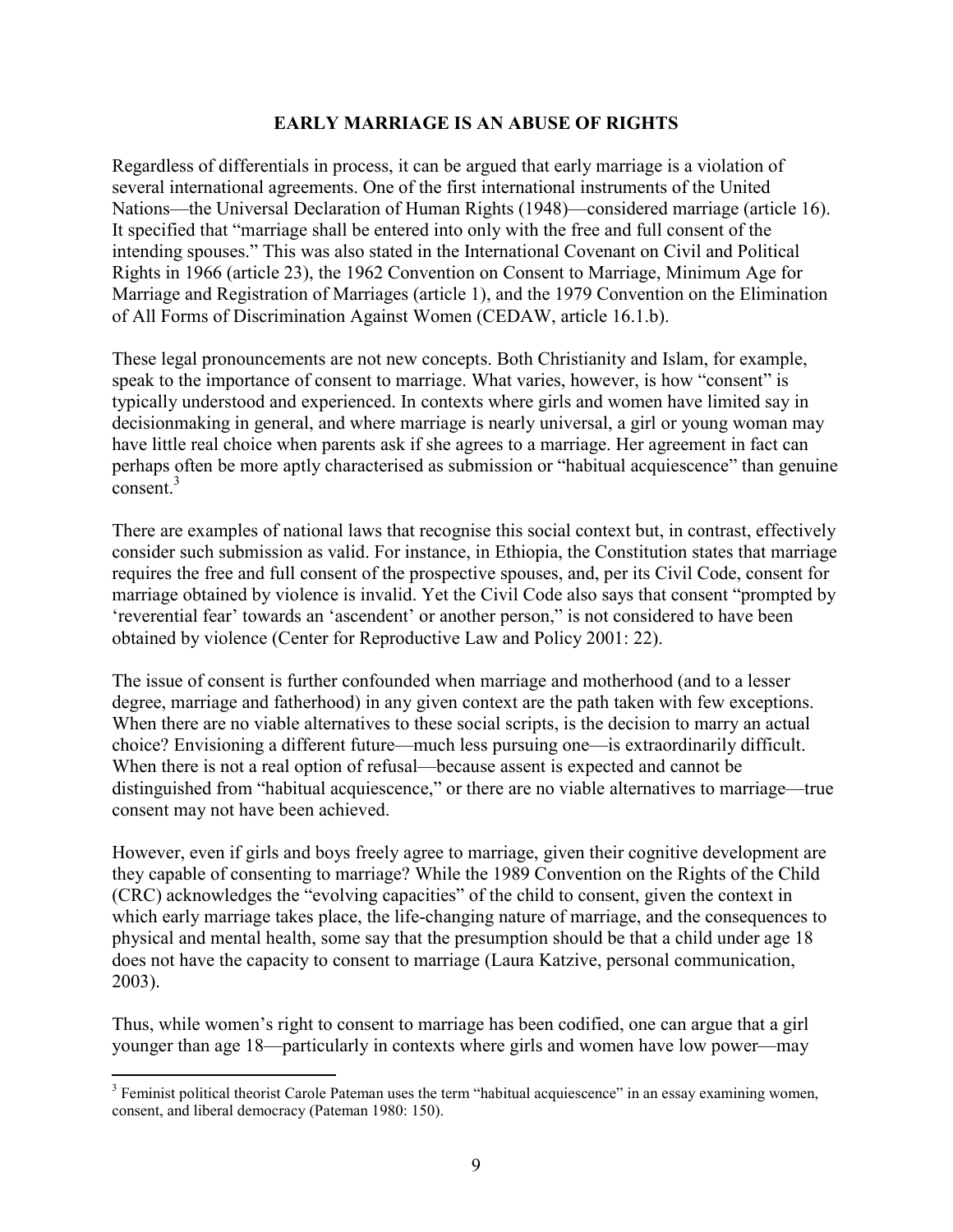have little real choice even if she is asked whether she agrees to a marriage, thus violating her right to consent. The degree to which young women have genuine say in marriage decisions varies from setting to setting. For instance, a recent qualitative study in three localities in Egypt finds that female wage labourers exercised considerable say in the arranged marriage process (Amin and Al-Bassusi 2004). Consent remains an important—if underutilised—safeguard where arranged marriages are the norm. The challenge is to make consent more authentic by delaying marriage and by expanding the idea of consent to give it more meaning and value in the context of arranged marriages (Sajeda Amin, personal communication, 2004).

Perhaps a more direct confrontation of early marriage is in the language of CEDAW and the CRC. For instance, CEDAW states in article 16.2, "The betrothal and the marriage of a child shall have no legal effect, and all necessary action, including legislation, shall be taken to specify a minimum age for marriage and to make the registration of marriages in an official registry compulsory" (Convention on the Elimination of All Forms of Discrimination Against Women 1979).<sup>4</sup> Subsequently, the CEDAW Committee identified age 18 as the appropriate legal age of marriage for both women and men (Center for Reproductive Law and Policy and University of Toronto International Programme on Reproductive and Sexual Health Law 2002).

The CRC also provides protection. Specifically, article 1 of the CRC defines age 18 as the outer boundary of childhood: ". . . a child means every human being below the age of eighteen years . . ." (Convention on the Rights of the Child 1989), and then outlines the rights to which children are entitled. Many of these rights are circumscribed or effectively precluded for a girl upon marriage, such as the right to not be separated from her parents against her will (article 9), the right to freedom of expression (including seeking and receiving information and ideas, article 13), the right to education (articles 28 and 29), the right to rest and leisure and to engage in play and recreational activities (article 31), and the right to protection from sexual exploitation and abuse (article 34).

Yet the CRC explicitly includes a caveat: The eighteenth birthday is the outer boundary of childhood ". . . unless, under the law applicable to the child, majority is attained earlier" (article 1). Individual countries may thus decide whether marriage confers majority status and thus removes a girl (or boy) from the protections of the CRC.

There is an emerging international consensus that marriage before age 18 is child marriage. Of the 126 countries that have ratified or signed CEDAW and have established minimum ages of marriage, 69 percent set the age at 18 or above, and 64 percent set the same minimum age for girls as that for boys (International Planned Parenthood Federation and International Women's Rights Action Watch 2000). Several countries have selected an even higher legal age; El Salvador, Ghana, Rwanda, and Zambia, for instance, have set the minimum age at 21 for females and males.

Of course, laws are only as strong as their enforcement, and, in some settings, religious or traditional practices or caveats for parental or judicial consent supersede or permit circumvention of civil legislation. For instance, while the minimum age at marriage in Ghana is 18 for both girls

<sup>4</sup> Registry systems are recommended as a way to curb the practice of child marriage, as many such marriages are unrecorded.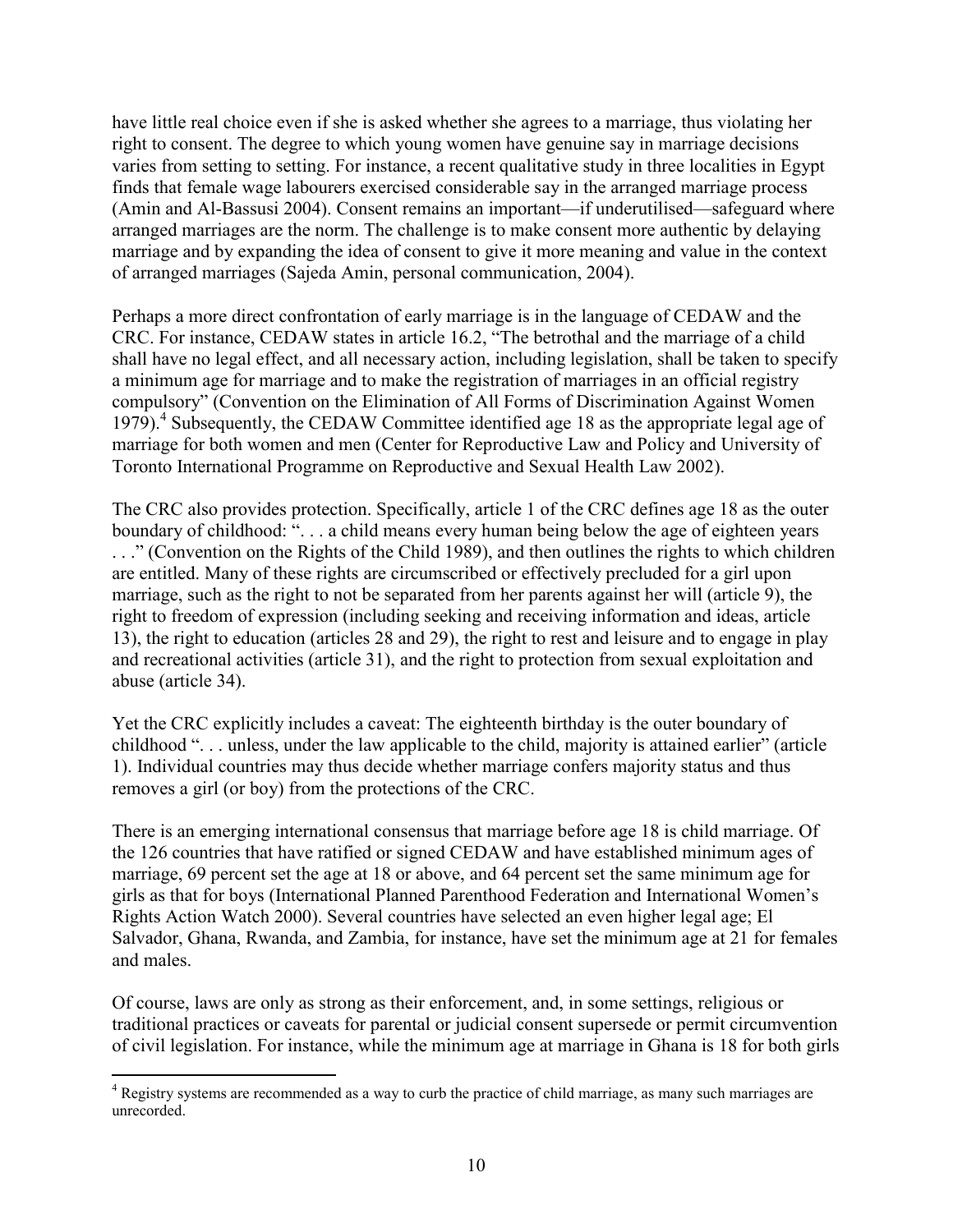and boys, exceptions can be made with the consent of a parent or guardian. Moreover, most marriages are entered into under customary and Muslim laws, which do not specify a minimum age (Center for Reproductive Law and Policy 1999). In Colombia, where the legal age at marriage is 18 for both boys and girls, boys over age 14 and girls over age 12 may marry with the consent of their parents (Center for Reproductive Law and Policy 2000). Turkey's legal age at marriage is 15 for women and 17 for men, but religious marriages still take place earlier (Ilkkaracan and Women for Women's Human Rights 1998).

Existing laws, civil or religious, are only part of the picture. Traditional practice varies greatly, and, as described above, many girls marry before the legal minimum age. For instance, in a review of marriage law and practice in the Sahel, Boye and colleagues (1991: 346) point out that while minimum ages of marriage exist, "Tradition rarely imposes an absolute minimum marriage age and usually allows the parents to choose the time of marriage." And, as the actual data on age at marriage indicate, in many settings it is tradition that holds sway, rather than legal age at marriage.

Even within existing civil law there are contradictions. For instance, in Pakistan the legal age of marriage for females is 16, while for males it is 18. But, according to the 1939 Dissolution of Muslim Marriages Act, section 2, a girl who is married before age 16 may dissolve her marriage before the age of 18 if the marriage has not been consummated. "The latter requirement ignores the reality of the married lives of child brides, who rarely are in a position to refuse sexual relations with their spouses. This is especially so in a context where marital rape is not recognized as a criminal offence, even for minor girls" (Center for Reproductive Law and Policy 2003, section I).

While a number of countries have recognised that early marriage is a rights violation by enacting legislation, there has been little empirical investigation of the effect of marriage on girls. Early marriage is not only a rights issue, but may affect girls socially, economically, and physically. The sections entitled "The Transition to Marriage: A Confluence of Profound Changes" and "Married Adolescent Girls: A World Apart" examine the limited data on married adolescents and summarise the main features of early marriage and their significance for child brides, and how the risks and vulnerabilities married adolescents face uniquely set them apart from both their unmarried peers and married young women.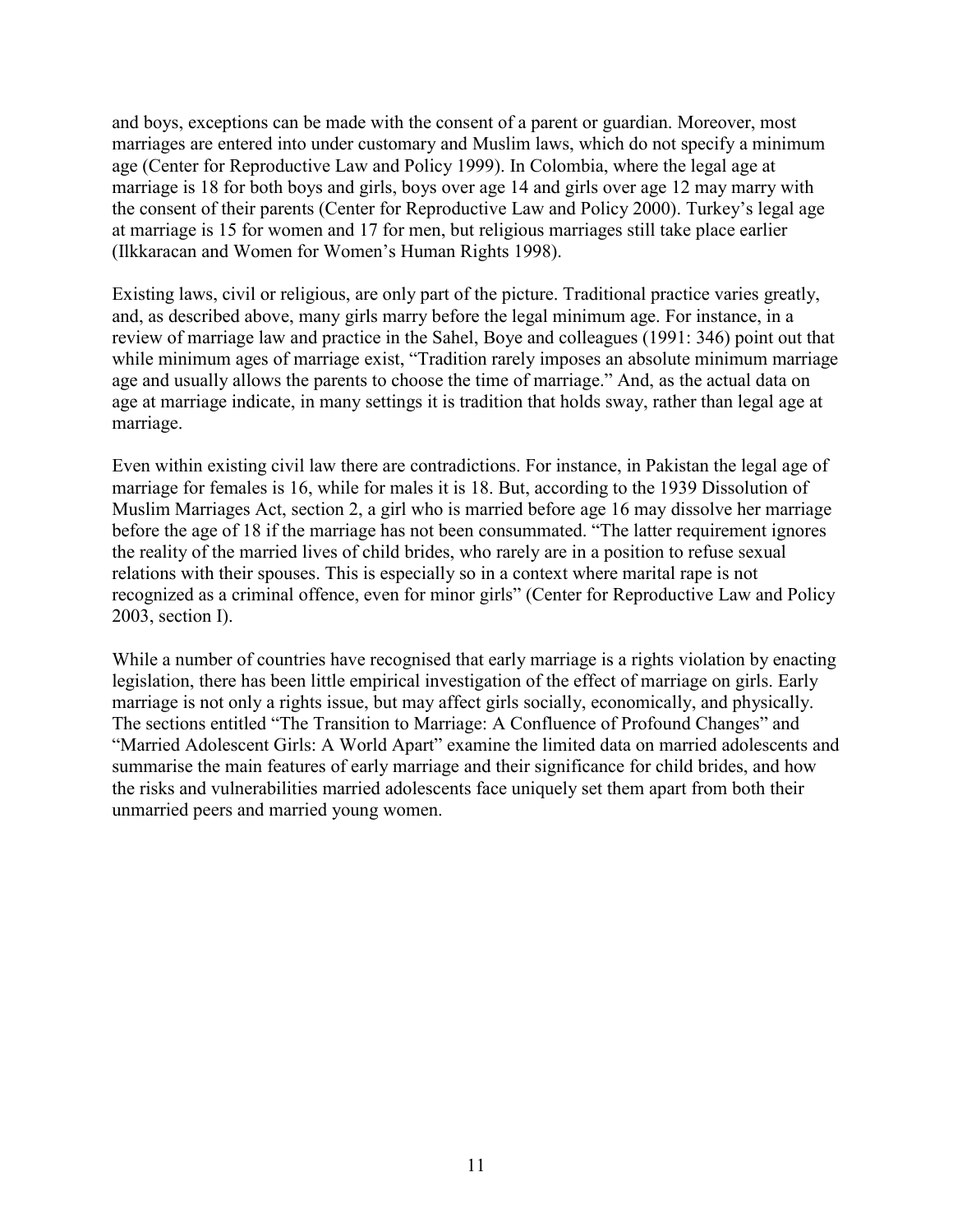# **SOCIAL AND ECONOMIC DIMENSIONS OF MARRIED ADOLESCENT GIRLS' LIVES**

# **The Transition to Marriage: A Confluence of Profound Changes**

Rather than a simple change in status from unmarried to married, marriage is a process that changes virtually all the known and safe parameters of girls' lives—with whom they associate, where they live, what happens to their bodies, and their sexuality. While marriage marks an important transition for all women, and some changes are inherent for females of all ages, because of their young age girls may find themselves particularly isolated and may have less power to negotiate a state of affairs with which they can feel safe and comfortable.<sup>5</sup> Specifically, "marriage," depending on the setting, will represent some combination of specific changes and features for a girl:

- when a female marries (age, age at marriage);
- how she marries (her say in selecting a spouse, payment of dowry or bridewealth);
- who she marries (familiarity with spouse, spousal age difference);
- what happens upon marriage (sexual initiation, disruption of social support networks, commencement of childbearing); and
- where she lives upon marriage (nuclear/extended household, polygynous/monogamous marriage).

There are other features—such as the nature of the marriage process itself in some settings—that may be implicated as well, but that have not been explored from this perspective.

Below we examine aspects of the marital process that may bear directly on a young woman's experience, her autonomy and prospects within her new household, and her reproductive health. Some subset of these variables below commonly characterises a married girl's situation. Each may be independently associated with autonomy and/or reproductive health outcomes. Unfortunately, as noted above, very few studies have focused on married adolescents. This is also true of studies—beyond small-scale inquiries—on female empowerment. We thus draw primarily on literature on women's autonomy and supplement when possible with data from DHS.

# **When: Age and age at marriage**

Older age and later age at marriage have both been linked positively, although not consistently, with women's autonomy and reproductive health. It should be noted that there are measurement

<sup>&</sup>lt;sup>5</sup> We emphasise here that we cannot determine from the data available whether marriage causes social or health disadvantages. The point is that a number of variables related to marriage in general, and some particularly in relation to marriage during adolescence, may be associated, through different pathways in different contexts, to married girls' vulnerability, even after controlling for other characteristics such as education and socioeconomic status. However, this analysis still does not determine whether early marriage and other characteristics of marriage are associated with, or cause, the increased vulnerability of married adolescent girls. We cannot determine from these cross-sectional data whether the suspected cause predates the effect, and there may be other factors of which we are not aware that contribute to the associations. Thus, the evidence, while intriguing, is not enough to determine causality.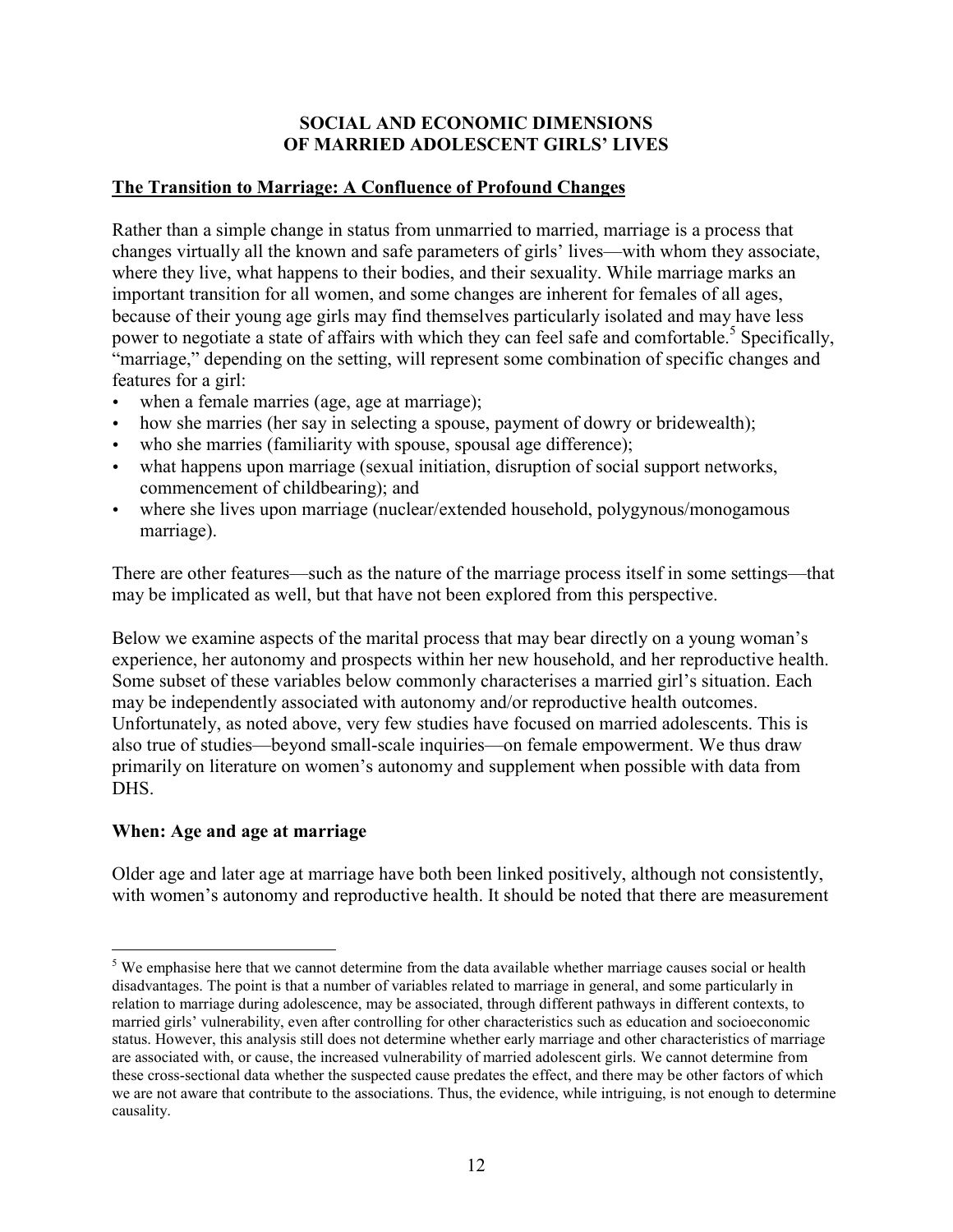issues with age-related variables due to respondents' often not knowing their exact age and tendencies to misreport age at marriage upward.

#### *Age at marriage*

*. . . [A]t that time I did not want to marry as it was too soon. So I told my mother about it but she did not agree and said that I will have to get married early. . . .* (Female respondent, Gujarat, age 17, married) (Haberland, McGrory, and Santhya 2001)

The question of whether age at marriage is an independent risk factor for adverse health and autonomy outcomes, apart from current age—that is, that it has sequelae well after adolescence—has been explored in some studies of women's empowerment. In these, researchers have examined whether and how age at marriage is related to women's autonomy. While there are some contradictory findings in the studies we found, later age at marriage may have positive effects on some aspects of women's autonomy and reproductive health.

For instance, Kishor (2000) found in Egypt that marriage age was strongly and positively linked to several dimensions of empowerment, including participation in the modern sector, lifetime exposure to employment, and marital advantage (e.g., marriage age, spousal age difference, choice of spouse, marriage to relative). All three of these dimensions were associated with infant immunisation, and the employment dimension was also associated with infant survival in the full multivariate model.

In contrast, Jejeebhoy (2000) found that delayed marriage has inconsistent effects and does not automatically enhance autonomy. On bivariate analysis, in Uttar Pradesh it had minimal effects on measures of women's autonomy. In Tamil Nadu delayed marriage led to increased freedom from threat and greater control over economic resources. "For the most part, however, the evidence suggests that it is the traditional influence of longer duration of marriage rather than delayed marital age that confers greater autonomy on women" (Jejeebhoy 2000: 227).

Age at marriage has been independently associated with spousal communication on family planning. For instance, studies in Ethiopia (Hogan, Berhanu, and Hailemariam 1999) and Togo (Gage 1995) found that, controlling for other factors, women who married after their eighteenth birthday were more likely to discuss family planning with their spouses than those who married at younger ages. In Togo, women who married after their eighteenth birthday were 59 percent more likely than those who married before age 16 to discuss family planning with their partners, and were 53 percent more likely to have ever used a modern method of contraception (Gage 1995). Other family planning–related indicators examined were not consistently associated. In Ethiopia, while women age 18 or older when they married are more likely to discuss family size and family planning with their spouses, age at marriage had no significant effect on desire to limit or space births. Current contraceptive use was strongly and significantly affected by age at marriage in urban areas, but not in rural areas (Hogan, Berhanu, and Hailemariam 1999). The variable "duration of marriage" was not considered in these studies, so it is not clear whether the effects of this variable would change their findings.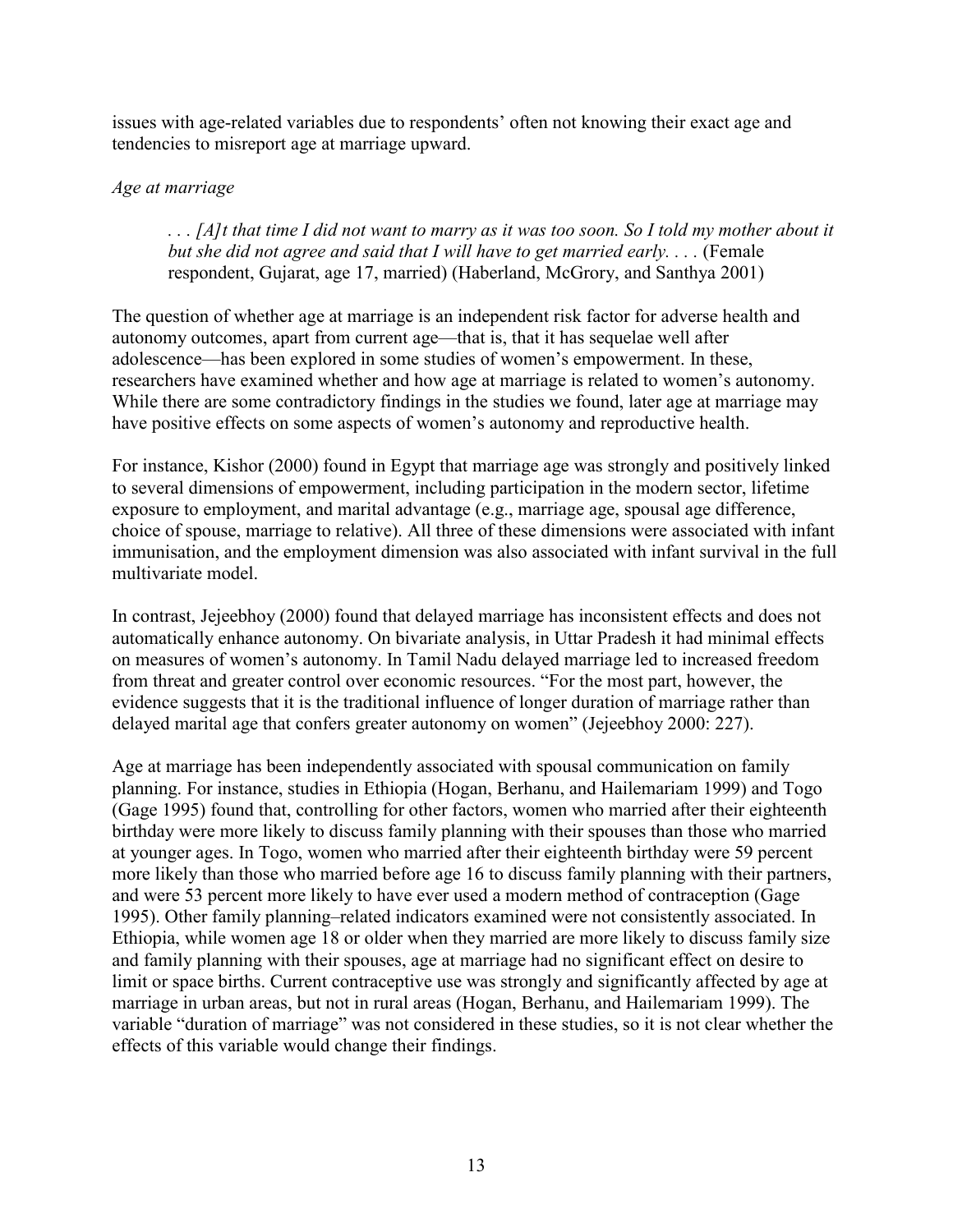To investigate whether age at marriage is independently associated with variables related to women's autonomy among younger women, we analysed data from the NFHS-2 (National Family Health Survey) on Rajasthan. For the variable "age at marriage" we confined our analysis to a subsample of women aged 20–29. Logistic regression was used to identify factors associated with women's decisionmaking power in different domains, including cooking, visiting, health care, the purchase of household goods, and the ability to maintain a small savings. At the bivariate level, older age at marriage was positively associated with having some or independent say over whether to visit friends or relatives  $(p=0.001)$  and with being allowed to maintain separate finances (p<0.0001). After controlling for sociodemographic and other marriage-related variables (e.g., duration of marriage, caste, religion, standard of living, literacy, place of residence, age), the association with keeping separate finances became insignificant, but women who married at age 18 or later were significantly more likely to have a say in decisions about visiting their parents or siblings than women who married before age 18 (OR=1.28;  $p<0.05$ ). While results are preliminary, they suggest that age of union may not have a uniform effect on young Rajasthani women's autonomy in different social and economic domains.

Age at marriage may be associated with intimate partner violence. Again, looking at data from the NFHS-2, among young women aged 20–29 nationwide, 17 percent reported ever being mistreated physically by their husband or in-laws. In a majority of these cases (97 percent), the woman reported that her husband was the abuser. After controlling for various marriage and sociodemographic variables (e.g., level of education, duration of marriage, ethnicity, working for cash), those who were married at age 18 or later were significantly less likely to report ever experiencing abuse by their husbands and in-laws than women who married before age 18  $(OR=0.71; p<0.001)$ .

As this paper was being edited, a comprehensive analysis of DHS data from nine countries (Cambodia, Colombia, Dominican Republic, Egypt, Haiti, India, Nicaragua, Peru, and Zambia) on domestic violence was published by ORC Macro (Kishor and Johnson 2004). Among the many correlates examined are age, age at marriage, spousal age difference, and household structure. Age at marriage is defined as a categorical variable: younger than 15 years, 15–19, 20–24, and 25 and older. Across almost all countries, after controlling for other factors, the risk of ever experiencing violence decreases with increased age at marriage, reaching significance in about half the countries. Age at marriage is less consistently related to current experience (within the past year) of violence, although it is related strongly and significantly in both India and Zambia where the current risk of violence declines as age at first marriage increases (Kishor and Johnson 2004).

# *Age*

*. . . I was very small and I did not understand about marriage. I used to do what my parents told me.* (Female respondent, Gujarat, age 31 or 32) (Haberland, McGrory, and Santhya 2001)

Perhaps more consistently than age at marriage, age has been found to have independent effects on women's autonomy. Analysis of the Rajasthan NFHS-2 data revealed that young women aged 25–29 were significantly more likely than 15–19-year-old girls to be able to set aside money for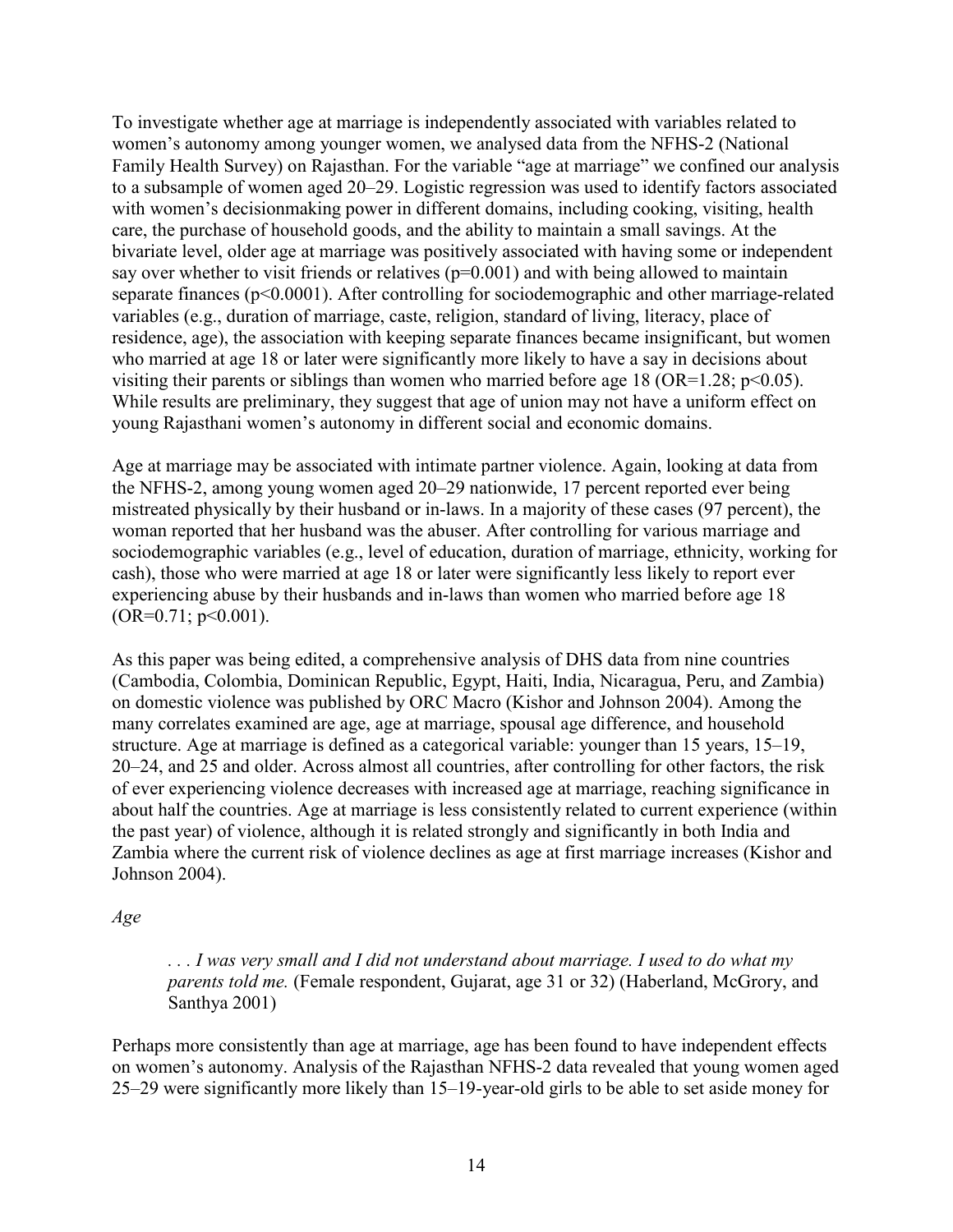personal use even when controlling for sociodemographic variables including whether a woman earned cash for work (OR=1.49;  $p<0.01$ ). Age was not associated with having a say in decisions regarding visiting parents and siblings, but women aged 25–29 were more likely than girls aged 15–19 to have some say in what they cooked (OR=1.50;  $p<0.1$ ).

These findings are echoed in the literature on women's autonomy. In Mason's (1998) analysis of individual and household-level variables' effects on married women's domestic power, in five Asian countries, she found that wives' age is strongly related to domestic power. In India, Malaysia, Pakistan, the Philippines, and Thailand, older women have a greater influence over economic decisions than younger women, even after controlling for land ownership and work for pay.

Jejeebhoy (2000) found age to have a strong positive influence on all autonomy indicators. Older women have greater access to resources, greater decisionmaking authority, and are more mobile than younger women. Upon multivariate analysis, age, along with marital duration, encourages less threatening relations in Tamil Nadu. In Uttar Pradesh age contributes to control over economic resources.

Examining the relationship between age and gender violence, Kishor and Johnson (2004) found inconsistent patterns across countries. Upon multivariate analysis, they found that a married woman's age significantly affects her risk of violence in about half the countries, and that where it does, girls aged 15–19 are at greater risk than older women. In Egypt, Haiti, India, and Nicaragua, the odds of currently experiencing violence are significantly lower for older married women than for married girls aged 15–19.

# **How: Selecting a spouse and financial transactions**

# *Say in selecting a spouse*

*If you are promised, your parents will not inform you ever of what's going on. They will hide everything. I was not even aware of my engagement; only on the wedding day was I informed.* (19-year-old Burkinabe woman) (Saloucou, Kabore, and Traore 2002)

There are limited large-scale datasets that include variables on spousal selection, however, some indicate that the younger the age at marriage, the less say a woman has in selecting her spouse or the less likely it is that she will be asked her consent before she is given in marriage. For instance, in a large study in rural Bangladesh, 66 percent of girls married at age 18 or older were asked their consent, whereas only 41 percent of girls who were married before their eighteenth birthday were asked their consent (Amin 2004). The 1995 Egypt DHS included questions on spousal selection. Analysis of these data reveals that among women aged 20–29, younger ages at marriage were associated with less say in selecting a spouse.

Say in selection of one's spouse is an aspect of the marital process that has been examined as an indicator of women's autonomy (Gage 1995; Kishor 2000). It is hypothesised that arranged marriages typically place women in a lower power position vis-à-vis their husbands, and, conversely, that women who choose their spouses enter the relationship on a more equal footing.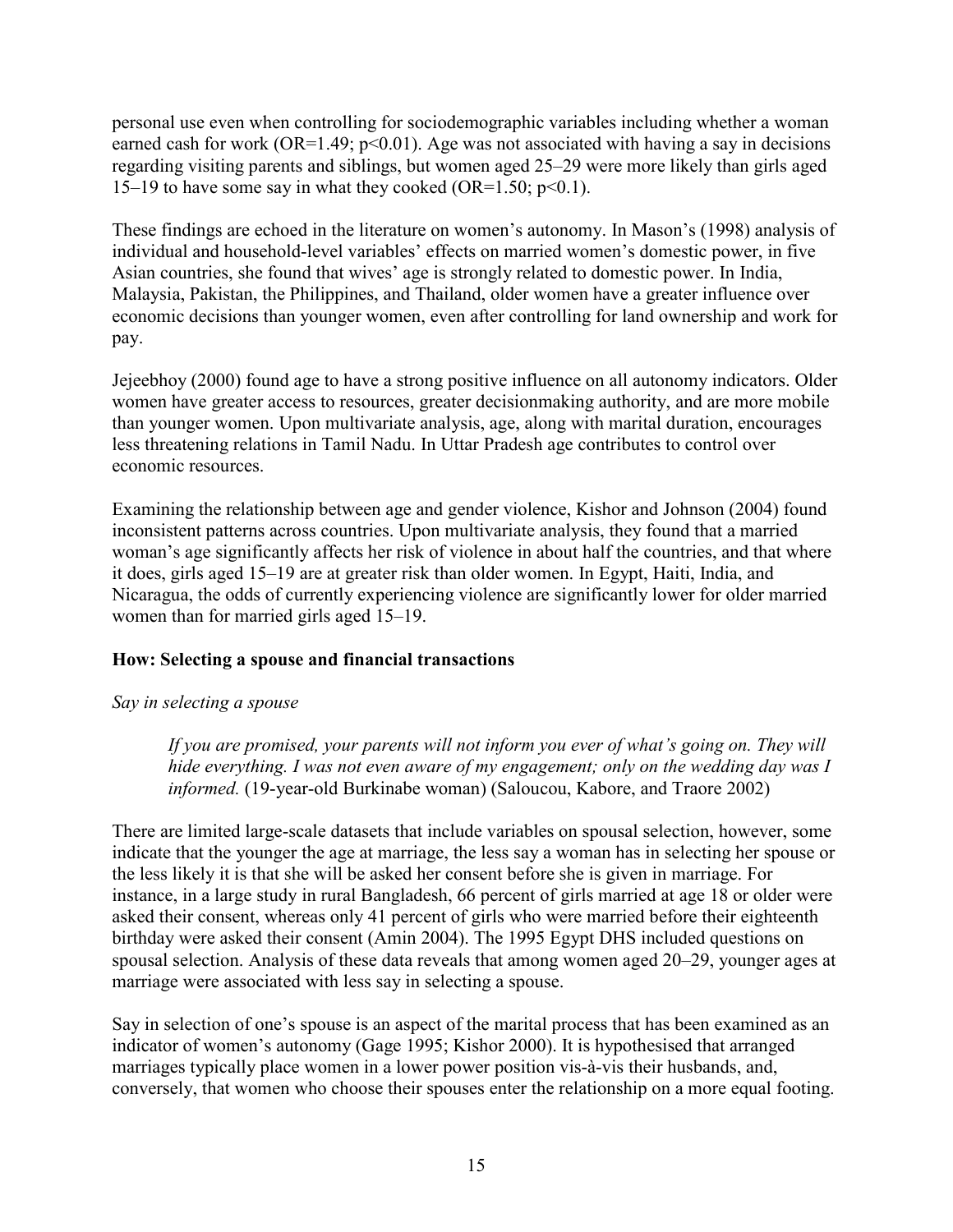In the 1995 Egypt DHS, bivariate analysis revealed that self-choice was positively associated with education, literate parents, and working before marriage (El-Zanaty et al. 1996).

The degree of say over spousal selection is not static. In the literature on nuptiality, one of the recurring themes regarding spousal selection is the increase in partners choosing their own spouse or increasing parental "consultation" with the prospective spouses (Caldwell, Reddy, and Caldwell 1983; Gage-Brandon and Meekers 1993; Locoh 1994; Malhotra 1991, 1997; Pilon 1994). It should be noted that in the vast majority of instances "choice in spouse" is not a yes/no answer, rather, "[i]n actuality, totally arranged and completely self-chosen marriages represent only two extremes of a continuum; individuals in most societies marry with varying degrees of input somewhere between the two" (Malhotra 1991: 550; see also Gage-Brandon and Meekers 1993). Indeed, as noted above, qualitative work in three localities in Egypt finds that female wage labourers exercised considerable say in the arranged marriage process (Amin and Al-Bassusi 2004).

The input an individual has in choosing a spouse differs sharply by gender. In studies that have examined the changing patterns in spousal selection by gender, the trend looks markedly different for males and females. In northern Ghana, Ezeh (1993) finds that men have a much greater say in choosing a partner than women do. In India, the vast majority of marriages are still arranged. And while many parents claim that they consult with their children before a decision is finalised, "In the case of daughters this means little more than informing them. . . . Parents arranging the marriage of a son in his mid-twenties are increasingly likely to give him some veto power, especially if he has secondary school education or they lack property to act as a lever" (Caldwell, Reddy, and Caldwell 1983: 348). Similarly, Malhotra (1991) finds that despite dramatic changes in patterns of mate selection, women in Java, Indonesia, have had and continue to have less say in choosing their spouses than men. The study found that the amount of say women had is associated with family class background and education; for men, neither of these is important, but premarital residence is critical.<sup>6</sup>

Whether the lack of say in selecting a spouse has independent associations with married girls' autonomy or reproductive health, and in which direction, is a question for further research. Some studies among women, however, indicate that spousal selection may be a factor in women's autonomy and infant health. For instance, conducting multivariate analysis of data from the Egypt DHS, Kishor (2000) found that the empowerment factor "marital advantage" (which incorporates variables on age difference between spouses and selection of spouse, among others) is positively correlated with infant immunisation, although not infant survival. In her analysis of women's autonomy and its relation to contraceptive behaviour in Togo, Gage (1995) found that the more say a woman had in selecting her spouse, the greater the likelihood there was of spousal communication about family planning and modern contraceptive use. Wolff, Blanc, and Gage (2000) found that parental influence on marriage choice had no significant effects on sexual negotiation outcomes in one district of Uganda and significant effects in another (higher parental involvement increased the likelihood of a high score on a refusing-sex scale, but decreased comfort in discussing sex with a partner).

<sup>6</sup> Of course there are ethnic groups, even in countries with a high proportion of arranged marriages, that allow women greater say in the process of spouse selection, or where couples, more so than parents, arrange their own marriages (Adongo et al. 1997; Fricke and Teachman 1993).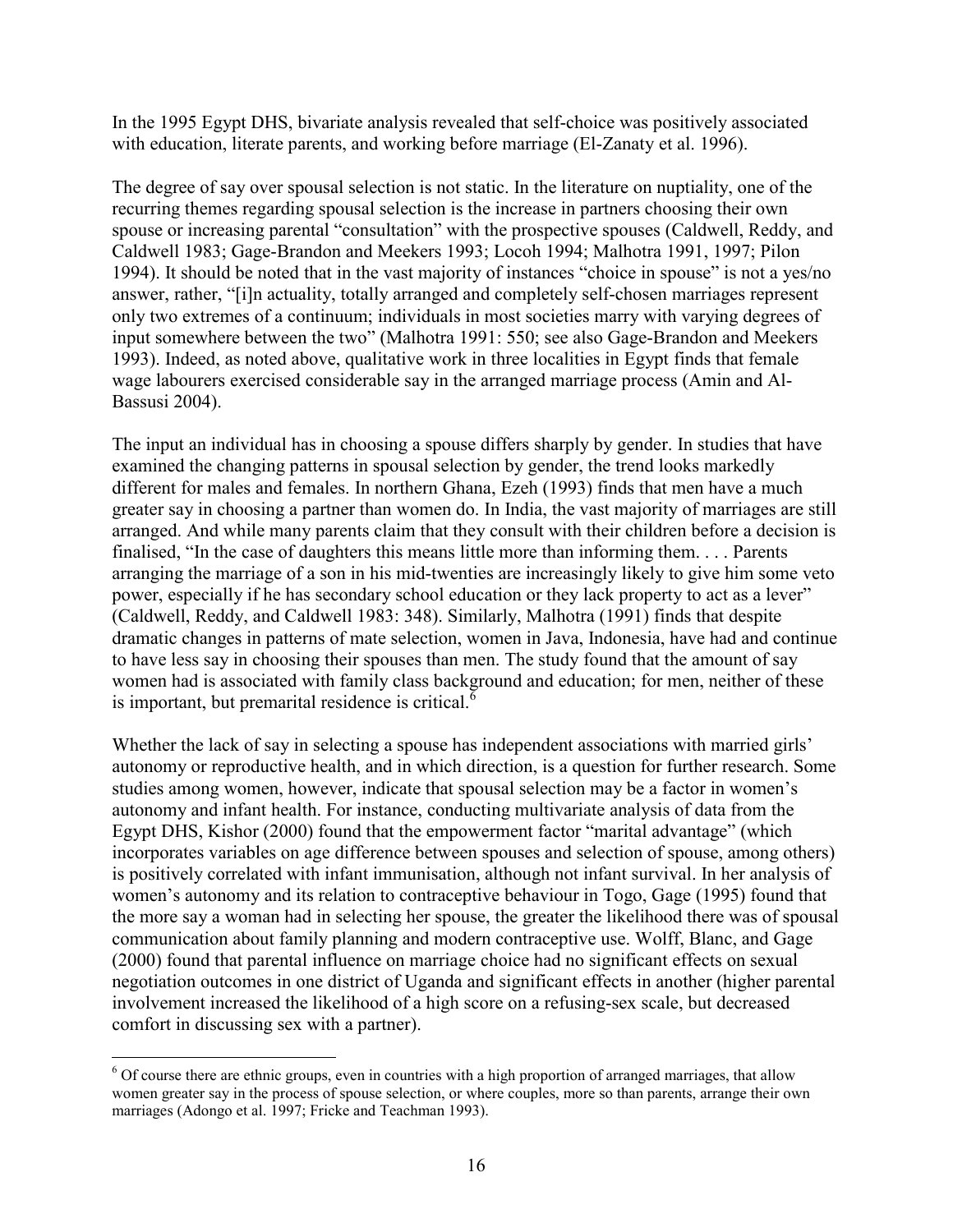In summary, women generally have less control over selection of spouses than men, and in many instances have no say at all. The degree of input a woman has in the process of choosing a spouse may be independently associated with some indicators of empowerment and reproductive health. Further research is warranted. At the other end of the spectrum, unions in which a woman selects a spouse without her parents' consent may carry risks in terms of undercutting avenues of future support. Meekers and Gage (1995) consider the consequences of a woman in sub-Saharan Africa *not* obtaining the consent of her parents, suggesting that doing so may jeopardise her ability to return to her natal home if the union dissolves.

### *Dowry and bridewealth*

Bridewealth and dowry—the transfer of money, goods, or services from the groom's family to the bride's, and from the bride's family to the groom's, respectively—are another documented, changing characteristic of many marriages in Africa, South Asia, and the Middle East (Caldwell, Reddy, and Caldwell 1983; Isiugo-Abanihe 1994; Lindenbaum 1981; Locoh 1994; Rao 1993, 1997). Inflation of both bridewealth (Isiugo-Abanihe 1994; Locoh 1994) and dowry (Caldwell, Reddy, and Caldwell 1983; Lindenbaum 1981; Rao 1993, 1997) is mentioned frequently. The changing nature of dowry from the traditional giving of gifts by the bride's family to the bride and for the bride, to more of a "groomprice" (i.e., payments in cash and kind to the family of the groom) has also been noted in the literature (Basu 1999; Rao 1997).

The varying nature of the transaction (for instance, payments that accrue mostly to the groom's family or intergenerational transfers of wealth to help the young couple set up their household) is thought to interact with poverty in different settings to delay or hasten the timing of marriage (Caldwell, Reddy, and Caldwell 1983; Schuler, Hashemi, and Badal 1998; Singerman and Ibrahim 2001), but there is little empirical evidence. One exception is research by Amin, Mahmud, and Huq (2002) that found a clear association between age at marriage and dowry in rural Bangladesh: Dowry is higher for girls who marry when they are older.

The adverse effects of dowry on women's autonomy and well-being are documented in past research on adult women. A longitudinal study in rural Maharashtra found that whereas dowry was seen as optional in 1975–76, in 1987 it was viewed as obligatory, because if it was not given, women would suffer (Vlassoff 1994). The increase in dowry-related violence in Bangladesh and India is further evidence of the practice's ill effects. "In rural Bangladesh (as in India) dowry has evolved into a system of institutionalized extortion, often fueled by violence against young wives. Violence and threats of further violence (in some cases even to the point of murder) are used to extort money or property from the young woman's relatives, sometimes in excess of what was promised at the time the marriage was negotiated" (Schuler et al. 1996: 1733).

Brideprice also commodifies women. In a discussion about whether a wife can refuse sex with her husband and his prerogative to beat her, a female respondent in an in-depth study in Ghana stated, "He has courted me with his *kola*, salt, and guinea fowls. He has paid the bridewealth of three cows to my father. That is why he has absolute authority over me and my children" (Adongo et al. 1997: 1793).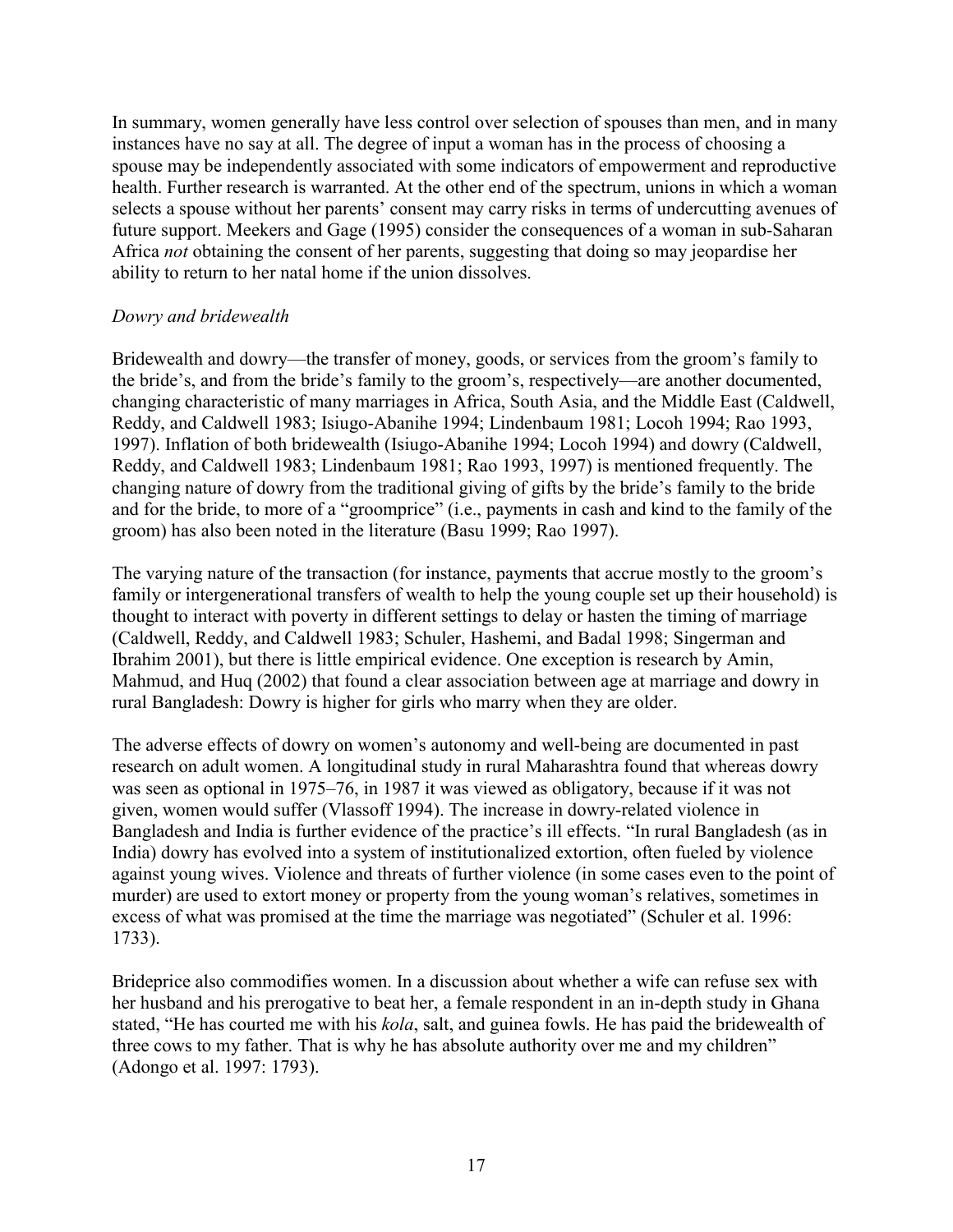The effect of dowry and bridewealth specifically on adolescent girls/young women has not been well studied to date. One notable exception is a recent study of adolescents in Bangladesh. Suran and Amin (2004) found that after controlling for confounding variables, female respondents (currently married, aged 15–24) who paid dowry were significantly more likely to report being abused in the past year ( $OR=1.55$ ;  $p=0.01$ ), and that those who made dowry payments after marriage had a much greater likelihood of having been beaten (OR= $6.62$ ; p= $0.01$ ), than those who did not pay dowry.<sup>7</sup>

In studies among women, the monetary exchange process, as well as the context in which the transaction takes place, bears heavily upon how dowry affects women's autonomy. In a study in South India, Rao (1997) found upon regression analysis that "dowry shortfall" was the most significant correlate of the incidence of a woman being beaten by her husband. The larger the shortfall between the dowry anticipated by the husband's family and the dowry actually received, the greater the probability that the woman would be beaten.<sup>8</sup>

In her analysis of data from Egypt, Kishor (2000) found that dowry was associated with two dimensions of empowerment, namely, participation in the modern sector and devaluation of women. She suggests that this apparent contradiction may be due to the fact that dowry is, on the one hand (as expected), a reflection of the low economic and social worth of women, but also that women whose families have to bear a large part of their marriage expenses are the ones with relatively high exposure to the modernised world. Jejeebhoy (2000) finds that in Uttar Pradesh, after controlling for other factors, dowry significantly enhances women's decisionmaking authority, mobility, and control over resources, while in Tamil Nadu, the influence of the size of dowry on every autonomy indicator explored is insignificant. She suggests that traditional factors conferring authority on women continue to have a powerful effect in Uttar Pradesh where there are wide gender disparities, but are largely insignificant in more egalitarian Tamil Nadu.

The effect of context is also seen in a study in two districts of Uganda (Wolff, Blanc, and Gage 2000). In one district, where bridewealth that does not include the exchange of livestock is more common and women are more likely to control their own income, bridewealth payment had no association with sexual negotiation outcomes (i.e., say in whether or not to have sex, score of conditions under which a married woman can refuse sex, and ease/difficulty of discussing sex with partner). In the other, where bridewealth involving cattle exchange is the norm and there are low levels of female education, bridewealth appears to have a negative association with influence over sex.

These findings regarding dowry and the other variables discussed in this section highlight the importance of context in understanding the determinants and indicators of women's empowerment (Jejeebhoy 2000; Malhotra, Schuler, and Boender 2002; Mason 1998). In more traditional settings with strong gender disparities, higher dowry may be protective in that it directly or indirectly reflects the female's natal family's resources, privilege, or connection to the modern world (Kishor 2000) or is a reflection of the continuing power of traditional factors to confer authority (Jejeebhoy 2000). Yet, at the same time, dowry is inarguably a practice that

 $<sup>7</sup>$  Most (94 percent) of the respondents reporting abuse said they were abused by their husbands.</sup>

<sup>&</sup>lt;sup>8</sup> As 64 percent of women aged 20–24 in Karnataka are married by age 20 (NFHS-2 1989–99), we can infer that this abuse affects married adolescents.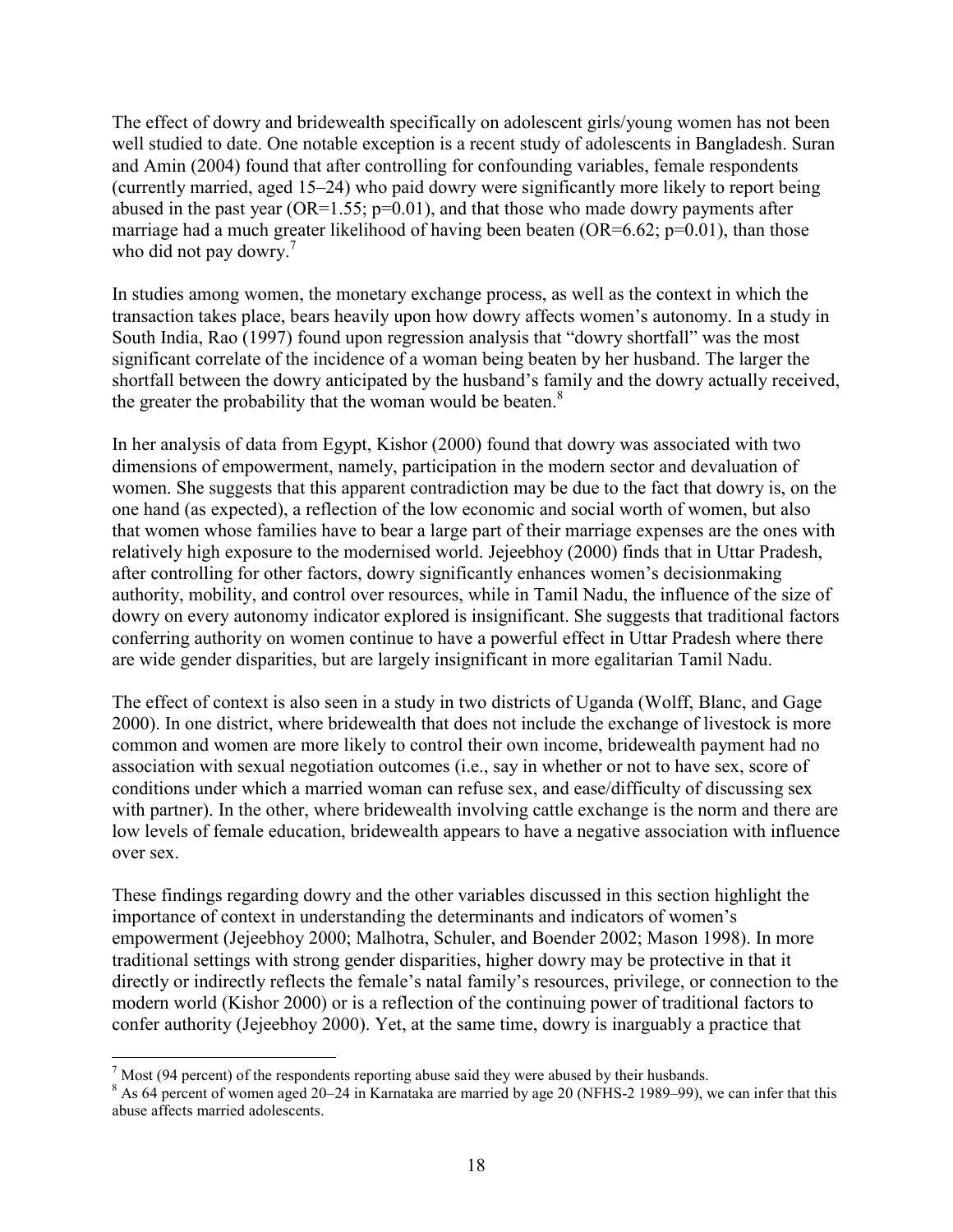devalues women (Kishor 2000), relegating discussion of women's "worth" to factors such as attractiveness, reputation, and family prestige (Amin, Mahmud, and Huq 2002) and in some settings rendering women and girls more vulnerable to abuse (Rao 1997; Suran and Amin 2004).

### **Who: Familiarity with spouse and spousal age difference**

*When the wedding day approached, dresses were made, and* netela *and necklaces were bought. When they arrived, I was put on a mule and went. . . . [I had no idea where I was going.] When I'm told to go, I go. In the countryside there is a tradition of being shy and timid, so there is no asking questions.* (Ethiopian girl, age 19, married at age 12) (Erulkar and Mekbib 2004)

### *Familiarity with spouse*

Some girls never meet their prospective spouse or meet him only briefly before the wedding. In intervention research in India that surveyed over 2,100 married girls and young women, 69 percent of girls in Vadodara, Gujarat, and 80 percent of girls in South 24 Pargana, West Bengal, never met their husband before they were married (Santhya and Haberland 2003). In other settings, where marriage to relatives is common,<sup>9</sup> it is possible that a girl may be more likely to know her husband before marriage, but this is not automatically the case. For instance, the 1995 Egypt DHS found that among married women in Egypt who did not choose their husbands (77 percent), 49 percent of females who married a nonrelative met their future husband or met him alone before marriage, compared to 66 percent of females who married a relative (El-Zanaty et al. 1996). So, while females were more likely to have met their husband if he was related, onethird had not met him or not met him alone before marriage.

Nonetheless, data on spousal familiarity are very limited, and its effects, if any, have not been well explored.

# *Spousal age difference*

Of the many girls/young women who marry early, a large number enter into unions with men many years their senior. Table 4 shows data on the difference in mean age at marriage between men and women in selected countries.

<sup>9</sup> In some settings, particularly North Africa, Central and West Asia, and parts of South Asia, marriage to relatives is still relatively common and ". . . marriages contracted between persons who are related as second cousins or closer account for 20 percent to over 50 percent of the observed total in the present generation" (Bittles 1994: 563). In a recent national survey of youth in Pakistan, for instance, 80 percent of females reported that they are married to a relative (Sathar et al. 2003).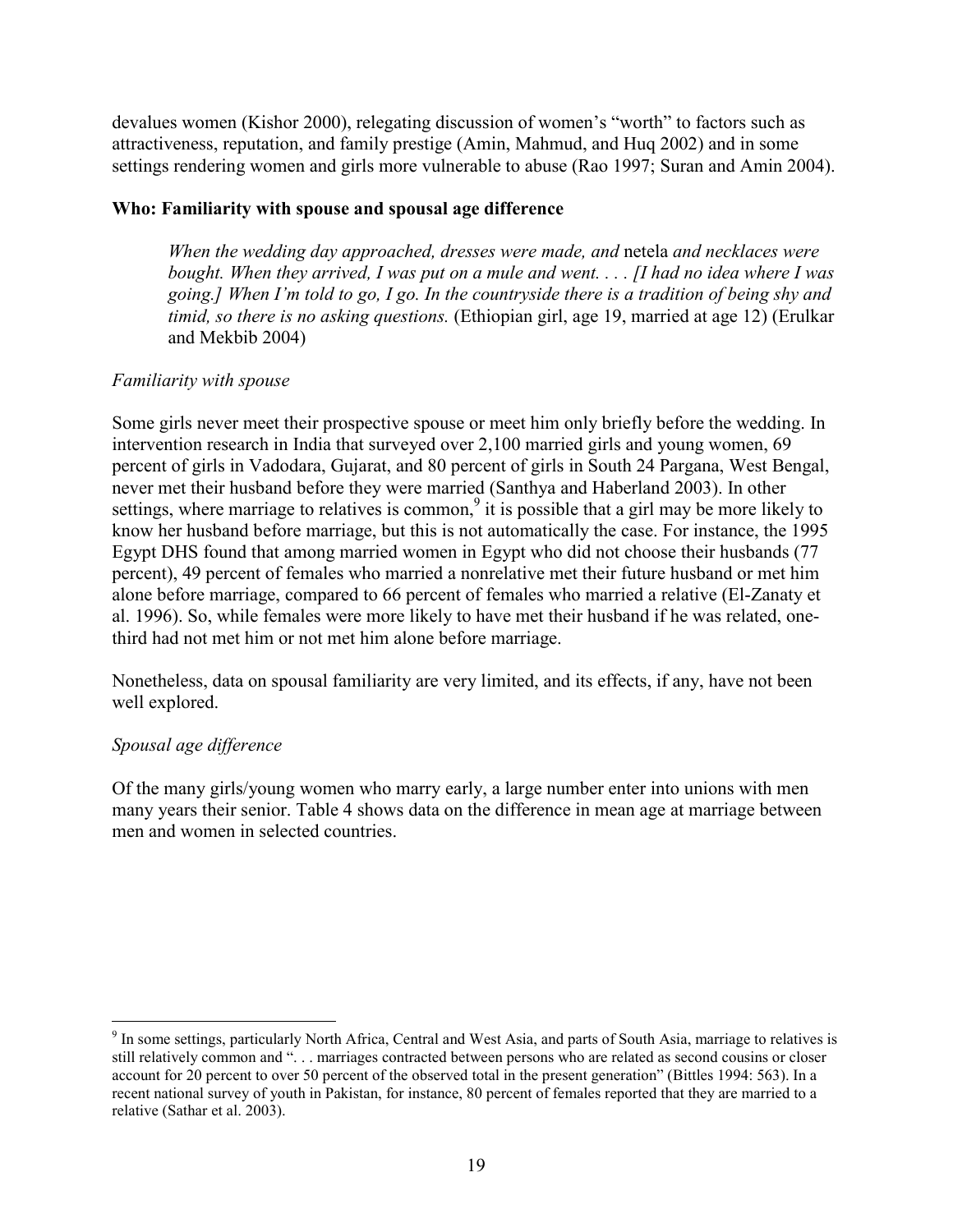| <sub></sub> . <sub>.</sub> .<br>Country | Women (years) | Men (years) | Mean age difference |
|-----------------------------------------|---------------|-------------|---------------------|
| Burkina Faso                            | 18.9          | 27.5        | (years)<br>8.6      |
|                                         |               |             |                     |
| Cameroon                                | 20.2          | 26.7        | 6.5                 |
| Cape Verde                              | 25.7          | 28.0        | 2.3                 |
| Central African Republic                | 19.4          | 24.4        | 5.0                 |
| Chad                                    | 18.0          | 24.1        | 6.1                 |
| Congo                                   | 16.6          | 24.9        | 8.3                 |
| Congo Republic                          | 18.4          | 27.0        | 8.6                 |
| Côte d'Ivoire                           | 20.9          | 28.1        | 7.2                 |
| Gambia                                  | 19.2          | 28.4        | 9.2                 |
| Ghana                                   | 20.5          | 26.2        | 5.7                 |
| Guinea                                  | 18.8          | 26.1        | 7.3                 |
| Liberia                                 | 20.4          | 26.9        | 6.5                 |
| Mali                                    | 18.4          | 25.8        | 7.4                 |
| Mauritania                              | 20.5          | 28.1        | 7.6                 |
| Niger                                   | 17.6          | 23.9        | 6.3                 |
| Nigeria                                 | 20.3          | 27.2        | 6.9                 |
| Senegal                                 | 20.0          | 28.1        | 8.1                 |
| Sierra Leone                            | 24.3          | 27.6        | 3.3                 |
| Togo                                    | 21.3          | 27.0        | 5.7                 |

**Table 4. Mean age at first marriage in Central and Western Africa for women and men and difference in mean age at marriage** 

Source: United Nations Department of Economic and Social Affairs 2000.

Spousal age differences are greater for girls who marry earlier. Mensch (2003) examined spousal age differences for women aged 25–34 by age at marriage, and found this pattern to hold for all regions. For example, the mean spousal age difference for women who married at ages 14–15 in the Dominican Republic is 9.0 years, compared to 5.5 years for women who married at ages 20– 21. The corresponding spousal age differences for women in Mali are 12.8 years versus 10.1 years, and for women in Nepal, 5.0 years versus 2.9 years.

It makes intuitive sense that larger differences in age between a young woman and her husband would contribute to her having relatively less power in the marriage. "One may argue that in societies where power to make decisions and control resources lies with those who are senior in age, the wider the age gap between spouses, the more the wife will be subject to age bias and not just gender bias in the curtailment of her autonomy by her husband and his family" (Abadian 1996: 1797). Indeed, some studies have used spousal age difference as an indicator of, or proxy for, women's autonomy (Abadian 1996; Hogan, Berhanu, and Hailemariam 1999).

Whether spousal age difference is correlated with adolescent girls' autonomy has not been studied to our knowledge. Looking again at the Rajasthan NFHS-2 data among 15–19- and 20– 29-year-olds, no significant relationship was found in preliminary analyses between spousal age difference and household decisionmaking (e.g., cooking and visiting) or being able to set aside money for personal use. Further research into the effects of spousal age difference on married girls is warranted.

Among studies of women, the effect of spousal age difference is inconsistent. Using data from Tamil Nadu and Uttar Pradesh Jejeebhoy (2000) finds little support for age difference between spouses influencing autonomy. Kishor and Johnson (2004) did not find spousal age difference to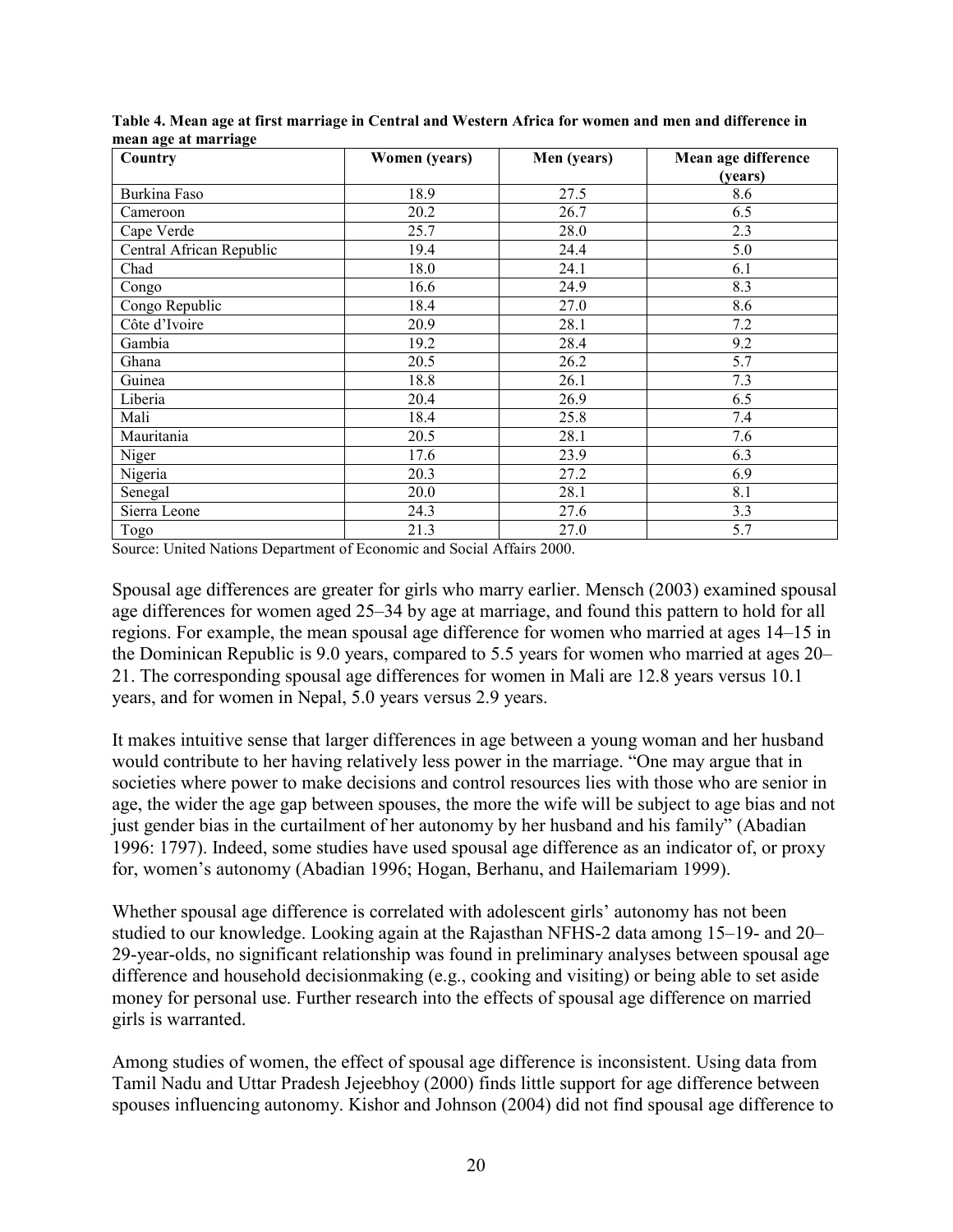have an effect on partner violence in most of the nine countries they studied. Kishor (2000) conducted a factor analysis that found spousal age difference (together with "chose spouse," "married to relative," and "marriage age") associated with her "marital advantage" dimension of empowerment in Egypt. As noted above, this marital advantage dimension of empowerment is a determinant in infant immunisation, although not survival of infants. The author suggests that this is because getting an infant fully immunised requires empowerment in terms of a woman being able to manipulate her environment whereas infant survival is influenced most by the mother's circumstances and context.

A study of women's status and contraceptive behaviour in southern Ethiopia also found that the difference between husband's and wife's ages had an inconsistent effect upon multivariate analysis (Hogan, Berhanu, and Hailemariam 1999). The authors found that spousal age difference (husbands are at least ten years older) was not associated with spousal communication about family size and family planning, desired fertility (limiting and spacing), or contraceptive behaviour (current use or future intention). Contraceptive knowledge, however, was associated with spousal age difference: knowledge of modern methods (rural:  $OR=0.71$ ,  $p<0.05$ ; urban: OR=0.64, p<0.05) and knowledge of sources (rural: OR=0.84, not significant; urban: OR=0.72, p<0.05).

Abadian (1996) found that spousal age difference became a significant determinant of fertility in 54 countries once "female age at marriage" was removed from the multivariate model.

## **What happens: Sexual initiation, disruption of social support networks, and commencement of childbearing**

# *Sexual initiation*

*Then [after getting her first period], after two to three months my mother-in-law sent my husband to sleep with me because I had grown up. He would come to sleep and then his hands and legs would be all over me. I used to feel strange. I would start screaming the moment he did that, and he would go away. Finally, when he did it the first time, it was painful. I cried for days. I was scared, wondering what he was doing to me . . . I would tell my mother-in-law that I wished the night never came because at night her son used to come inside to sleep. He never came during the day. She used to laugh at this and say I should go to him, I am no longer a child.* (Woman living in Mumbai slums, married three years before menarche) (George 2002)

For many girls, marriage marks the transition to becoming sexually active. This sex is often unprepared and unsafe. Women describe their sexual initiation at marriage in a variety of overlapping ways, including unexpected, embarrassing, frightening, painful, or inevitable (George 2002; Haberland, McGrory, and Santhya 2001; Khan, Townsend, and D'Costa 2002; Santhya, McGrory, and Haberland  $2001$ .<sup>10</sup> Moreover, sex for married girls is likely to be unprotected. Indeed, in an analysis of DHS data from 25 countries, Bruce and Clark (2003) found that in 21 countries the proportion of girls who were married among 15–19-year-old girls

<sup>&</sup>lt;sup>10</sup> George (2002) examines narratives of Mumbai working-class women's first sexual experiences and distinguishes four types of brides: reluctant, shy, fearful, or pragmatic.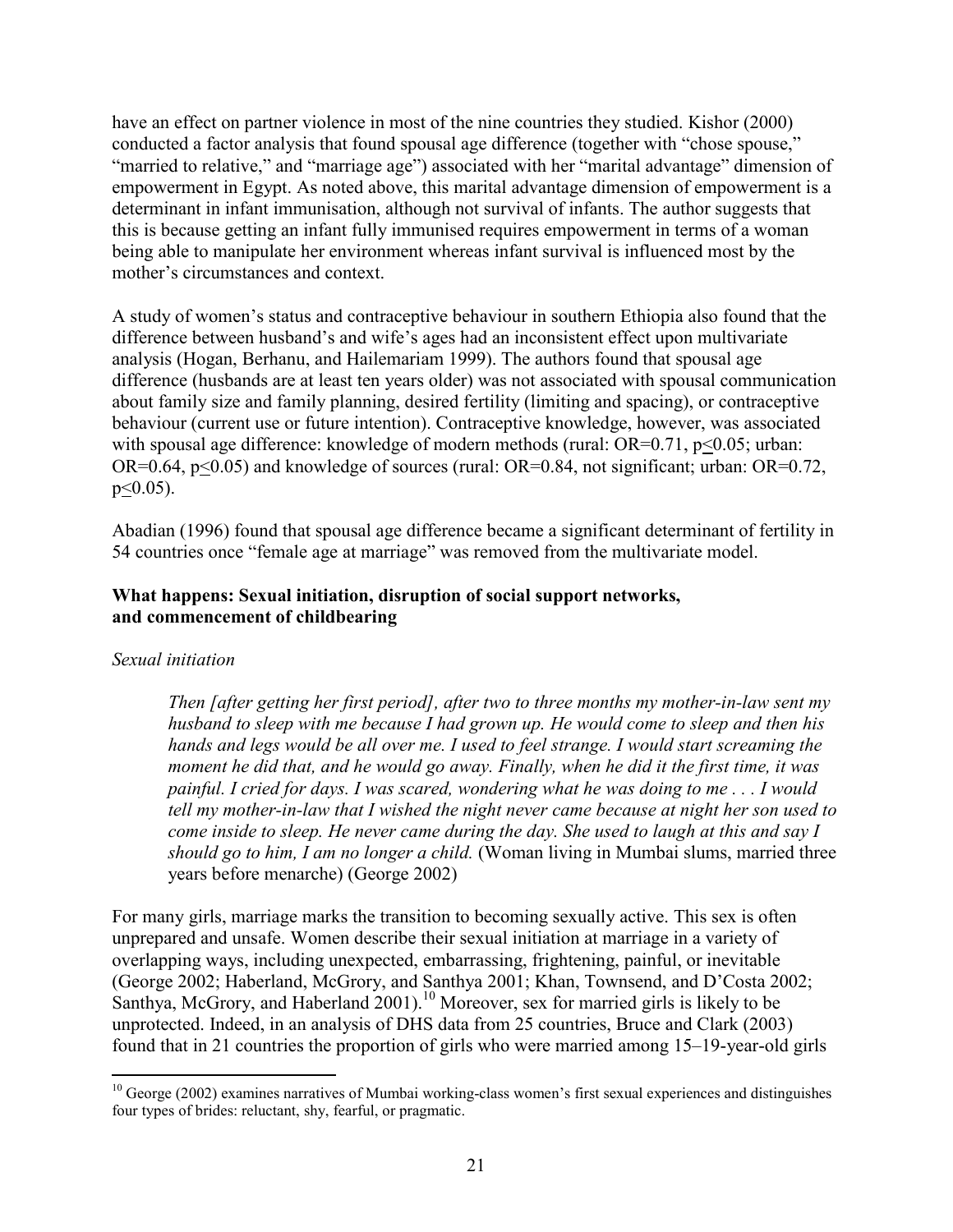who had unprotected sex (i.e., sex without a condom) the previous week was 70 percent or higher. $11$ 

# *Disruption of social support networks*

In many developing-country settings, marriage is patrilocal and, once married, a female goes to live in her husband's or husband's family's home. Contact with old friends is often severed, and social interactions are primarily comprised of the girl's marital family or those sanctioned by her in-laws. A young woman in West Bengal, India, says, "[In my natal home] I had many school friends as well as friends of the neighbourhood. I used to chat with them, go outside. But I cannot do all these things here in my marital home. Can we stay in the marital home as we did in our natal home?" (Santhya, McGrory, and Haberland 2001).

# *Commencement of childbearing*

The pressure to bear a child soon after marriage is intense, and the interval between marriage and first birth actually is shrinking across the globe. In South and Southeast Asia, the interval was 31 months for 40–44-year-old women, but only 20 months for 20–24-year-old women. Similarly, the interval in West and Central Africa was 34 months for 40–44-year-old women, and 21 months for 20–24-year-old women (Mensch 2003). The risks of first pregnancies are aggravated by the social and economic circumstances of young married girls (which are examined in depth elsewhere in the compendium), who often are ill-equipped to handle their own physiological, emotional, and economic needs, much less those of a newborn baby.

While numerous problems may accompany childbearing, the birth of a child is commonly thought to increase women's status. Looking at the Rajasthan NFHS-2 data, among 15–20-yearolds, having one or more children was not associated with increased ability to set aside money for personal use or visit parents and siblings. However, when controlling for caste, standard of living, religion, and place of residence, women with no children were more likely than those with children to have no say in what to cook (OR=1.28;  $p<0.1$ ).

Studies among women find that having a child, particularly a son, influences autonomy. For instance, Rao (1997) found in Karnataka, India, that the number of male children significantly reduces the incidence of wife-beating. Similarly, in Bangladesh, Schuler and colleagues (1996) found that women who have more surviving sons have less chance of being beaten. Using bivariate analysis, Jejeebhoy (2000) detected a strong positive influence of parity: In Uttar Pradesh, women with large numbers of children (especially sons) have greater mobility, access to resources, and decisionmaking power than lower-parity women. The same was true in Tamil Nadu, though associations were weaker.

In the 1995 Egypt DHS, the proportion of women who alone or together with their husbands have final say on decisions regarding household budget, children's marriage plans, and food cooked increases with parity, but decreases with parity for decisions about visiting friends and relatives (bivariate analyses, El-Zanaty et al. 1996). The proportion of women who alone or

 $11$  In the other four countries the proportions were: 13 percent (South Africa), 49 percent (Ghana), 53 percent (Gabon), and 68 percent (Benin).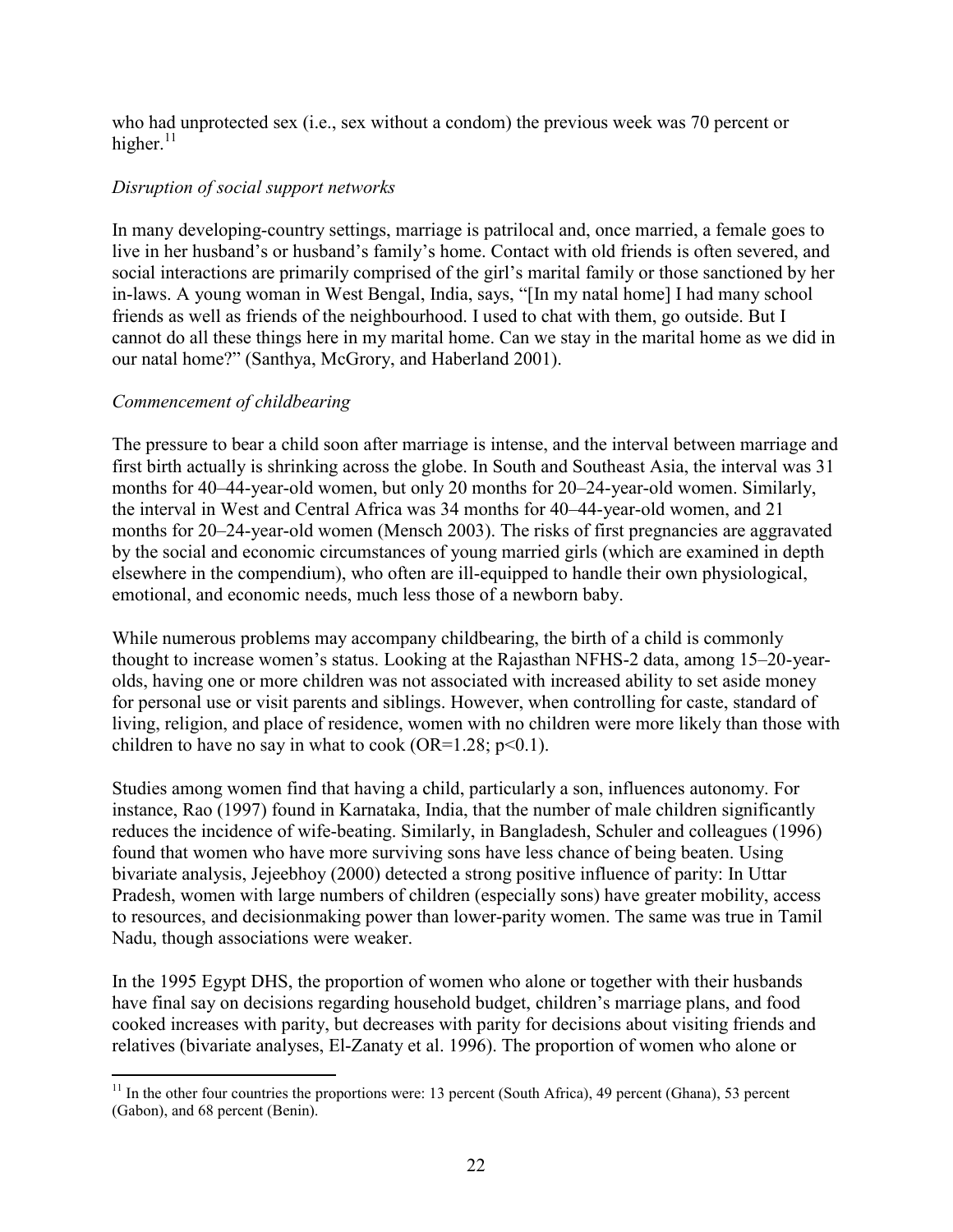jointly have the final say about having another child is 66.6 percent for women with no children, versus 82.2 percent for women with one to two children (bivariate analyses, El-Zanaty et al. 1996).

# **Where: Nuclear versus extended household and type of marriage**

# *Nuclear versus extended household*

*. . . I was afraid to get married. I was very young when I got married and I did not know my in-laws so I was afraid after marriage as how would they [in-laws] treat me?* (Female respondent, age 17, Gujarat) (Haberland, McGrory, and Santhya 2001)

Upon marriage, many girls move in with their husband's extended family. The effect of coresidence with in-laws appears to have a strong effect on some elements of women's empowerment. It has not been studied with regard to married adolescents.

Co-residence with in-laws may be more common among girls who marry during adolescence. The 1995 Egypt DHS collected data on co-residence and found that women who were married at age 18 or younger were more than twice as likely as women who married at age 25 and older to live with their husband's family after marriage (El-Zanaty et al. 1996). We found this held true when the sample was restricted to a younger cohort (i.e., young women/girls aged 15–29). While 76.2 percent of these young women who were married before age 18 lived with their husband's family after marriage, only 58.5 percent of those who were married at age 18 or older did.

On bivariate analysis, intervention research in Vadodara, Gujarat, and South 24 Pargana, West Bengal, found that living in a nuclear (vs. extended) household was associated with greater mobility among newly married and first-time mothers (20 percent vs. 12 percent; p=0.011 in Gujarat; 24 percent vs. 12 percent;  $p=0.000$  in West Bengal) (Santhya et al. 2003a).<sup>12</sup>

Findings from studies among women indicate that co-residence may be an important determining variable. Jejeebhoy (2000) finds that in Tamil Nadu and Uttar Pradesh co-residence with the mother-in-law "severely constrains" a woman's autonomy. The effect is particularly strong in the more gender-stratified state of Uttar Pradesh (Jejeebhoy 2000).

Kishor (2000) finds that living with in-laws—currently, as well as during the early years of marriage—has a negative effect on two dimensions of women's empowerment: participation in the modern sector (lived with in-laws) and family structure amenable to empowerment (lived/lives with in-laws). In examining the effects of these empowerment dimensions on infant survival, the study finds that a woman who resides in a household amenable to empowerment (in addition to current/past residence with in-laws, variables in this domain also include expenditure control and participation in decisionmaking) significantly increases the probability of infant survival. For infant immunisation, both participation in the modern sector and family structure amenable to empowerment are significantly associated.

 $12$  Over 90 percent of respondents in both sites were 15–24 years old.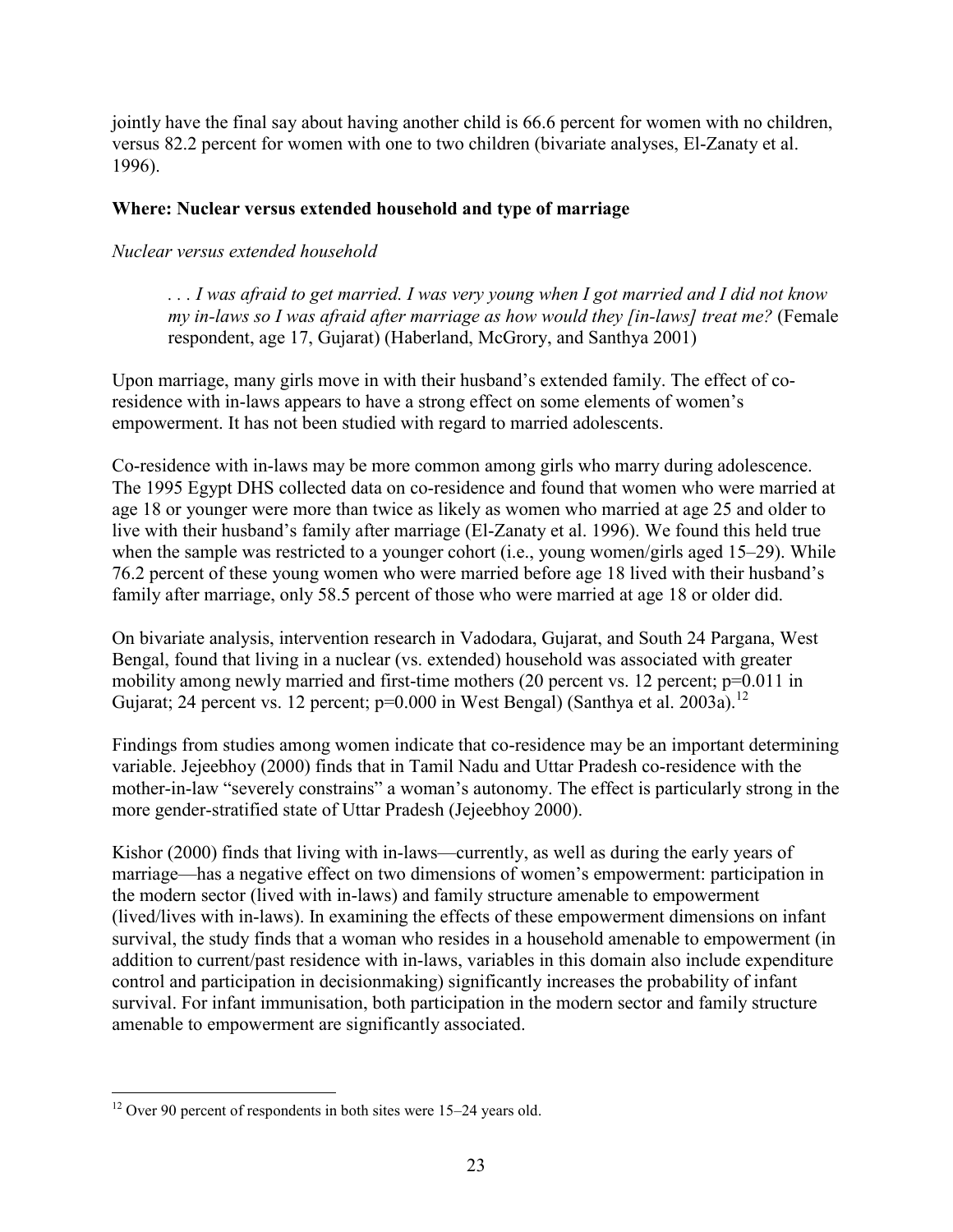In contrast, Kishor and Johnson (2004) found in their analysis of domestic violence that after controlling for other factors, extended household structures tended to be protective in most countries. However, this association was only significant for India (current and ever experience of spousal violence), Colombia (ever experience), and the Dominican Republic (current experience).

A closely related element of household structure that has been examined is whether a woman is married to the head of the household. Results of studies among adult women indicate a connection between the wife's relative position in the household hierarchy and her autonomy. In a five-country study in Asia, Mason (1998) finds that in India, Pakistan, and Thailand, women who are the wives of household heads have a greater influence in the household's economic decision making than women who live in a subordinate position.<sup>13</sup>

The negative effects of co-residence with in-laws and not being married to the household head are apparently quite strong in these settings, and the proportion of married adolescents who are affected by this is substantial. For instance, analysing the 1995 Egypt DHS data, 67.6 percent of women aged 15–29 lived with their husband's family. In a study in India among first-time mothers (over 90 percent of whom were 15–24 years old), 70 percent of respondents in South 24 Pargana, West Bengal, and 91 percent in Vadodara, Gujarat, lived in extended households (Santhya et al. 2003a).

# *Polygyny*

*I don't talk much because I belong to him and I am the youngest wife.* (17-year-old Burkinabe girl) (Saloucou, Kabore, and Traore 2002)

Women's status in a polygynous marriage is affected not only by the wife's position vis-à-vis her husband's, but also by her position vis-à-vis other co-wives in terms of age, education, and family background (Gage-Brandon and Meekers 1993). Polygyny is found mostly in sub-Saharan Africa, although it is also practiced elsewhere, albeit in a much lower proportion of marriages (e.g., Haiti, India, Nepal, Pakistan, and Turkey). In the literature on nuptiality in sub-Saharan Africa, a recurring conclusion is that polygyny is not necessarily decreasing, just changing form (Bledsoe and Pison 1994; Karanja 1994; Lesthaeghe et al. 1994; Meekers 1992). Official polygyny seems to be being replaced by the practice of monogamously married men forming informal unions with one or more other women—"outside wives" or *deuxièmes bureaux*.

Few of these authors look at the implications of this transition for women. Two exceptions are Gage and Bledsoe (1994) and Locoh (1994). Gage and Bledsoe suggest that women's education may exacerbate hierarchies among women who are with one man, with the outside wife (and her children) in second-tier status. However, they qualify this statement and note that wives in polygynous unions were ". . . differentiated even in the past by their family statuses and their order of precedence in the household. But nowadays education appears if not to create then to

 $<sup>13</sup>$  Data on Malaysia were in the same direction, but were not significant. In the Philippines, more than 90 percent of</sup> all women sampled were married to the heads of households, but those who were not had no less economic power than those who were (Mason 1998).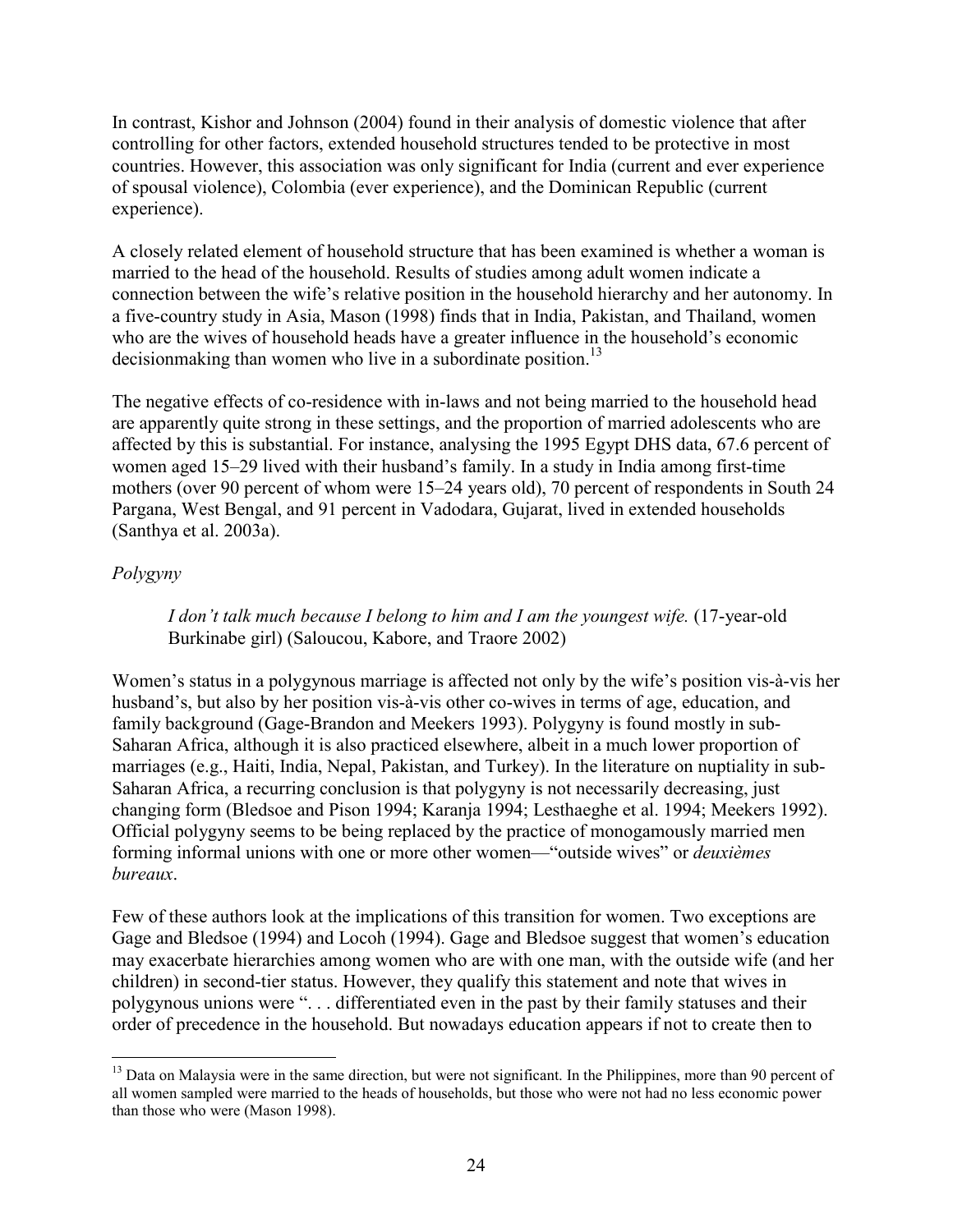intensify differences among women" (Gage and Bledsoe 1994: 158). Locoh (1994), in contrast, suggests that these new unions give women conjugal freedoms that they never would have had in either conventional monogamous or polygamous unions.

The status of children in these unions is also of concern. Gage and Bledsoe (1994) point out that men typically favor more-educated women with the best family connections by directing more resources to them. Depending on their mother's marital status, the children can inherit very different life prospects (Gage and Bledsoe 1994). Efforts to clarify the status of unions and of children have been complicated. "Depending on the kind of legislation the state passes, a particular woman may be classified as a wife or a mistress. She and her children may have full rights to inherit her husband's property, or she may have none" (Ngondo a Pitshandenge 1994: 117).

Trends in official polygyny notwithstanding, there are still a substantial proportion of polygynous marriages. The DHS collected data on polygynous unions in 30 countries in recent surveys (1994–2004). Prevalence of polygyny among married adolescents ranges from 10 percent or less in countries such as Ethiopia, Malawi, and Zambia to between 26 percent and 35 percent in countries such as Benin, Guinea, and Nigeria (Table 5).

| Country          | Currently  | Of married, | Mean age difference (years) |            | Mean age     |
|------------------|------------|-------------|-----------------------------|------------|--------------|
|                  | married or | in          | Girls in                    | Girls in   | difference   |
|                  | living     | polygynous  | monogamous                  | polygynous | (polygynous- |
|                  | together   | marriages   | marriages                   | marriages  | monogamous)  |
|                  | $(\%)$     | $(\%)$      |                             |            | (years)      |
| Benin 1996       | 29         | 35          | 7.8                         | 13.3       | 5.5          |
| Cameroon 1998    | 34         | 22          | 8.3                         | 20.8       | 12.5         |
| Central African  | 39         | 21          | 6.4                         | 11.5       | 5.1          |
| Republic 1994-95 |            |             |                             |            |              |
| Chad 1996-97     | 47         | 21          | 8.7                         | 16.1       | 7.4          |
| Ethiopia 2000    | 23         | 5           | 7.8                         | 18.1       | 10.3         |
| Gabon 2000       | 18         | 15          | 7.7                         | 11.4       | 3.7          |
| Guinea 1999      | 44         | 30          | 11.4                        | 19.8       | 8.4          |
| Malawi 2000      | 33         | 7           | 5.3                         | 9.6        | 4.3          |
| <b>Mali 2001</b> | 46         | 22          | 10.2                        | 18.7       | 8.5          |
| Niger 1998       | 60         | 21          | 8.7                         | 17.1       | 8.4          |
| Nigeria 1999     | 27         | 26          | 9.7                         | 19.6       | 9.9          |
| Tanzania 1996    | 23         | 21          | 7.4                         | 22.1       | 14.7         |
| Togo 1998        | 19         | 23          | 7.0                         | 14.5       | 7.5          |
| Uganda 2000-01   | 29         | 21          | 5.6                         | 10.1       | 4.5          |
| Zambia 2001-02   | 24         | 8           | 6.2                         | 8.9        | 2.7          |

**Table 5. Percentage of girls aged 15–19 in monogamous/polygynous marriages and mean spousal age difference (DHS data)** 

Spousal age differences are strikingly higher in polygynous marriages than in monogamous marriages. While the mean age difference between girls and their husbands in Cameroon is 8.3 years for those in monogamous marriages, the spousal age difference is 20.8 years for those in polygynous marriages. In Ethiopia the mean spousal age differences are 7.8 years for monogamous and 18.1 years for polygynous marriages.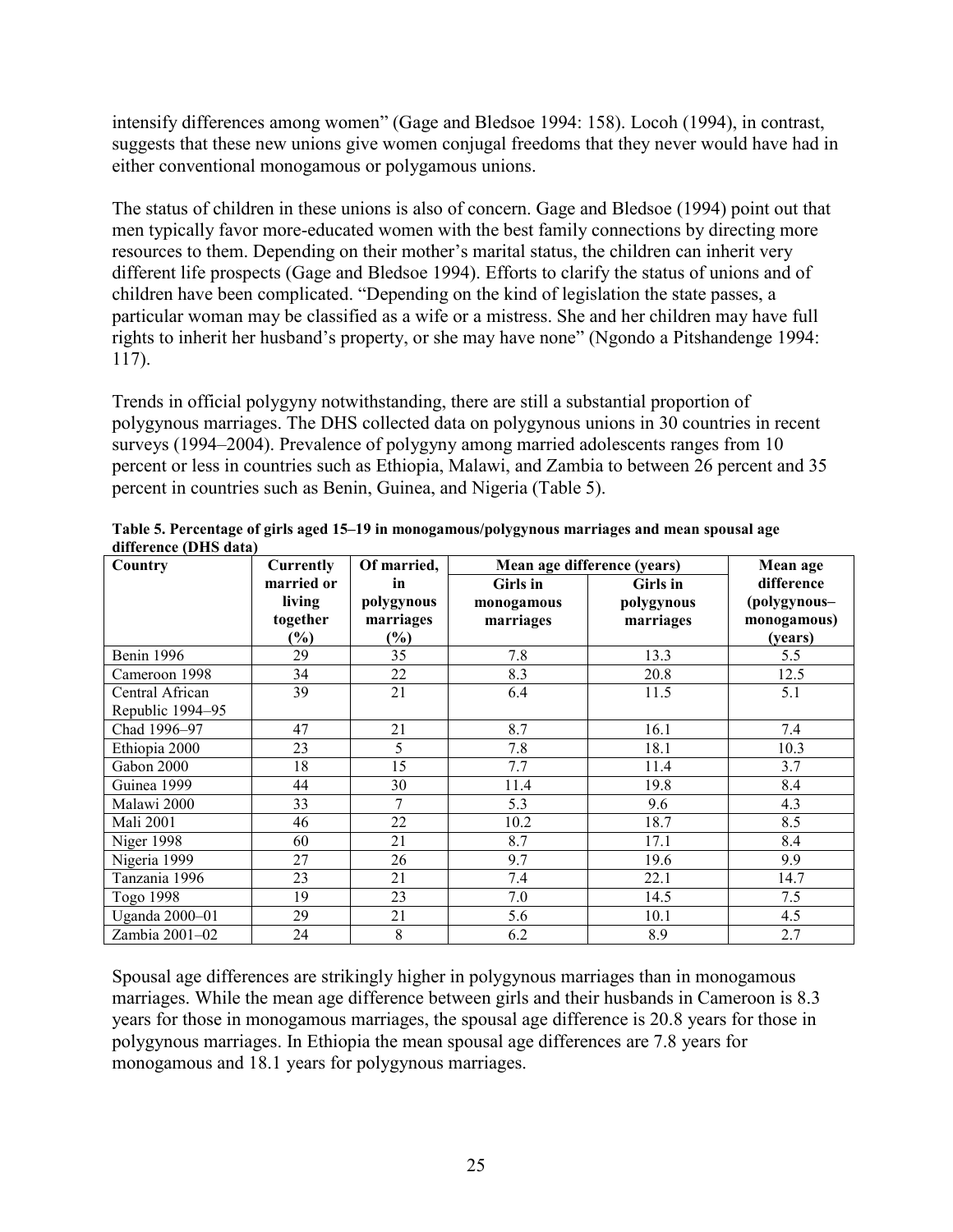The relationship of polygyny to women's autonomy has not been explored in the same detail as its relationship to fertility and contraception. That said, Adongo and colleagues (1997: 1791) state in a study in Ghana, ". . . polygyny weakens the emotional bonds between spouses, thereby impeding communication about reproduction or matters of collective concern to families. Polygyny extenuates gender segmentation and stratification, isolating women from decisions of importance to the immediate family or kin." Wolff, Blanc, and Gage (2000) examined the effects of polygyny and wife rank (monogamous; polygynous—first wife; polygynous—second wife) on sexual negotiation in two districts in Uganda. Multivariate analysis revealed that in neither district did these marriage characteristics have a significant influence on sexual negotiation.<sup>14</sup>

In contrast, the relationship of polygyny to fertility and contraception has been explored further (e.g., Ezeh 1997; Gage 1995; Hogan, Berhanu, and Hailemariam 1999). Upon multivariate analysis, Hogan, Berhanu, and Hailemariam (1999) found that in urban areas women in polygynous marriages were only 56 percent as likely as monogamous women to discuss family size and family planning with their spouses. In rural areas, only discussion of family planning was significantly associated with the type of marriage—women in polygynous marriages were 27 percent less likely than women in monogamous marriages to discuss family planning. Gage (1995) found, in a bivariate analysis of data from Togo, greater communication about family planning in monogamous than polygynous marriages (with communication least prevalent among junior wives in polygynous unions). However, upon multivariate analysis (when controlling for sociodemographic and other relevant variables), polygyny was not significantly associated with spousal communication or with any other outcomes examined, including modern contraceptive use.

# **Conclusion**

The relationship between some of these marriage-related variables and women's autonomy is fairly consistent and strong, while for others it is weak or inconclusive and could benefit from further investigation. Certainly the possible effects of these variables on adolescent girls' autonomy and reproductive health bear further exploration. For instance, it may be that some factors, such as spousal age difference, have different effects among adolescent girls/young women than among women in general. Yet there are no studies that have examined empowerment in this manner among adolescents. The multidimensional nature of empowerment poses a further challenge—whether and how a particular variable is correlated with which outcomes of interest will vary from setting to setting, as will the meaning of that association.

Despite the research gaps and challenges, the point we make is that a number of these variables related to marriage in general, and especially to marriage during adolescence, may be associated, through different pathways in different contexts, to married girls' vulnerability, even after controlling for other characteristics. As noted above, however, this analysis cannot determine whether early marriage and other characteristics of marriage are associated with or cause the increased vulnerability of married adolescent girls. There may be other factors of which we are not aware that contribute to the associations, and cross-sectional data such as these do not elucidate whether a suspected cause predates an effect.

<sup>&</sup>lt;sup>14</sup> Sexual negotiation outcomes were: woman reports more or equal influence over whether or not to have sex; score on conditions under which a married woman can refuse sex; and difficulty in speaking with partner about sex.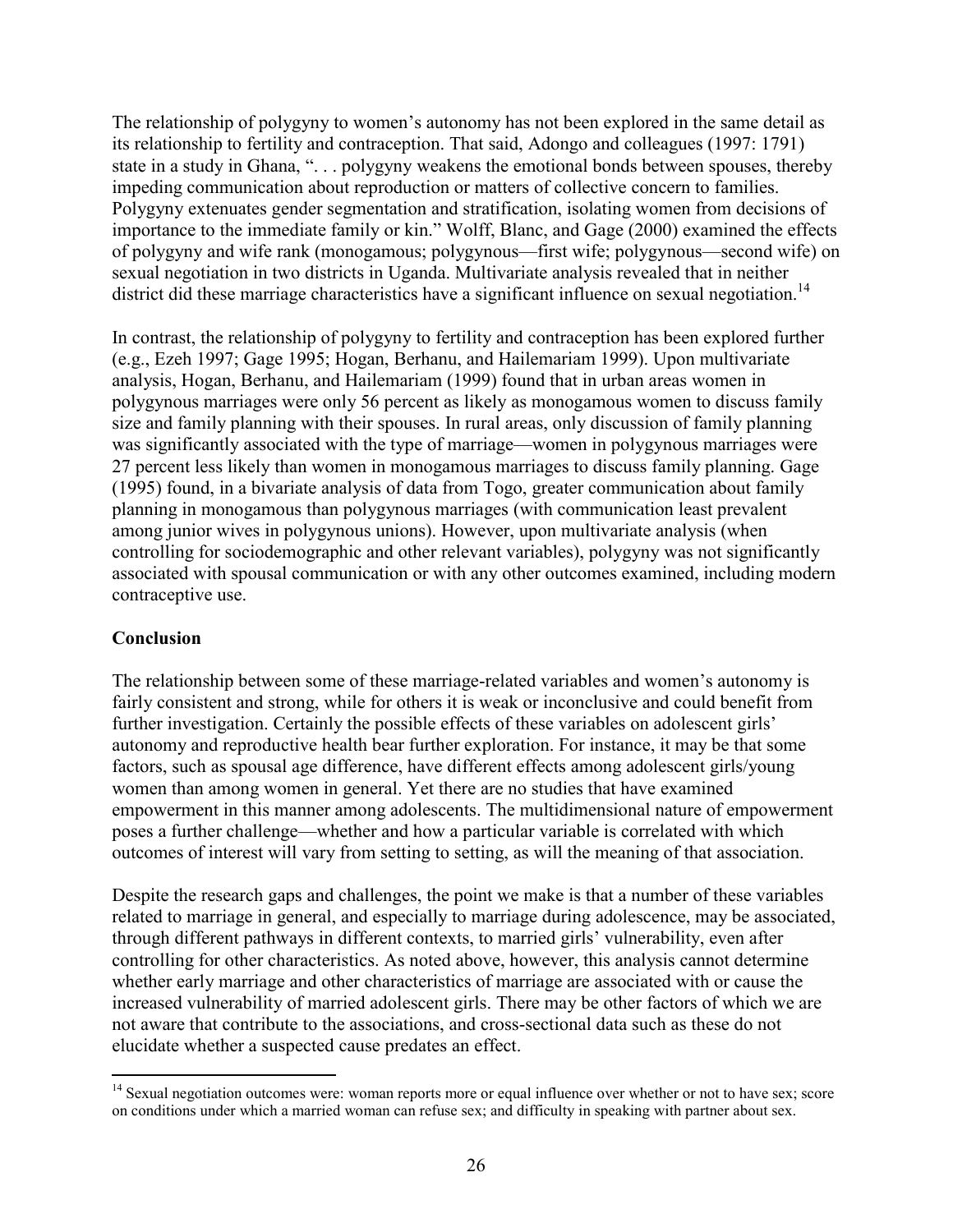# **Married Adolescent Girls: A World Apart**

While we cannot determine causality with existing studies and data, we can look more closely at outcomes: specifically, how married girls fare when compared to other girls or young women on indicators of empowerment and social isolation. In this section we explore whether the situation of married girls is different from that of unmarried girls and that of slightly older married young women in terms of autonomy and social networks. In addition to examining data from selected Demographic and Health Surveys and articles based on DHS data, we draw on data from the following studies:

- Amin, Mahmud, and Huq (2002): 2001 baseline survey of rural adolescents in Bangladesh; sample of 2,544 girls and 1,729 boys, married and unmarried, aged 13–22;
- Erulkar and Onoka (2003): 2001 population-based survey of young people in Nyeri and Nyandarua, Kenya; sample of 2,717 young people, married and unmarried, aged 10–26; analysis for the following is restricted to females aged 20–24;
- Santhya et al. (2003a, 2003b): 2002 baseline survey for the First-Time Parents Project conducted among newly married women and first-time pregnant or first-time mothers; sample of 1,114 in Gujarat and 1,039 in West Bengal; over 90 percent of respondents in both sites aged 15–24; and
- Thapa and Mishra (2003) and Shyam Thapa (personal communication, 2003): 2000 Nepal Adolescents and Young Adults (NAYA) Survey; sample of 7,977 female and male adolescents aged 14–22.

# **Married girls consistently have less schooling**

Women's education is widely used both as a proxy for women's empowerment (Abadian 1996), and as an independent variable that is consistently and positively linked with women's reproductive health, sexual negotiation, infant mortality, and autonomy outcomes (Jejeebhoy 1995; Wolff, Blanc, and Gage 2000).

Across regions, the percentage of women married by age 18 decreases with increasing years of schooling (Mensch, Singh, and Casterline 2004). For instance, among women aged 20–24 in South and Southeast Asia, the proportion married by age 18 increases from 17.3 percent among those with eight or more years of schooling to 55.7 percent among those with 0–3 years of schooling. Similarly in West and Central Africa the proportion is 14.1 percent among women with eight or more years of schooling and 70.5 percent among those with 0–3 years of schooling. In South America the corresponding figures are 10.8 percent and 41.7 percent (Mensch, Singh, and Casterline 2004). It is important to note that some, but not all, of the decline in early marriage is explained by the increase in schooling for women (Mensch, Singh, and Casterline 2004).

Country-level studies mirror this pattern: Married girls consistently have less schooling. For instance, in northern Nigeria the discrepancy is substantial: 73 percent of married girls aged 15– 19 received no schooling compared to 8 percent of never-married girls (analyses of data from 1999 Nigeria DHS). In Kenya, Erulkar and Onoka (2003) found that among girls aged 20–24, those married during adolescence were significantly more likely to have fewer than nine years of education than girls married after age 20 and unmarried girls (77.5 percent, 47.6 percent, and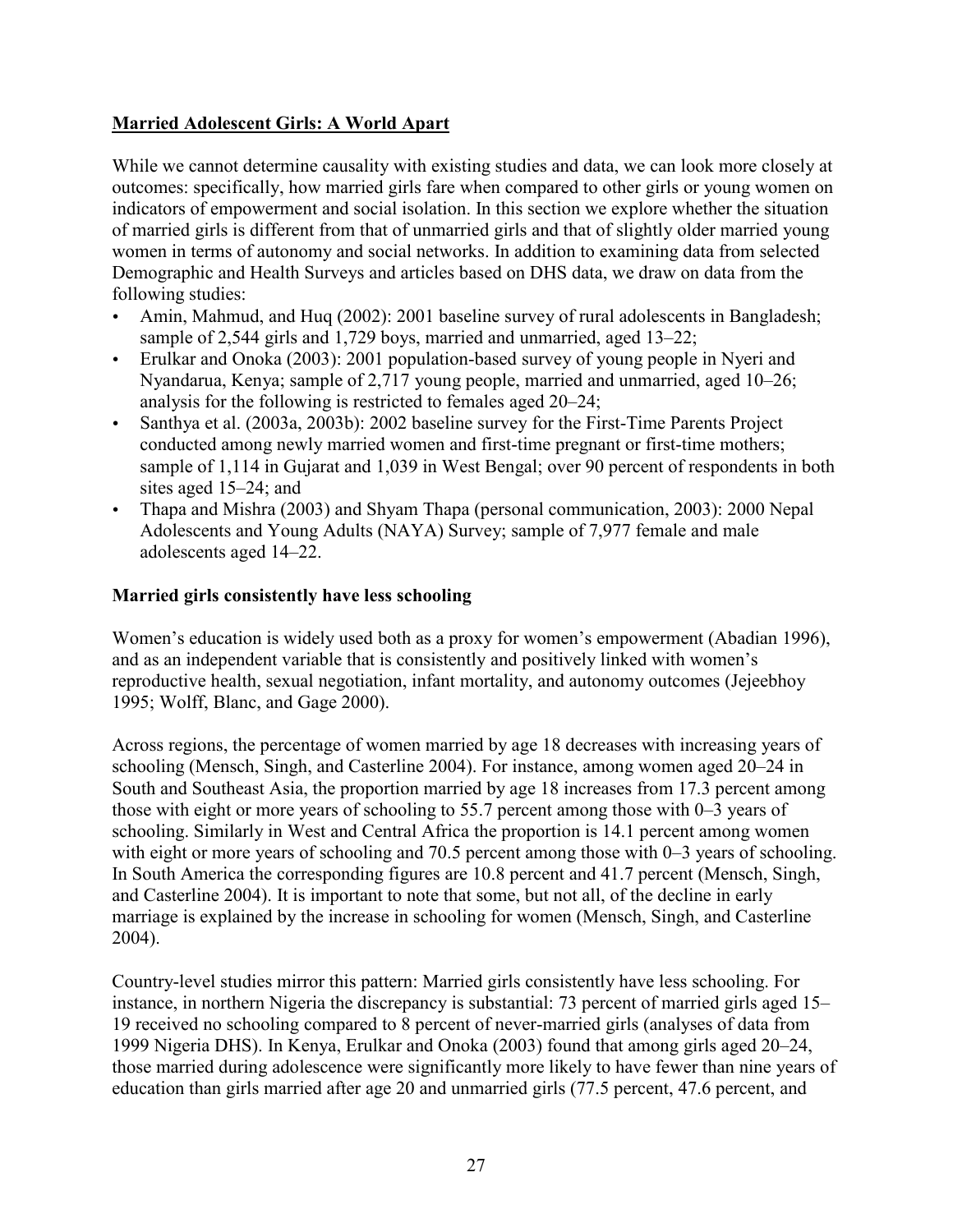34.3 percent, respectively;  $p<0.001$ ). Those married during adolescence had, on average, 8.1 years of education versus 9.6 years for those married after age 20, and 10.4 years for those not yet married (p<0.001). Similarly, in Bangladesh, Amin, Mahmud, and Huq (2002) found that 68.5 percent of unmarried girls were in school compared to only 2.8 percent of married girls.

Looking at DHS data from selected countries that include both married and unmarried females in their samples offers an interesting perspective on marriage and schooling (Table 6). As expected, the proportion of girls who are married and in school is substantially lower than the proportion of unmarried girls who are in school. Of interest is that in some countries (Brazil, Kenya, and Mozambique) unmarried girls with children are significantly more likely to be in school than married girls without children ( $p<0.01$ ,  $p<0.05$ ,  $p<0.05$ , respectively).

| Country              | <b>Married</b>   |               | Unmarried        |               |
|----------------------|------------------|---------------|------------------|---------------|
|                      | Without children | With children | Without children | With children |
| Brazil 1996          | 12.8             | 10.3          | 76.2             | 29.8          |
| Burkina Faso 1998-99 | 0.0              | 0.3           | 13.5             | 2.7           |
| Ethiopia 2000        | 3.8              | 1.4           | 34.6             | 2.1           |
| Ghana 1998           | 7.7              | 0.9           | 45.3             | 0.0           |
| Haiti 1994–95        | 32.7             | 5.1           | 74.9             | 9.7           |
| Kazakhstan 1995      | 13.7             | 7.1           | 61.5             | 0.0           |
| Kenya 1998           | 3.7              | 1.0           | 63.4             | 8.9           |
| Mozambique 1997      | 0.6              | 3.5           | 30.3             | 5.7           |
| Nicaragua 1998       | 15.6             | 7.7           | 66.5             | 12.5          |
| Nigeria 1999         | 3.2              | 0.7           | 69.5             | 3.2           |
| Zimbabwe 1999        | 2.4              | 2.0           | 56.7             | 0.0           |

**Table 6. Percentage of girls aged 15–19 enrolled in school, by marital and parenting status (DHS data)** 

# **Married girls appear to have less mobility**

Women's mobility—often measured by whether a woman can go unescorted to selected places is a frequently used indicator of women's empowerment. Across studies, married girls appear to have less mobility than their unmarried counterparts or slightly older married young women.

The Kenya study in Nyeri and Nyandarua (Erulkar and Onoka 2003) found more limited mobility among girls married during adolescence than among either unmarried girls or girls married after age 20. A higher proportion of unmarried girls, and a higher proportion of girls married after age 20, went to a restaurant, a bank, or a post office in the last week than girls married during adolescence ( $p<0.001$  for each variable). While a higher proportion of  $20-24$ year-old females who were married during adolescence went to the market in the past week than their unmarried counterparts, this was not significant.

Comparing younger married girls and older married girls, the same study finds that older married girls (i.e., those 20 years old and over) appear to be more mobile than younger married girls (i.e., those younger than age 20). The difference is significant for both going to the bank and going to the post office in the past week ( $p \le 0.05$ ), though the proportion is quite low even among older married girls. A larger proportion of older than younger married girls went to a restaurant (40.5 percent vs. 33.3 percent) or to the market (67.3 percent vs. 56.3 percent), though neither approaches significance.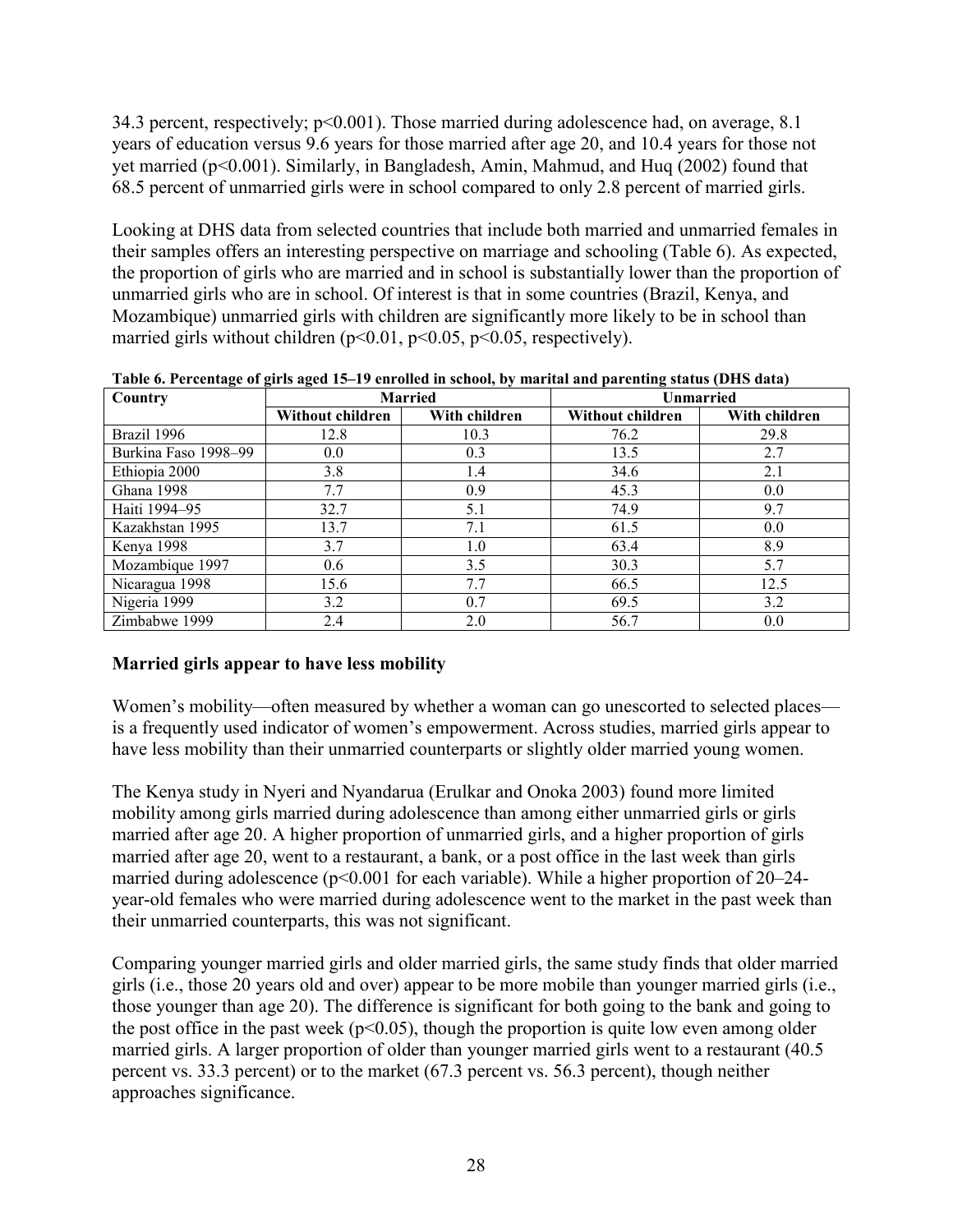In the India study, married women who are age 20 years and above, compared to married adolescent women, have somewhat more freedom on a mobility index: 12.9 percent of girls age 20 and over versus 8.5 percent of girls under age 20 ( $p<0.05$ ) in Gujarat, and 18.4 percent versus 10 percent (p=0.000) in West Bengal (Santhya et al. 2003b). This limited mobility is observed in the Indian NFHS as well. The proportion of married girls aged 15–19 who are able to go to the market without permission is about half that of 20–34-year-olds who are able to go (13.8 percent vs. 28.1 percent). The same is true for the proportion not requiring permission to visit friends (10.2 percent of 15–19-year-olds and 20.8 percent of 20–34-year-olds) (Santhya and Jejeebhoy 2003).

In Bangladesh, Amin, Mahmud, and Huq (2002) find that married girls have less freedom of movement than unmarried girls. While 31.7 percent of unmarried girls can visit other neighbourhoods, only 24.1 percent of married girls can; and 9.5 percent of unmarried versus 3.2 percent of married girls went to a tea stall. In contrast, a much higher proportion of married and unmarried boys were able to go to these destinations, and the difference by marital status was either small in the case of visiting other neighbourhoods or in favor of married boys in the case of tea stalls (78.6 percent of married vs. 62.9 percent of unmarried boys).

# **Married girls tend to have less say in economic, household, and reproductive decisionmaking**

The degree to which a woman has input into decisionmaking is an indicator of her power to influence events that affect her and her children. In three studies that looked at decisionmaking, younger married girls often had less say than older married girls on a number of variables.

Santhya and colleagues (2003b) found that the majority of young women had no say in decisions regarding household purchase of various items (food, small gifts, jewelry, clothes, livestock, expensive items), especially in Gujarat. Women aged 20 years and older, compared with adolescent females, tended to score higher on bivariate analysis (24 percent vs. 14 percent; p=0.000 in Gujarat; 20 percent vs. 14 percent; p=0.002 in West Bengal). Decisionmaking regarding whether the woman works was in the same direction, though not significant.

Similar patterns were found in Santhya and Jejeebhoy's (2003) analysis of the 1998–99 Indian NFHS—50.7 percent of 20–34-year-olds versus 39.9 percent of 15–19-year-olds participated in decisions regarding the purchase of jewelry. They also examined married girls' access to money: 45.6 percent of 15–19-year-olds had access to cash compared to 58.1 percent of older women (aged 20–34). These differences were more marked in urban (55.0 percent vs. 72.3 percent) than in rural (44.0 percent vs. 53.2 percent) areas, and were evident regardless of employment status (e.g., of those working for pay, 45.0 percent of 15–19-year-olds vs. 61.5 percent of 20–34-year-olds had access to money).

Erulkar and Onoka (2003) found that, with one exception (inheritance of property), younger married girls appear to be less involved than older married girls in decisions regarding economic resources. A greater proportion of older married girls than married girls younger than age 20 influence decisions regarding household budget  $(81.1$  percent vs. 66.7 percent;  $p<0.01$ ).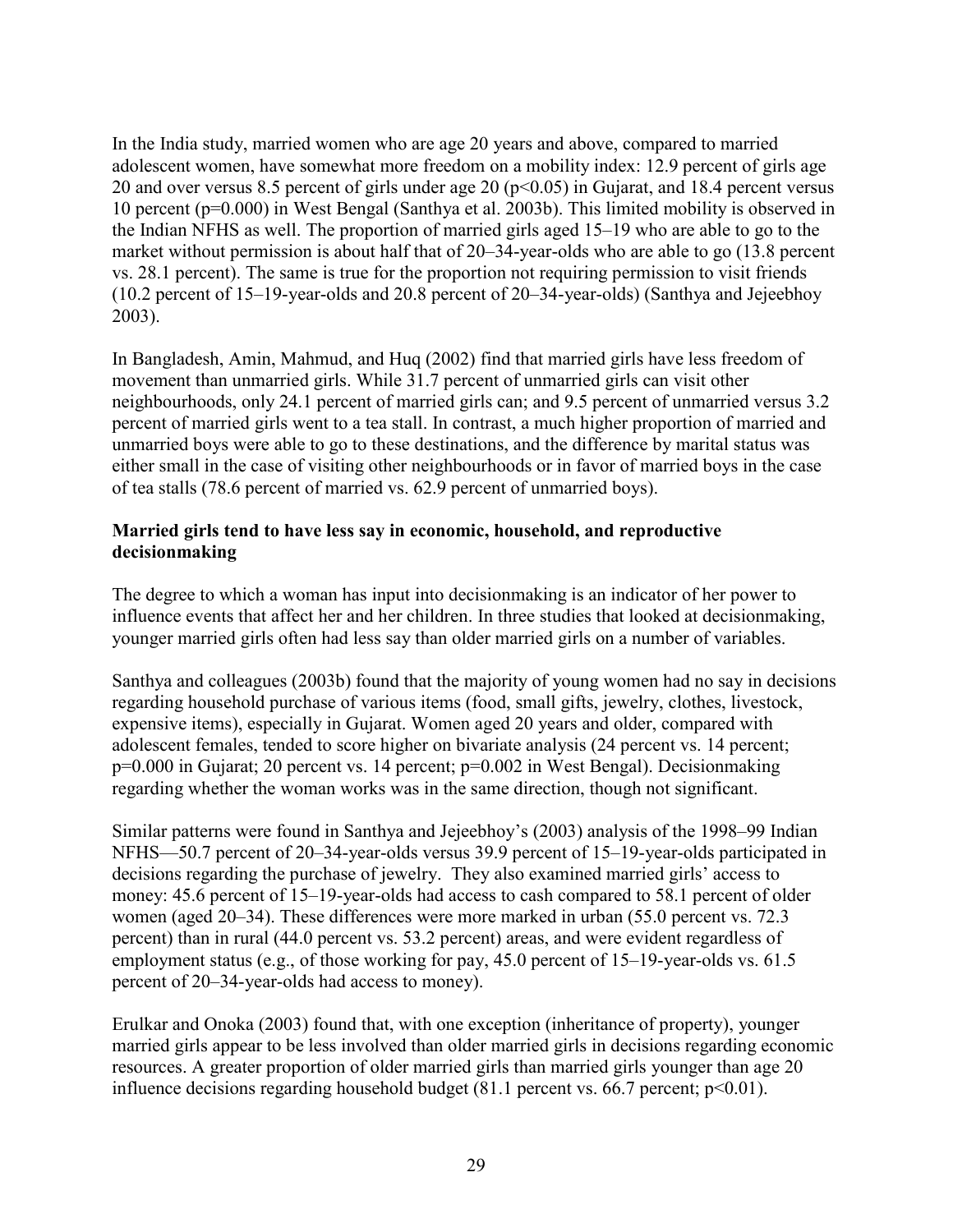Regarding use of family land, younger and older girls appear to be roughly similar (69.8 percent vs. 72.0 percent; not significant). Younger married girls are not significantly less involved than older married girls in decisions on whether or not the woman works (64.9 percent vs. 71.1 percent; not significant). Having a say in inheritance of property is not significantly different between older and younger married girls, but the difference is in the opposite direction: a greater proportion of married girls younger than age 20 than those 20 years or older state that they have a say regarding inheritance of property (74.5 percent vs. 67.8 percent; not significant).

Younger married girls also appear to be less involved in household decisions than older married girls. In India, whereas 49.3 percent of 20–34-year-olds were involved in decisionmaking concerning their own health care, only 38.7 percent of 15–19-year-olds were (Santhya and Jejeebhoy 2003). Similarly, 46.2 percent of 20–34-year-olds were involved in decisions to visit their parents or natal kin, whereas only 37.4 percent of 15–19-year-olds were (Santhya and Jejeebhoy 2003). In Nyeri and Nyandarua Kenya, comparing married girls younger than 20 years of age with married girls aged 20 or older, Erulkar and Onoka (2003) find that the differences in decisionmaking between younger versus older married girls are for the most part not substantial, but they are all in the expected direction. Younger married girls are less involved than older married girls in decisions on education of children (68.4 percent vs. 77.1 percent; not significant) and health care of children (87.5 percent vs. 92.6 percent; not significant).

Similar patterns are also found when looking at reproductive and sexual decisionmaking. Young women's involvement in decisionmaking regarding use of contraceptives did not vary by age in Gujarat (52.7 percent vs. 53.7 percent; not significant) but a significantly smaller proportion of married adolescents in West Bengal had a say in use of contraceptives than married young women (50.9 percent vs. 64.8 percent; p=0.000) (Santhya et al. 2003b). Erulkar and Onoka (2003) found no significant differences in Nyeri and Nyandarua, though they were in the expected direction: married girls younger than 20 years of age may be less involved than married girls aged 20 or older in decisions on whether or not to have a baby (73.7 percent vs. 82.6 percent; p<0.1); use of family planning (82.0 percent vs. 89.0 percent; not significant); whether or not to use condoms (80.4 percent vs. 83.3 percent; not significant); and whether or not to have sex (78.4 percent vs.  $84.2$  percent; not significant).<sup>15</sup>

# **Married girls have less exposure to media**

A woman's exposure to media can link her to modern messages and influences and inherently determine the degree to which she hears or sees public information campaigns about, for instance, HIV/AIDS or family planning. It also shapes attitudes and expectations. Kishor (2000) found media exposure was positively associated with two dimensions of empowerment, namely participation in the modern sector and sharing of roles and decisionmaking. In the studies reviewed here, married girls fairly consistently have less exposure to the media.

In Bangladesh, Amin, Mahmud, and Huq (2002) found that married girls had significantly less exposure to media in the past week than unmarried girls. While 40.1 percent of unmarried girls listened to the radio, only 26.5 percent of married girls did. Similarly, 51.8 percent of unmarried

<sup>&</sup>lt;sup>15</sup> The sample of married girls under age 20 is relatively low ( $n=57$ ), thus differences have to be larger to be significant. Nonetheless, the consistency of the pattern is notable.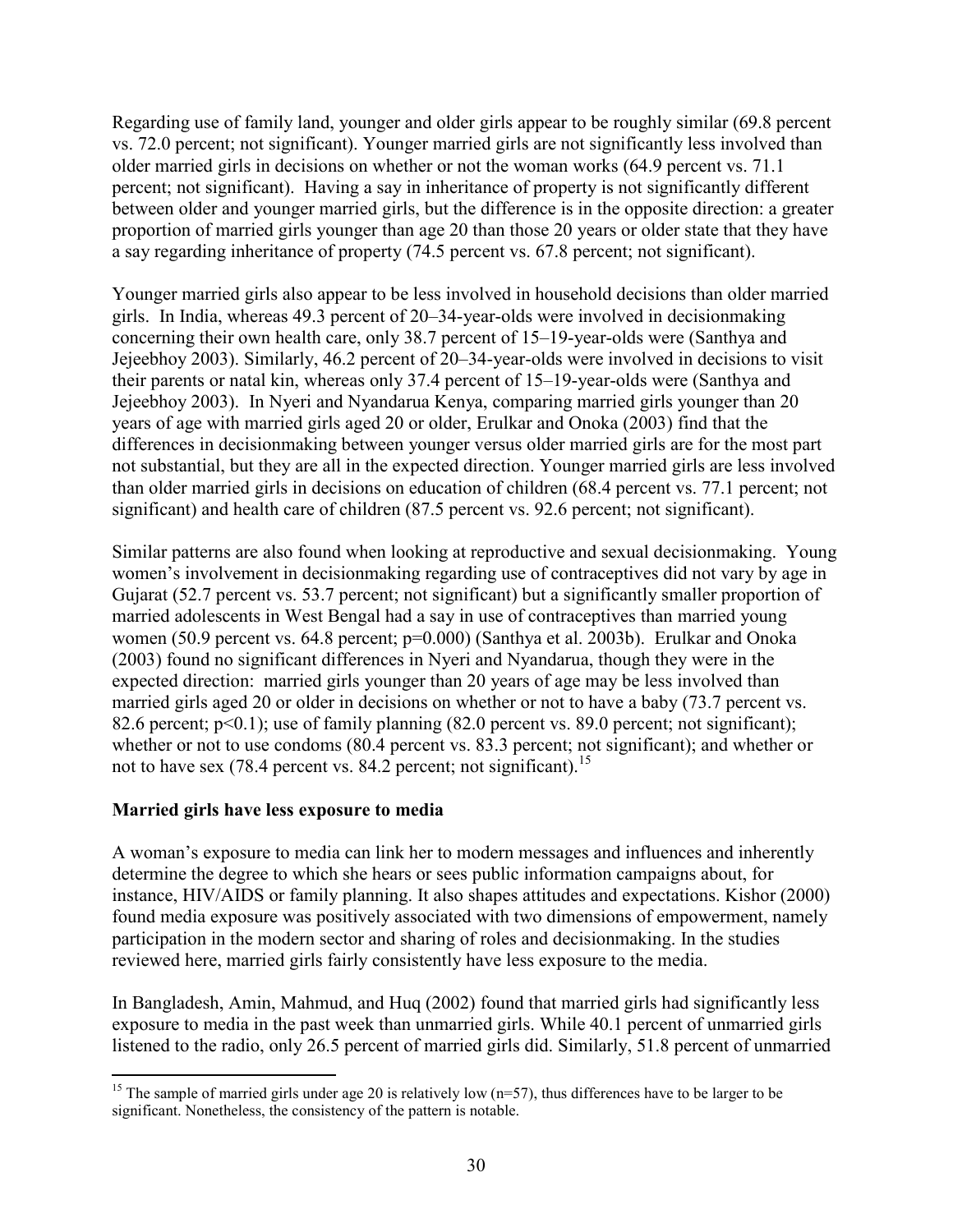girls versus 23.4 percent of married girls watched television. Boys generally had higher exposure.

Exposure to mass media—watching television, listening to the radio, reading a newspaper—was also explored in the Nepal survey (Thapa and Mishra 2003). Among unmarried girls 47.3 percent watched television, listened to the radio, or read a newspaper daily compared to only 28.3 percent of married girls. Boys also had differential exposure by marital status: 59.1 percent of unmarried versus 41.6 percent of married boys did one of these on a daily basis.<sup>16</sup>

Erulkar and Onoka (2003) find that among girls aged 20–24, a significantly lower proportion of girls married during adolescence heard/watched/read media in the past week than unmarried girls or girls married at age 20 or older. Only one-third (38.5 percent) of girls married during adolescence read a newspaper, as compared to 44.2 percent of girls married after age 20, and 59.0 percent of unmarried girls (p<0.001). The same pattern holds for television (38.5 percent of girls married during adolescence vs. 45.9 percent of girls married after adolescence vs. 59.2 percent of unmarried girls; p<0.001); and radio (6.0 percent, 7.9 percent, and 17.7 percent, respectively;  $p<0.001$ ).

Data for northern Nigeria from the 1999 DHS revealed that few girls/young women had heard a family planning message on the radio (less than one in five). However younger married girls (aged 13–20) were significantly less likely than slightly older married young women (aged 21– 28) to have heard such a message  $(p<0.01)$ .

# **Married girls have limited social networks**

The degree to which girls participate in clubs, development programmes, or other activities, as well as the existence and/or extent of their nonfamilial peers and mentors, is an important factor shaping married adolescents' experience and options. Homogeneous networks pressure members to follow normative patterns of behaviour, whereas heterogeneous networks in which individuals have contact with peers, professionals, and other non-kin may allow social learning and openness to change (Madhavan, Adams, and Simon 2003).

Data available indicate that married girls have considerably more limited networks than their unmarried peers. The study in Nyeri and Nyandarua, Kenya (Erulkar and Onoka 2003), finds that while participation in clubs and sports is generally low, married girls are even more isolated than their unmarried peers on these two indicators: None of the girls married during adolescence belonged to a sports team (vs. 4.8 percent of unmarried girls;  $p<0.001$ ), and only 8.0 percent of girls married during adolescence versus 20.5 percent of unmarried girls belonged to a club or organisation ( $p<0.001$ ).

Santhya and colleagues (2003a) also found that married girls had limited networks. In Vadodara, Gujarat, 96.0 percent of respondents reported having friends in their natal home, while only 25.0 percent reported having friends in their marital home. In South 24 Pargana, West Bengal, the figures were 67.3 percent and 6.8 percent, respectively. Among girls who have friends in their

<sup>&</sup>lt;sup>16</sup> Data for all Nepal supplied by Shyam Thapa (personal communication, 2003). For results based on the urban sample of the survey see Thapa and Mishra (2003).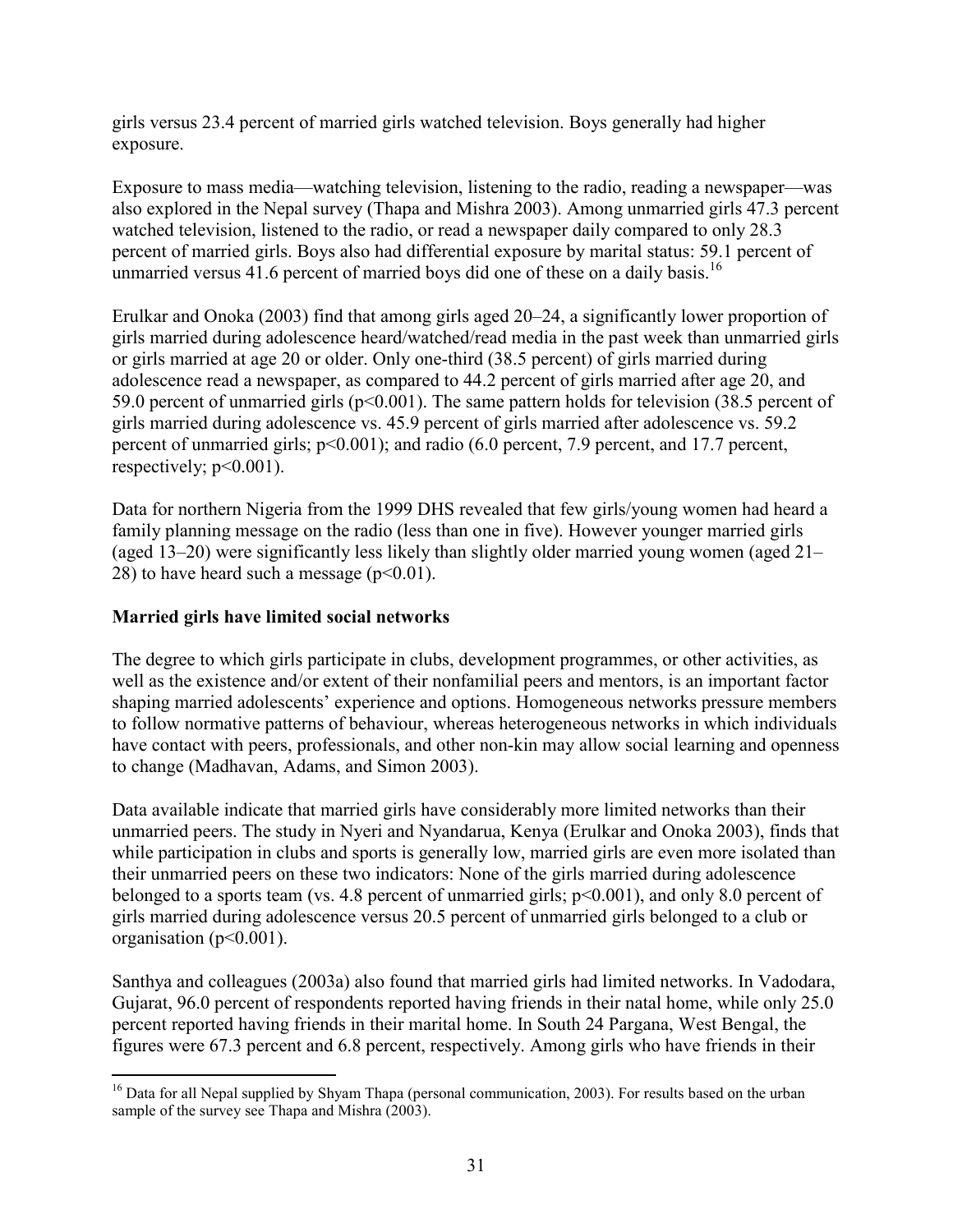marital home, the girls' interactions with these friends appears limited, with only 23.0 percent in Gujarat and 41.2 percent in West Bengal reporting meeting their friends often. Only a very small percentage of married girls were members of groups or clubs (1.8 percent in Gujarat and 0.7 percent in West Bengal) or beneficiaries of an NGO programme (3.7 percent in Gujarat and 2.9 percent in West Bengal).

Amin, Mahmud, and Huq (2002) found a substantial disparity by marital status in terms of girls' responses regarding friends. Some 88.8 percent of unmarried girls reported having many friends in the area versus only 40.5 percent of married girls. No significant difference was found in terms of girls' involvement in clubs.

# **Married girls' differential exposure to gender-based violence has not been well examined**

As Nurse (2003) describes, while gender-based violence is an issue of concern among adolescents, and violence within marriage is prevalent across regions, there have been no studies specifically examining gender-based violence among married girls.

In the Kenya study, attitudes regarding domestic violence were generally progressive, with most respondents disagreeing with statements condoning abuse (Erulkar and Onoka 2003). Nevertheless, a slightly higher, but significant, proportion of girls married during adolescence than unmarried girls held conservative views: 9.0 percent of married versus 3.6 percent of unmarried girls felt it was okay for a man to beat his wife  $(p<0.05)$ ; 4.5 percent of married versus 1.6 percent of unmarried girls said it was okay for men to force women to have sex  $(p<0.1)$ .

No difference was found between sexually active unmarried girls and girls married during adolescence in terms of ever experiencing sexual coercion (14.4 percent of married vs. 15.4 percent of unmarried sexually active girls; not significant). Among married girls in the Kenya study, 22.8 percent of girls under age 20 had experienced sexual coercion compared to 17.3 percent of the older married girls; and 10.9 percent of the younger girls were hit by their husband in the past month, compared to 7.6 percent of older girls (Erulkar and Onoka 2003). While neither of these are significant differences, they are in the same, and hypothesised, direction.

In the Egypt DHS, roughly one-third of respondents aged 15–29 reported being beaten since they were married. Of those who reported being beaten since they were married, 77 percent of 15–19 year-olds compared to 64 percent of 20–24-year-olds were beaten once or more in the past year (p<0.05). Comparing 15–19-year-olds with those aged 25–29 years, the difference is larger and stronger (77 percent of 15–19-year-olds vs. 52 percent of  $25-29$ -year-olds;  $p<0.001$ ).

While they note that there may be considerable under-reporting of abuse in the NFHS, Santhya and Jejeebhoy (2003) found that at the national level the data suggest that there is little variation by age of the woman. Of those married for two or more years, 16 percent of married adolescent girls and 13 percent of older women reported being beaten.

As noted above, Kishor and Johnson's (2004) analysis of the relationship between age and gender violence finds inconsistent patterns across countries. Upon multivariate analysis, risk of currently experiencing violence was significantly associated with young age in about half of the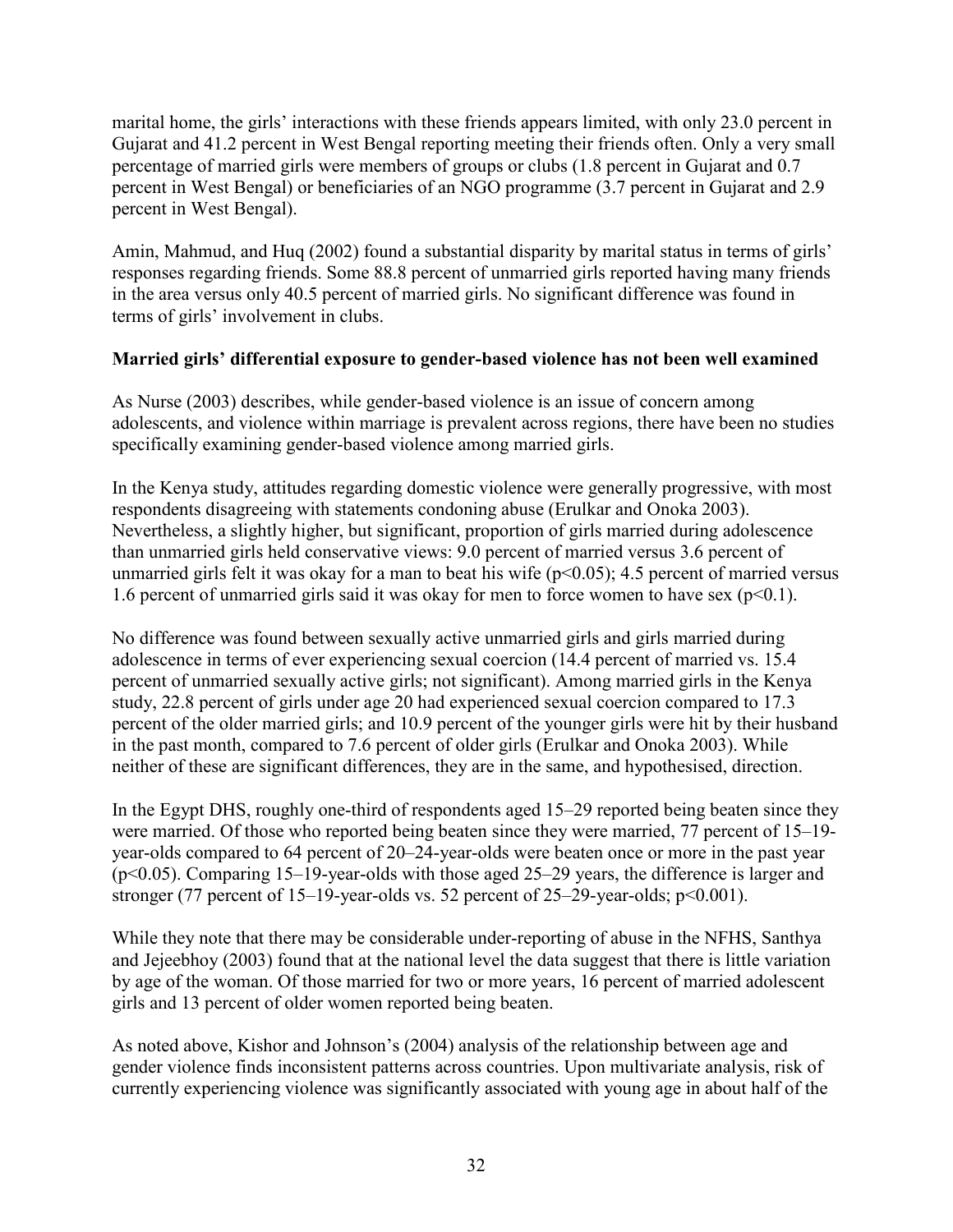countries. Further research is needed to determine married girls' relative vulnerability to genderbased violence, although there are indications that they may be at greater risk than older married females in some settings (see also section above entitled "Age at marriage").

## **Conclusion**

Young married girls are, with some consistency, more vulnerable and isolated than both unmarried girls and slightly older married young women. Whether these disadvantaged outcomes are actually caused by girls' marital status and age or whether they are the result of selection bias cannot be determined from these comparisons.

Regardless of whether more-vulnerable girls are married early, or whether early marriage itself creates some of the vulnerability, or both, the fact is that married girls tend to be less mobile, have more limited social networks, may have less say in decisionmaking, may be at greater risk of spousal abuse, have less exposure to the media, and have less education than unmarried girls and/or slightly older married females. The social disadvantage married girls experience is striking and is an issue of deep concern in its own right. From a programmatic perspective, while it is far from irrelevant whether early marriage is the cause of these girls' vulnerability or whether more-vulnerable girls tend to marry in adolescence, the fact is that the "presenting client"—that is, the married girl—has special needs and circumstances, whatever the underlying determinants.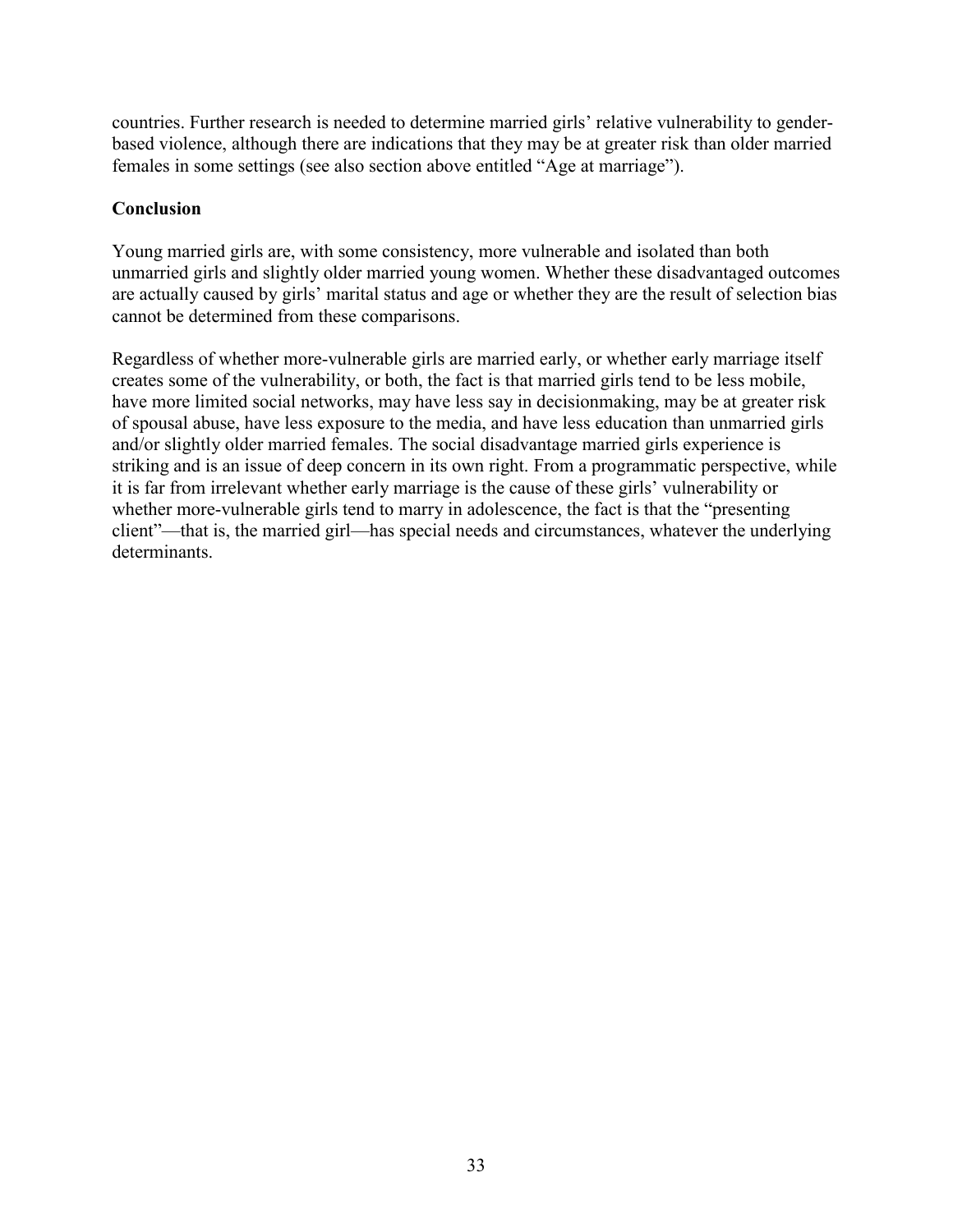### **SEXUAL AND REPRODUCTIVE HEALTH**

The social variables examined above are important in their own right as they shape girls' prospects and affect their well-being. They are also, however, critical factors that underlie individuals' reproductive health. In the following sections we examine several elements of sexual and reproductive health from the perspective of married adolescents. Two of the subjects —maternal health and HIV/AIDS—are analysed in greater depth in subsequent papers, and we summarise them here.

### **Reproductive health knowledge**

Data from different studies allow us to examine how married girls compare with unmarried girls and with slightly older young women. We draw on the same studies noted above, as well as analyse data from the Nigeria DHS. The findings across studies are quite consistent: Married girls again are at a disadvantage, particularly in regard to sexually transmitted infections (STIs) and HIV/AIDS.

Comparing married and unmarried girls in northern Nigeria aged 15–24, married girls either had similar levels of knowledge—in the case of fertility/contraception—or significantly less knowledge—in the case of HIV/AIDS and STIs—than unmarried girls (Table 7).

| Table 7. Percentage of married and never-married girls/young women aged 15–24 with reproductive health |  |
|--------------------------------------------------------------------------------------------------------|--|
| knowledge, northern Nigeria                                                                            |  |

|                                            | Currently married (%) | Never married $(\% )$ |
|--------------------------------------------|-----------------------|-----------------------|
|                                            | $(n=759)$             | $(n=180)$             |
| Knows fertile period                       | 4. I                  | 3.4                   |
| Knows modern contraceptive method          | 35.0                  | 35.6                  |
| Ever heard of AIDS                         | 44.6                  | $56.1**$              |
| Knows that one can acquire HIV through sex | 25.8                  | $37.6*$               |
| Heard of STIs                              | 35.5                  | 45.6*                 |

 $*$  p<0.05; \*\* p<0.01

Source: Analysis of data from 1999 Nigeria DHS.

Married and unmarried girls also have differential risk perception, although it is not significant. Among those who have heard of AIDS, 61.7 percent of currently married girls and 53.5 percent of never-married girls felt that they were at no risk at all of getting AIDS.

Comparing younger married girls with slightly older married women in northern Nigeria (Table 8), the older group consistently (and often significantly) had better knowledge of reproductive health issues than younger girls.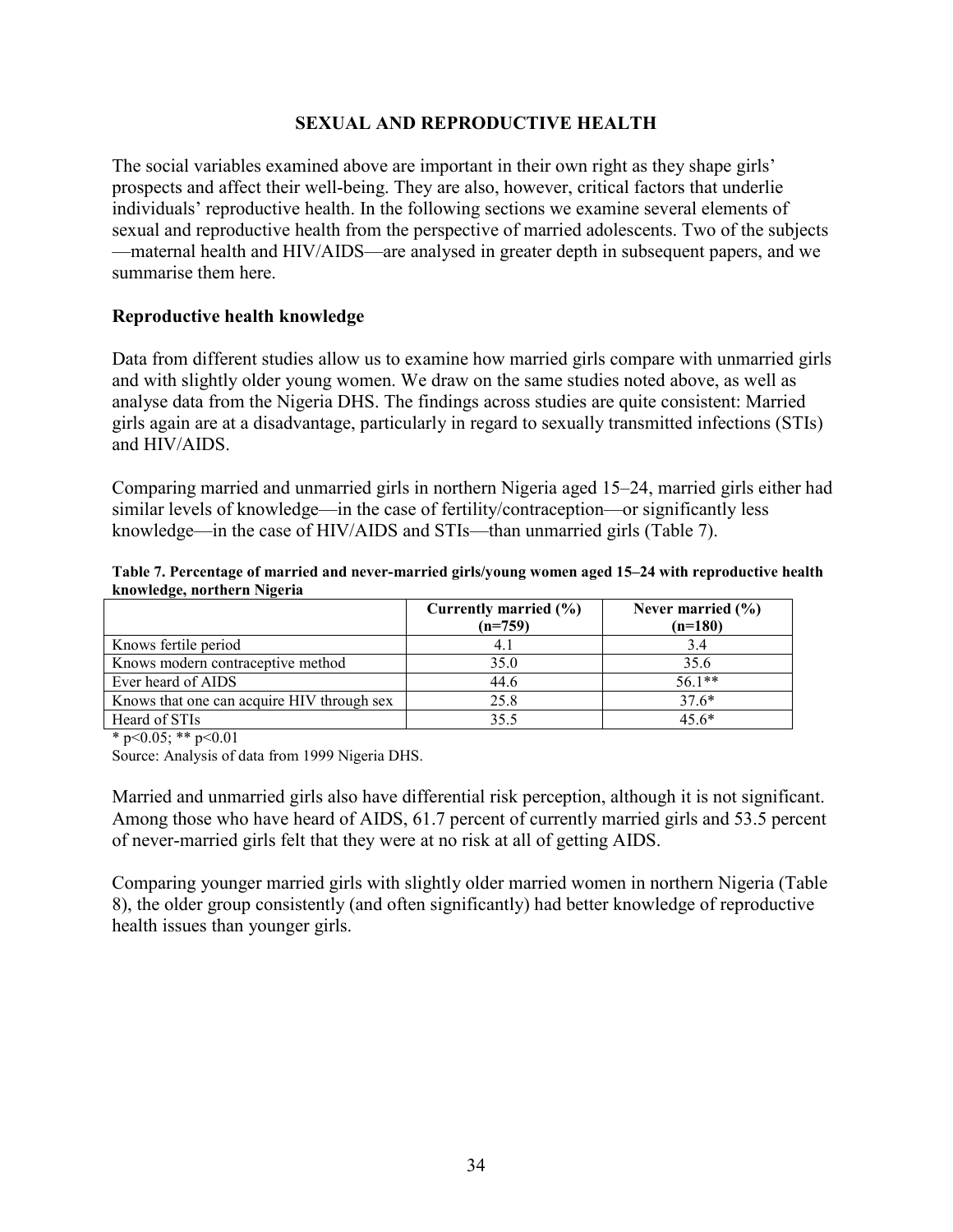|                                            | <b>Married girls</b><br>aged $13-20$ (%)<br>$(n=575)$ | Married girls/women<br>aged $21-28$ (%)<br>$(n=618)$ |
|--------------------------------------------|-------------------------------------------------------|------------------------------------------------------|
| Knows fertile period                       | 2.8                                                   | $4.7^\circ$                                          |
| Knows modern contraceptive method          | 29.6                                                  | $40.0***$                                            |
| Ever heard of AIDS                         | 39.7                                                  | $48.3**$                                             |
| Knows that one can acquire HIV through sex | 25.0                                                  | 29.2                                                 |
| Heard of STIs                              | 30.1                                                  | $417***$                                             |

**Table 8. Percentage of currently married girls/women aged 13–28 with reproductive health knowledge, northern Nigeria** 

 $p<0.1$ ; \*\*p $<0.01$ ; \*\*\*p $<0.001$ 

Source: Analysis of data from 1999 Nigeria DHS.

Looking at the data from the study in Nyeri and Nyandarua, Kenya, older married girls are typically more knowledgeable than younger married girls regarding reproductive health—that is, they have greater knowledge related to fertility, STIs, and HIV. Respondents were asked 13 questions regarding reproductive health. Where differences were significant, it was the older group that was consistently more knowledgeable. Specifically, 49.9 percent of married girls aged 20 or older knew their fertile period versus 27.3 percent of those younger than age 20 ( $p \le 0.001$ ); 46.4 percent of the older married girls versus 30.9 percent of the younger married girls knew that a boy can make a girl pregnant even if he withdraws before ejaculation (p<0.05); 79.0 percent of older versus 66.7 percent of younger married girls knew that HIV is not transmitted by mosquitoes (p<0.05); and 72.1 percent of older versus 61.5 percent of younger knew that a condom cannot get lost inside a woman's body (p<0.1) (Erulkar and Onoka 2003).

In the Nepal study, researchers examined knowledge and beliefs about HIV/AIDS. The data from urban areas show married girls to consistently have the least information. For instance, whereas 98.0 percent of single males, 96.5 percent of married males, and 96.0 percent of single females had heard of HIV/AIDS, only 68.4 percent of married girls had. Knowledge of syphilis and gonorrhea among married girls was similarly low: 44.0 percent of unmarried girls versus 33.7 percent of married girls had heard of syphilis; and 25.0 percent of unmarried versus 10.2 percent of married girls had heard of gonorrhea. When those youth who were aware of STIs were asked how they might protect themselves, roughly similar proportions (70 percent) of males and females, both married and unmarried, knew to avoid sex with commercial sex workers. Yet only 48.5 percent of married girls knew that condoms were protective versus 61.2 percent of unmarried girls. Married boys were also less knowledgeable than their unmarried counterparts: 52.6 percent versus 74.5 percent (Neupane, Nichols, and Thapa 2003).

Santhya and colleagues (2003b) found variation by age among respondents reporting correct knowledge on almost all reproductive health knowledge variables examined in both Gujarat and West Bengal. A significantly larger proportion of married women aged 20 and over compared to younger married adolescents had accurate knowledge regarding when a woman's fertile period is, how the sex of a baby is determined, the importance of breastfeeding, and the importance of feeding colostrums to newborns. There was no significant difference in Gujarat regarding the importance of antenatal checkups. Finally, older women were significantly more likely to have heard about STIs and HIV than younger women.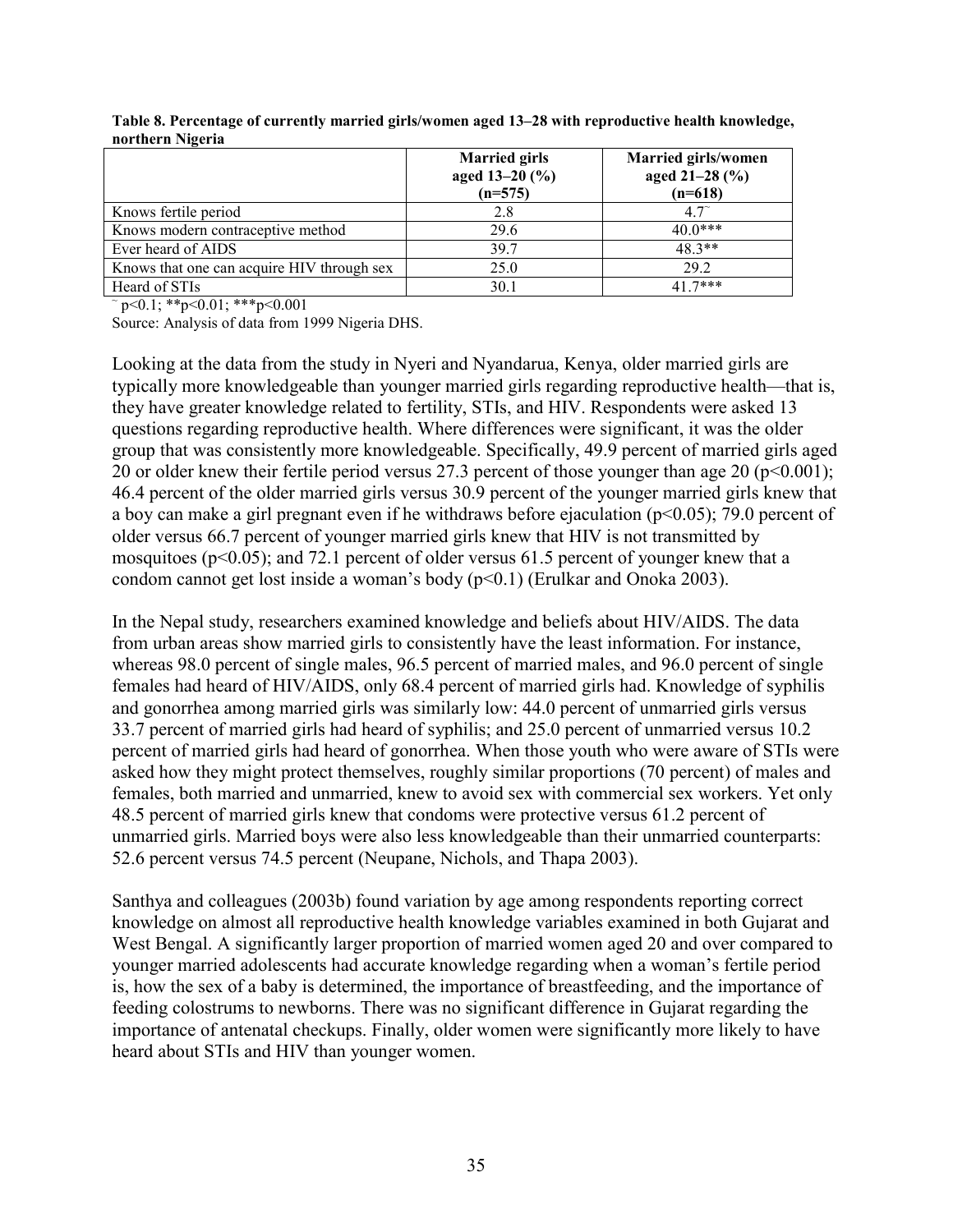Because some of these differences in knowledge may be explained by parity, further analysis controlling for the effects of having a child would be interesting.

# **Sex**

In many settings, girls marry and move into their marital homes without knowing their new spouse very well, if at all. In Egypt among women who did not choose their spouse, 51 percent of girls younger than 16 years, 43 percent of girls aged 17–19, and 39 percent of women aged 20 and older had not met their spouse before marriage (Mensch 2003). In the India study, only a small proportion of respondents said that they knew their husband fairly or very well (14.3 percent in Gujarat and 15.6 percent in West Bengal). Indeed, the majority of young women never met their prospective husband before marriage—54.8 percent of women in Gujarat and 72.6 percent in West Bengal (Santhya et al. 2003a).

It is thus not surprising that feelings of shyness, apprehension, fear, and loneliness tend to characterise young women's experience of moving into the marital home (Santhya et al. 2003a; Vlassoff 1992). Santhya and colleagues (2003a) found that only one in five women in both Gujarat and West Bengal reported being happy in the initial days of marriage. While on average the young women reported feeling comfortable in their marital home within three months of marriage, they recalled that it is a difficult transition.

Girls' first sexual experiences within marriage are profoundly shaped by such contexts, as well as their lack of knowledge. In a qualitative study in Mumbai of working-class women's sexual lives, George (2002) explored their early marital experiences (average age at marriage of the respondents was 15–16 years old). She characterises responses into four overlapping scenarios: reluctant brides who were tricked into sexual relations and often had no idea that marriage involved sexual intercourse with the husband; shy brides who, by virtue of the environment, found that sex was a personal, bodily experience on the one hand, but also public as it occurred in shared living spaces; fearful brides who spoke of fear, ignorance, and uncertainty; and pragmatic brides who learned that "if a woman complied and was sexually available to her husband she has 'a life'" (George 2002: 215).

In a qualitative study in Bangladesh on contraception and sexual behaviour, Khan, Townsend, and D'Costa (2002) found that only a third of respondents described themselves as wellinformed about sex before marriage. While nearly half of the informants reported discussing sex with their husband on the first night of marriage, a substantial proportion reported that there was no discussion and that their husbands forced them to have sex. A 25-year-old Bangladeshi woman recalled the experience, saying, "When I was sent in the bedroom of my husband, he asked me to come close to him and take out his watch. But when I went to him, he caught me and forced me on the bed. He had repeated intercourse on the same night forcefully, without any consideration to my pain, or my crying, and begging that he should not do it again" (Khan, Townsend, and D'Costa 2002: 244). When analysing the narratives by age at marriage, the authors found that among those women who were married at age 20 or later, first intercourse tended to be negotiated, with more active participation in sex by both partners. The authors conclude that while sexual initiation was often painful and forced, discussion of current sexual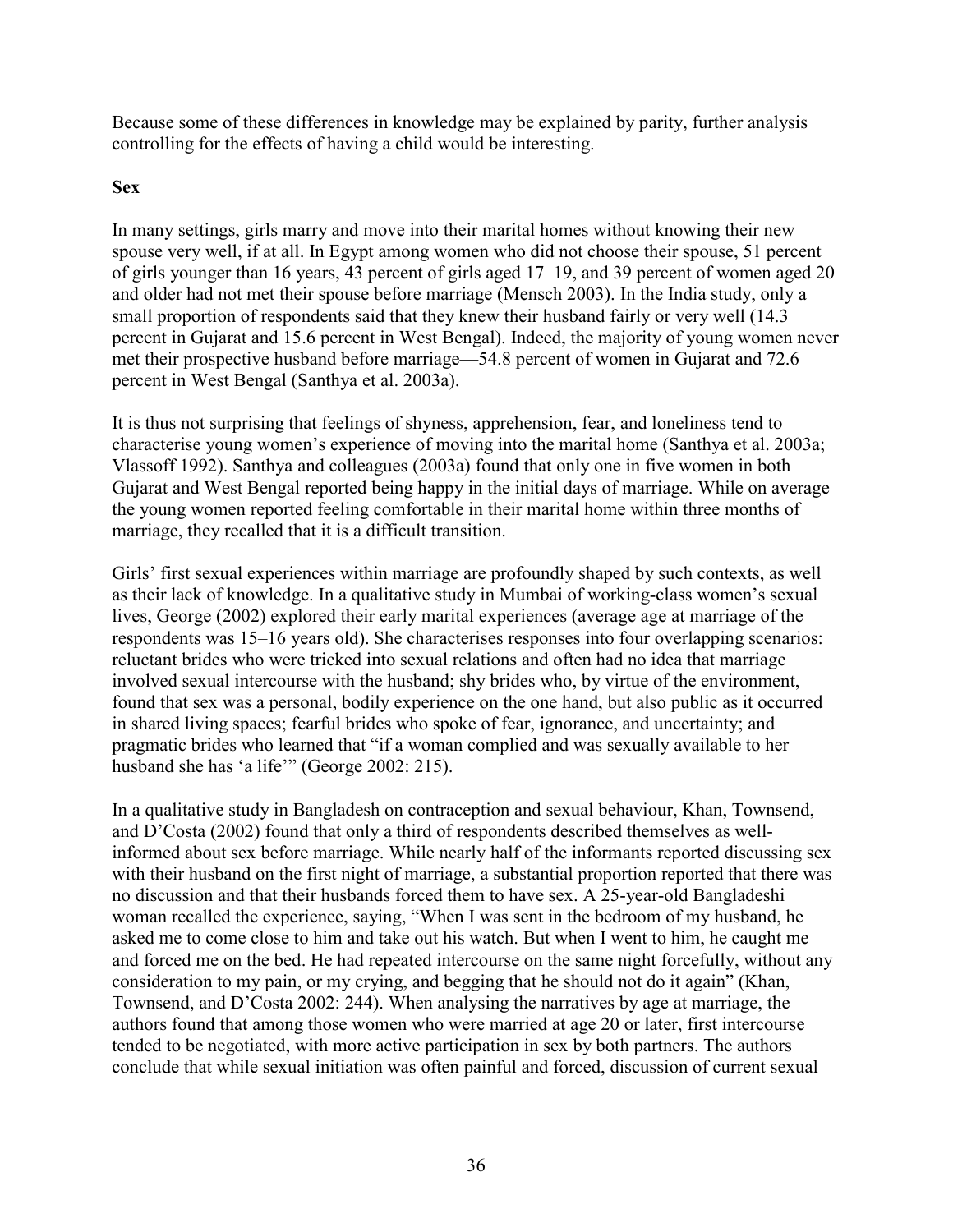behaviour indicated that over time the women began to enjoy sex (Khan, Townsend, and D'Costa 2002).

There are limited data comparing sexual initiation among married versus sexually active unmarried girls. Sexual initiation and sexual coercion among married adolescent females is an area for further research.

It is clear, however, that sexual frequency and the safety of that sex is significantly different for married compared to sexually active unmarried girls. Married girls have sex more frequently than sexually active unmarried girls (Bruce and Clark 2003). Looking at data across 30 countries, the authors find that in every country the proportion of married girls who had sex in the past week is higher than the proportion of sexually active unmarried girls who did so.

Married girls are also more likely to have sex without a condom than unmarried girls. Bruce and Clark find that, across 30 countries, on average nearly 80 percent of unprotected sexual encounters among adolescent girls occurred within marriage. This is in part because of the desire of married girls to become pregnant; however, even among girls who do not wish to become pregnant, married adolescents were significantly more likely to have had unprotected sex in the past week (Bruce and Clark 2003).

There is much that we do not know about the experience of sex, sexual initiation, and even more generally the transition to marriage among married adolescents. Yet existing studies indicate that many married girls are thrust into sexual situations by their families (natal and marital) that are frightening and sometimes coercive. It is an unnecessary—and, considering the pattern of transmission of STIs and HIV/AIDS, a dangerous—hallmark of anyone's transition to marriage.

# **Contraception and infection prevention**

Contraceptive use—for delaying the first birth, delaying subsequent births, and preventing infection—is a complicated issue for married girls. They are under pressure to prove their fertility (Adongo et al. 1997; Barua and Kurz 2001; Santhya and Jejeebhoy 2003; Vlassoff 1992; Wall 1998), are still new in their marital home, and are at the bottom of the gender and age hierarchy. Rapport and communication with their new spouse are just developing. Selfperception of risk is quite low among married girls as noted above, and even if risk is recognised, married girls are hardly in a position to indicate that they fear infection from their spouses.

Examining DHS data, Curtis and Neitzel (1996) found that knowledge of methods among adolescents is high in many developing countries, but use is relatively low. More recently, in an analysis of DHS and other national surveys in Asia, Pachauri and Santhya (2002) find that while awareness of contraception—that is, knowledge of at least one traditional or modern contraceptive method—is almost universal among married adolescent girls (over 90 percent in all countries studied except Pakistan, where the proportion is 76 percent), knowledge of specific methods is more limited, and knowledge of sources and actual use vary widely.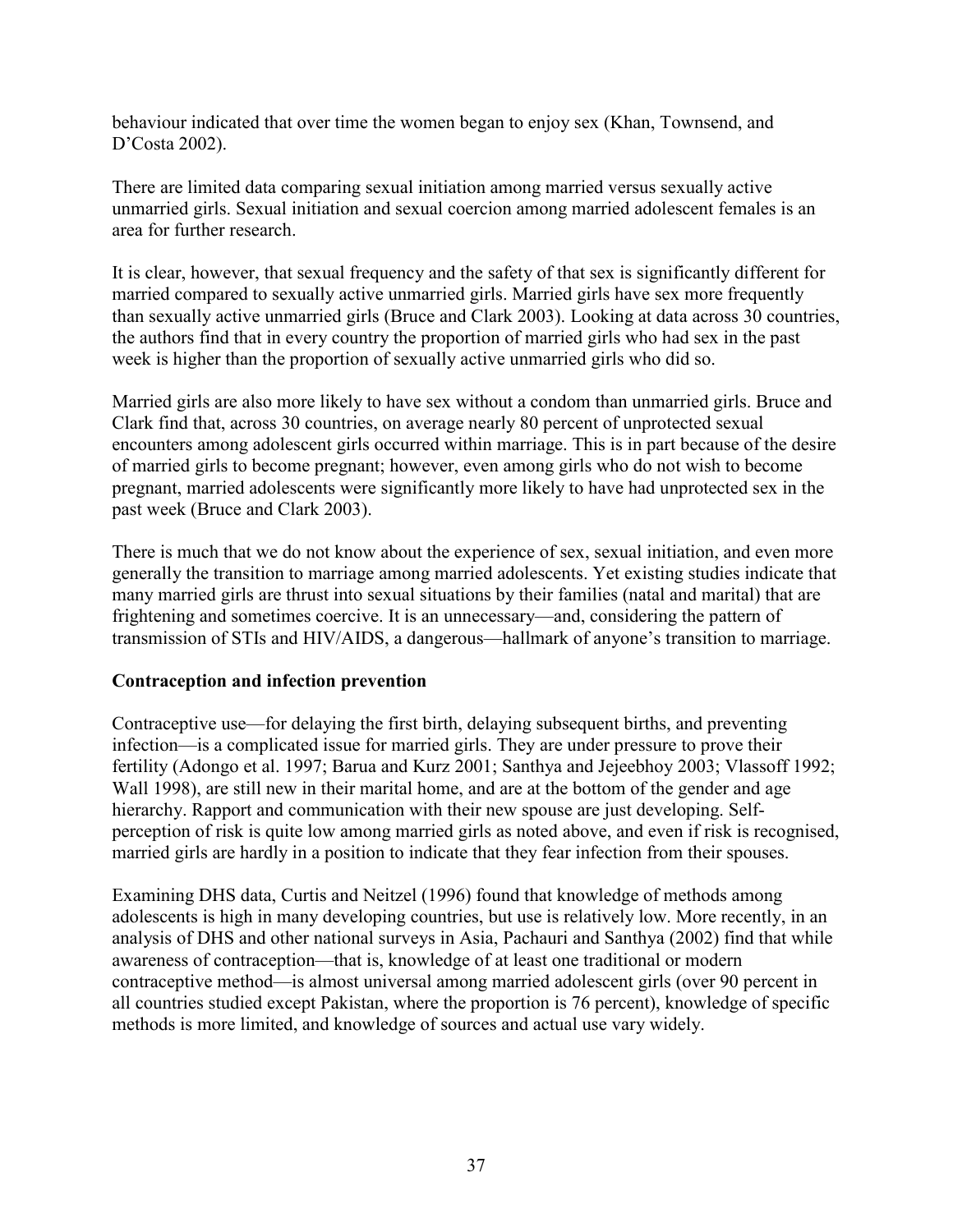Table 9 from Pachauri and Santhya's article demonstrates intraregional variation in use of contraceptives, as well as differences between married adolescents and slightly older married females. The proportion of married adolescent girls who reported using a traditional method or a modern method varied from 6.2 percent in Pakistan to 44.5 percent in Indonesia. In most countries, contraceptive use among adolescents was 10–20 percentage points lower than for 20– 24-year-olds, ranging from a difference of four percentage points in Pakistan to 37 points in Vietnam (Pachauri and Santhya 2002).

| 20–24 using any method |                                                       |                                                               |                                                   |                                                |
|------------------------|-------------------------------------------------------|---------------------------------------------------------------|---------------------------------------------------|------------------------------------------------|
| Country                | <b>Adolescents</b><br>using modern<br>methods $(\% )$ | <b>Adolescents</b><br>using<br>traditional<br>methods $(\% )$ | <b>Adolescents</b><br>using any<br>method $(\% )$ | $20-24$ -year-olds using<br>any method $(\% )$ |
| Bangladesh 1997        | 27.8                                                  | 4.9                                                           | 32.9                                              | 43.1                                           |
| India 1998-99          | 4.7                                                   | 3.3                                                           | 8.0                                               | 26.0                                           |
| Nepal 1996             | 4.4                                                   | 2.2                                                           | 6.5                                               | 15.8                                           |
| Pakistan 1996-97       | 2.4                                                   | 3.9                                                           | 6.2                                               | 9.9                                            |
| Sri Lanka 1987         | 10.7                                                  | 9.5                                                           | 20.2                                              | 42.3                                           |
| Indonesia 1997         | 44.3                                                  | 0.2                                                           | 44.5                                              | 60.7                                           |
| Philippines 1998       | 11.4                                                  | 10.4                                                          | 21.8                                              | 39.8                                           |
| Thailand 1987          | 40.5                                                  | 2.6                                                           | 43.0                                              | 56.8                                           |
| Vietnam 1997           | 14.9                                                  | 3.2                                                           | 18.1                                              | 55.1                                           |

**Table 9: Percentage of married female adolescents using contraceptives by type of method, and women aged 20–24 using any method** 

Source: Pachauri and Santhya 2002.

Of arguably greater interest, Pachauri and Santhya (2002) also found considerable unmet need among married adolescents in most countries, ranging from 9.1 percent in Indonesia to 40.5 percent in Nepal.

Comparing unmet need across five-year age cohorts, different countries exhibit different patterns of unmet need for currently married girls/young women (Table 10).

| -<br>Country/age cohort (years) | For spacing | For limiting | 。<br><b>Total</b> |
|---------------------------------|-------------|--------------|-------------------|
| Guatemala 2002                  |             |              |                   |
| $15 - 19$                       | 22.0        | 4.9          | 26.9              |
| $20 - 24$                       | 24.6        | 9.2          | 33.8              |
| $25 - 29$                       | 18.7        | 10.4         | 29.1              |
| <b>India 1998–99</b>            |             |              |                   |
| $15 - 19$                       | 25.6        | 1.6          | 27.1              |
| $20 - 24$                       | 18.4        | 5.9          | 24.4              |
| $25 - 29$                       | 8.1         | 10.5         | 18.6              |
| Nigeria 1999                    |             |              |                   |
| $15 - 19$                       | 14.0        | 0.8          | 14.8              |
| $20 - 24$                       | 22.4        | 0.3          | 22.7              |
| $25 - 29$                       | 15.9        | 1.2          | 17.0              |
| <b>Yemen 1997</b>               |             |              |                   |
| $15 - 19$                       | 27.3        | 4.9          | 32.3              |
| $20 - 24$                       | 27.9        | 8.1          | 36.0              |
| $25 - 29$                       | 21.5        | 20.2         | 41.7              |

**Table 10. Percentage of married women aged 15–29 with unmet need for family planning (DHS data)**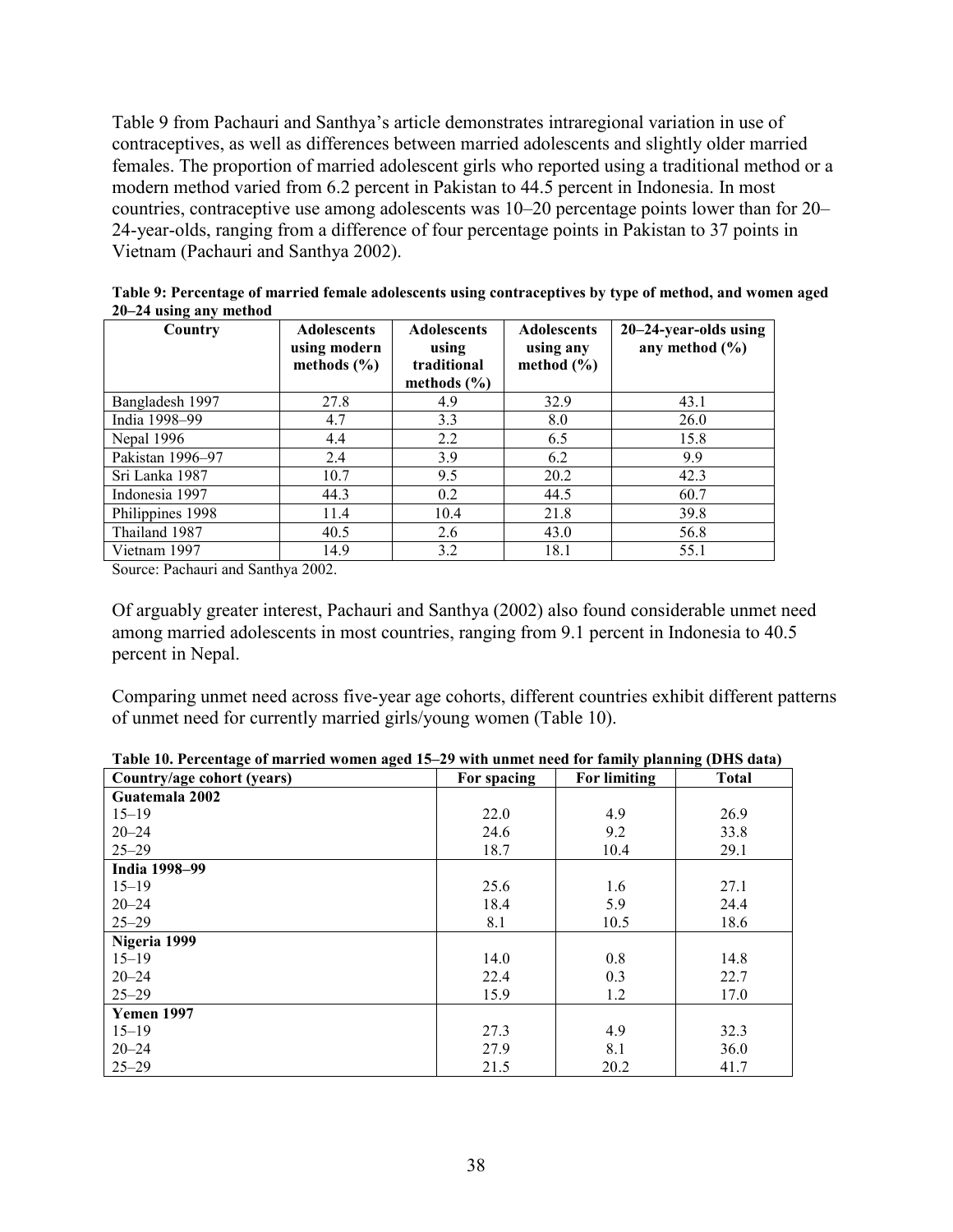While unmet need does not exceed 33 percent among married adolescents in any of these countries, contrary to common assumptions, there may actually be scope for delaying the first birth in some settings. Barua and Kurz (2001) found that some adolescents and their husbands would have liked to delay pregnancy, but that the decision was often overruled by mothers-inlaw. In diagnostic work related to the First-Time Parents Project, researchers found in in-depth interviews in Gujarat considerable interest in delaying the first birth. A primary reason given by young women was so that the couple could get to know each other better. Roughly half the respondents reported being joined in this desire by their husbands, and sometimes even by their mothers-in-law, although none of these couples tried to use any contraceptive methods (Haberland, McGrory, and Santhya 2001).

As noted earlier, spousal communication regarding family planning has been correlated with age at marriage. In southern Ethiopia women who marry at age 18 or older are more likely to discuss family size and family planning with their spouses (Hogan, Berhanu, and Hailemariam 1999). Gage (1995) found age at marriage to have a significant effect on spousal communication about family planning in Togo. Women who married after their eighteenth birthday were 59 percent more likely than those who married before age 16 to discuss family planning with their partners; and were 53 percent more likely to have ever used a modern method. Also noted above, polygyny has in some settings been found to be independently associated with spousal communication (Hogan, Berhanu, and Hailemariam 1999) but not in others (Gage 1995).

In summary, while married girls have limited ability to negotiate contraceptive use, there may be some scope for addressing unmet need among this population; however, the influence of husbands and in-laws will be vital.

# **Maternal health**

Miller and Lester (2003) examined the literature to assess young first-time mothers' special needs in relation to maternal health. There are substantial limitations in hard data (data on maternal mortality and morbidity are notoriously poor; many do not disaggregate by age and parity, and when they do in many cases low numbers in each stratum preclude identification of statistical significance). Despite limitations to the data, it is clear that first births are riskier than second and third births for women of any age. Some of the specific adverse outcomes associated with primiparity include pre-eclampsia/eclampsia, obstructed labour, and malaria (Miller and Lester 2003).

The role of age per se is less clear, with the exception of the youngest mothers (i.e., those younger than age 16) whose bodies may not yet be ready for childbearing (Miller and Lester 2003; Beverly Winikoff, commentary at WHO/UNFPA/Population Council Technical Consultation on Married Adolescents, 2003). While the relationship between young age and maternal mortality and morbidity is confounded by age/parity interactions, the relationship between young age and negative neonatal outcomes appears clearer. Babies born to young mothers (particularly those age 15 and under) are at increased risk of neonatal and infant death (Miller and Lester 2003). A Swedish study of 320,174 nulliparous women aged 13–24 found that, after controlling for education, the youngest adolescents (aged 13–15) had risks of neonatal  $(OR=2.7)$  and postneonatal  $(OR=2.6)$  mortality, and that risk for 16–17-year-olds was also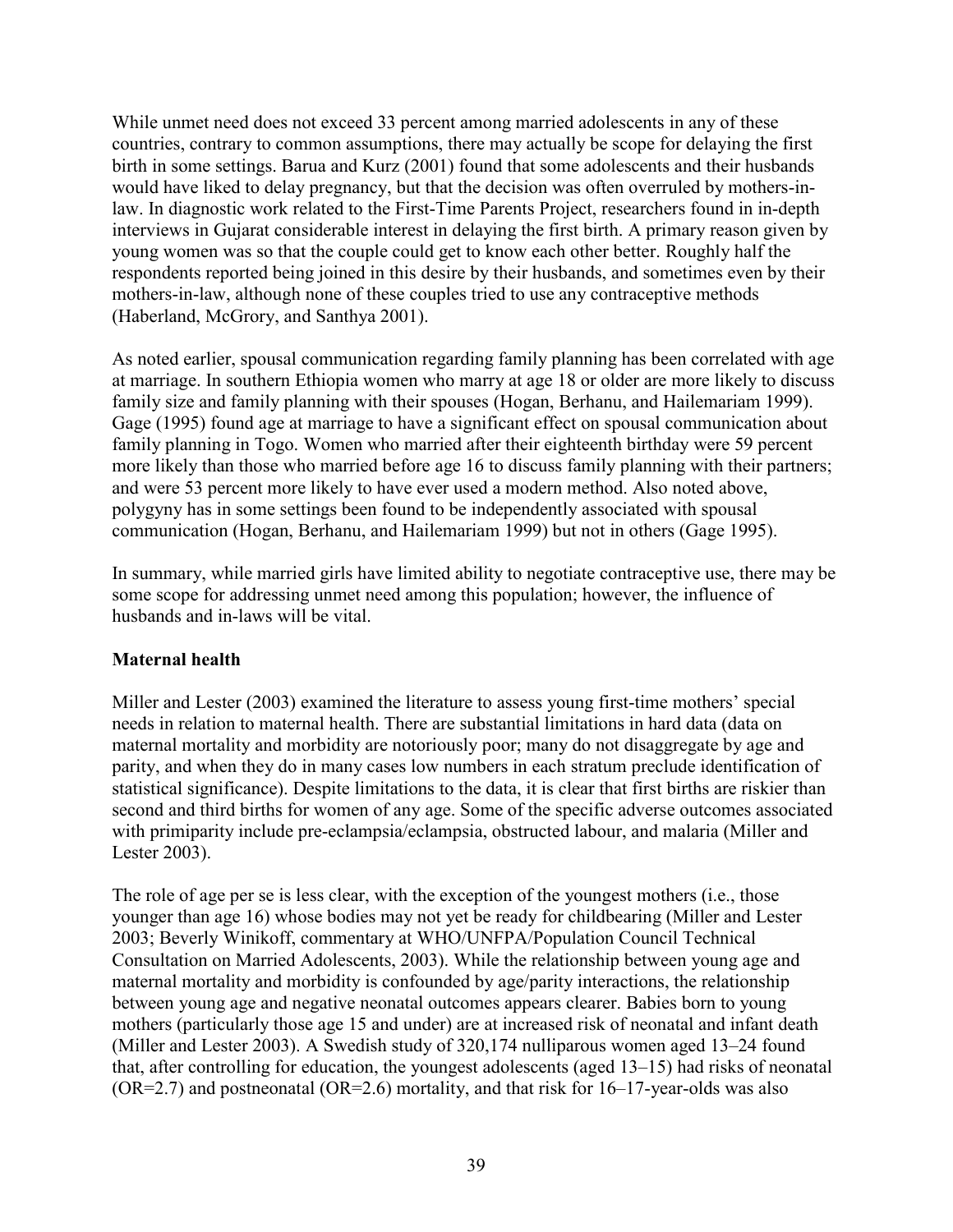elevated, though less so (OR=1.4 neonatal and OR=2.0 postneonatal) (Olausson, Cnattingius, and Haglund 1999; see also Phipps and Sowers 2002 for information on a U.S. study).

Whether due to parity or age, adverse maternal and neonatal outcomes are of particular concern for married adolescents because they are often under pressure to begin childbearing. Indeed, an analysis conducted by Population Council researchers of DHS data from 51 countries concluded that the vast majority (90 percent) of first births before age 18 occur within marriage.<sup>17</sup> In addition, 78 percent of births to married girls before the age of 18 are first births. In countries where early marriage is common, the majority of first births occur during adolescence (e.g., in Bangladesh, 74 percent of all first births occur during adolescence; in India, 54 percent; in Mali, 70 percent; and in Nigeria, 51 percent).

Miller and Lester (2003) note that social disadvantages interact with specific health vulnerabilities to frame married girls' maternal health risks. Among the health vulnerabilities they discuss are recent studies on pre-eclampsia, a leading cause of maternal death in many parts of the world, and one that occurs disproportionately among women during their first pregnancy. While stating that pre-eclampsia is a multifactorial disease with a probable genetic factor, they also discuss the immunogenic hypothesis, which suggests that primiparous women may be at greater risk for pre-eclampsia when they have a shorter duration (i.e., less than a year) of sexual cohabitation with/exposure to the sperm of their partner. This would have implications for the timing of first birth as well as contraceptive method selection. From this perspective, primiparous women may find hormonal contraceptive methods preferable to barrier methods. If born out, this would be a challenging finding in that it may run counter to infection prevention messages.

Anemia is a contributing factor to maternal death in the developing world. Levels of anemia have been found to be significantly higher among young pregnant women. Malnutrition and malaria are two of the main causes of anemia, and Miller and Lester (2003) propose mechanisms for addressing this via nutrition and malaria prevention programmes. The authors also examine obstructed labour and conclude that while young age itself may not be a direct cause of obstructed labour, it serves as a proxy for the immaturity of the pelvic bones, especially in settings where chronic malnutrition and early marriage are prevalent. They discuss the importance of the concept of low gynaecological age (the difference between age at menarche and chronological age) as an explanatory concept to mark biological and physical maturity.

Finally, Miller and Lester examine the problem of obstetric fistulas among first-time mothers. Prolonged labour can lead to the development of fistulas (holes) between the bladder and vagina or rectum and vagina in settings where access to care is limited. Evidence indicates that obstetric fistulas disproportionately affect young, poor, primiparous women. The authors propose such measures as raising awareness about the need for emergency obstetric care in cases of prolonged labour and creating waiting homes for young, first-time mothers in remote rural areas (Miller and Lester 2003).

<sup>&</sup>lt;sup>17</sup> Analysis was of data from 51 countries (comprising about 60 percent of the developing world's population) using the most recent DHS surveys.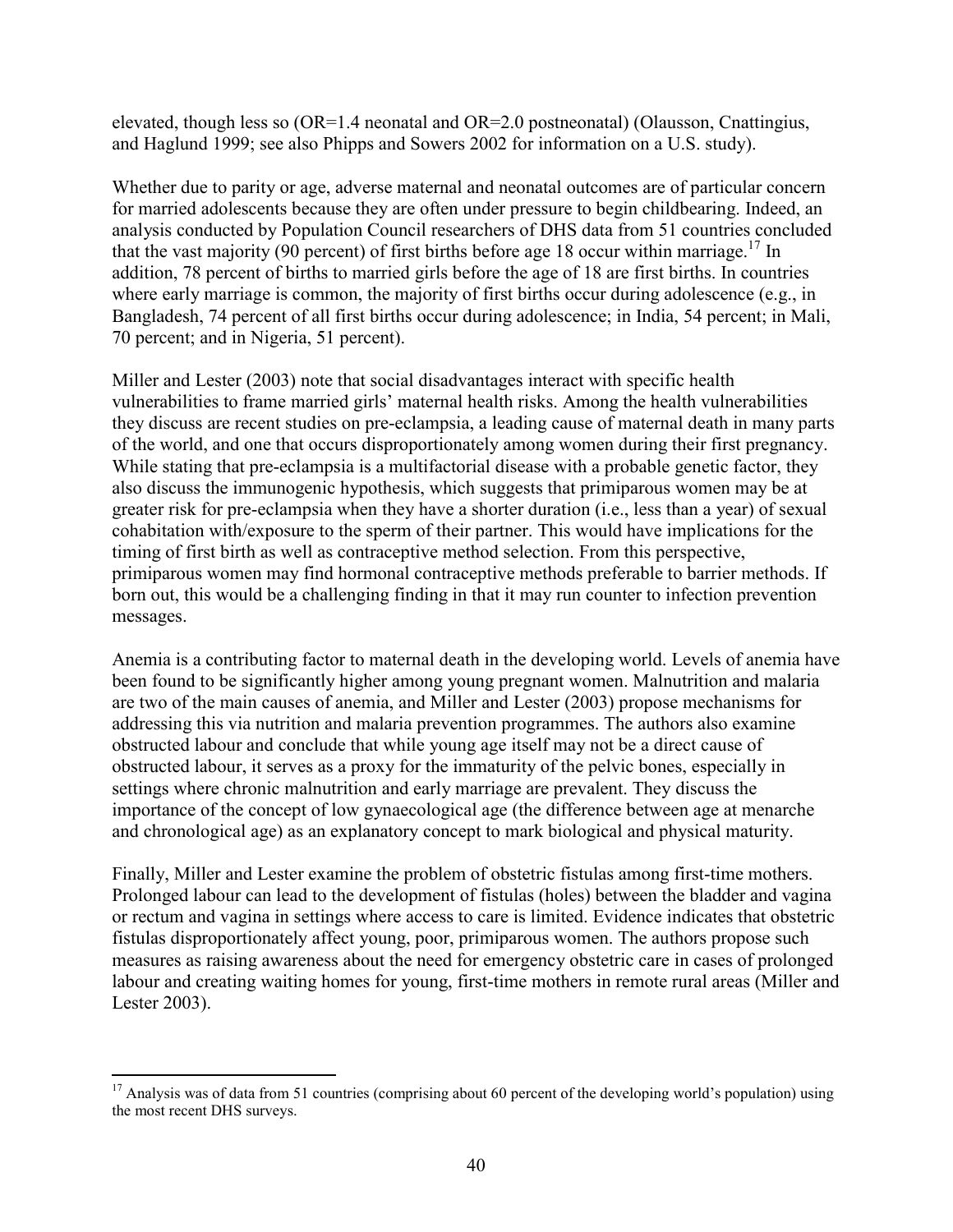Miller and Lester (2003) argue that the cognitive, developmental, and social disadvantages of adolescents may exacerbate the physical/biological risks of primiparity such as fistulas, obstructed labour, malaria, anemia, and pre-eclampsia. However, existing safe motherhood initiatives have tended not to consider different vulnerabilities among mothers, but rather to work from the premise that all pregnancies are at risk. The researchers argue that the evidence from an equity and rights perspective indicates that such an approach is unjust. Young, first-time mothers face increased vulnerabilities based on physical, emotional, mental, social, gender, and power differentials that should be met with a higher level of care. They cite Pittrof, Campbell, and Filippi (2002, cited in Miller and Lester 2003) who recently developed a new vision of maternity care that requires a minimum level of care for all and a higher level of care for those who are most vulnerable. Finally, Miller and Lester propose a package of social and health interventions that aim to address the modifiable risk factors that face married, young, first-time mothers.

# **HIV/AIDS**

Bruce and Clark (2003) propose that it is time to give substantially greater attention to the role that early marriage plays in potentially exposing girls and young women to severe reproductive health risks, including HIV. They argue that girls married before the age of 18 face significant risks of HIV for two primary reasons.

First, crossing the threshold into marriage greatly intensifies sexual exposure via unprotected sex, which is often with an older partner who, by virtue of his age, has an elevated risk of being HIV-positive. In their analysis of DHS data from 31 countries, Bruce and Clark found that across the board the proportion of married girls who had sex last week was higher than the proportion of unmarried sexually active girls who did. Moreover, condoms were much less likely to be used in these encounters. On average across the 31 countries, 80 percent of unprotected sexual encounters among adolescent girls occurred within marriage. The desire to become pregnant substantially explains these dramatic differences in levels of unprotected sexual exposure. However, married adolescents who did not desire pregnancy were also significantly more likely to have had unprotected sex in the last week. Married adolescent girls are also likely to have older partners; indeed, the younger a bride is at the time of marriage the greater the age difference between her and her spouse. Not only are husbands, on average, older than boyfriends, they are also more likely to be infected. Clark (2004) calculates that in Kisumu, Kenya, 30 percent of male partners of married adolescent girls were infected with HIV, while only 11.5 percent of the partners of unmarried girls were HIV-positive. Similarly, in Ndola, Zambia, 31.6 percent of married girls' partners compared to 16.8 percent of unmarried girls' boyfriends were found to carry HIV.

The second reason relates to the social vulnerabilities described above. Bruce and Clark (2003) argue that girls married before age 18 face significant risk of acquiring HIV because marriage changes girls' support systems both inside and outside their households, often leaving them more isolated from external social and public support and in a lower social position within their new households. Married adolescent girls' relative isolation from information as well as their low status within the household limit their knowledge of HIV/AIDS and impinge on their ability to heed HIV messages. Moreover, Bruce and Clark argue that currently recommended strategies for protection and risk reduction—abstaining from sexual activity, reducing sexual frequency, using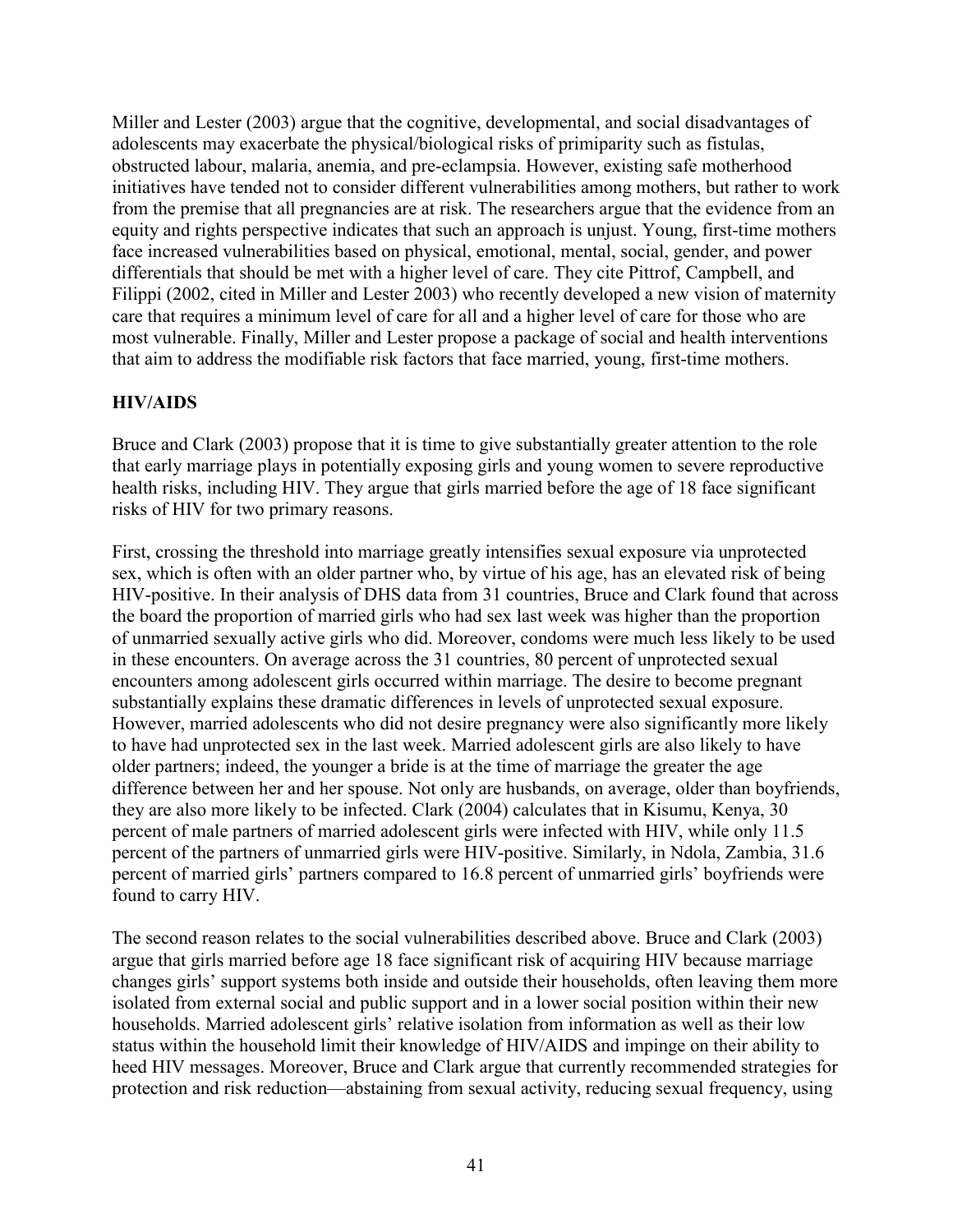a condom, and observing monogamous relations with an uninfected partner—do not (except in the case of the last idealised situation) offer a feasible choice for newly married girls/women under pressure to become pregnant and have sex with their more powerful husbands.

Bruce and Clark posit that in order to identify those HIV and reproductive health services that are most urgently needed for married adolescents and/or married women in general in a given setting, four pieces of analysis are necessary: estimating levels and distribution of HIV/AIDS in the current population; determining prevalence of early marriage for the entire country and for specific subpopulations; identifying whether marriage marks an abrupt transition in terms of increased HIV risk (by considering the ratio of unprotected sexual activity occurring within marriage and average age differences between wives aged 15–19 and their spouses); and assessing the availability and access to programmes and services for married women, particularly younger or newly married women.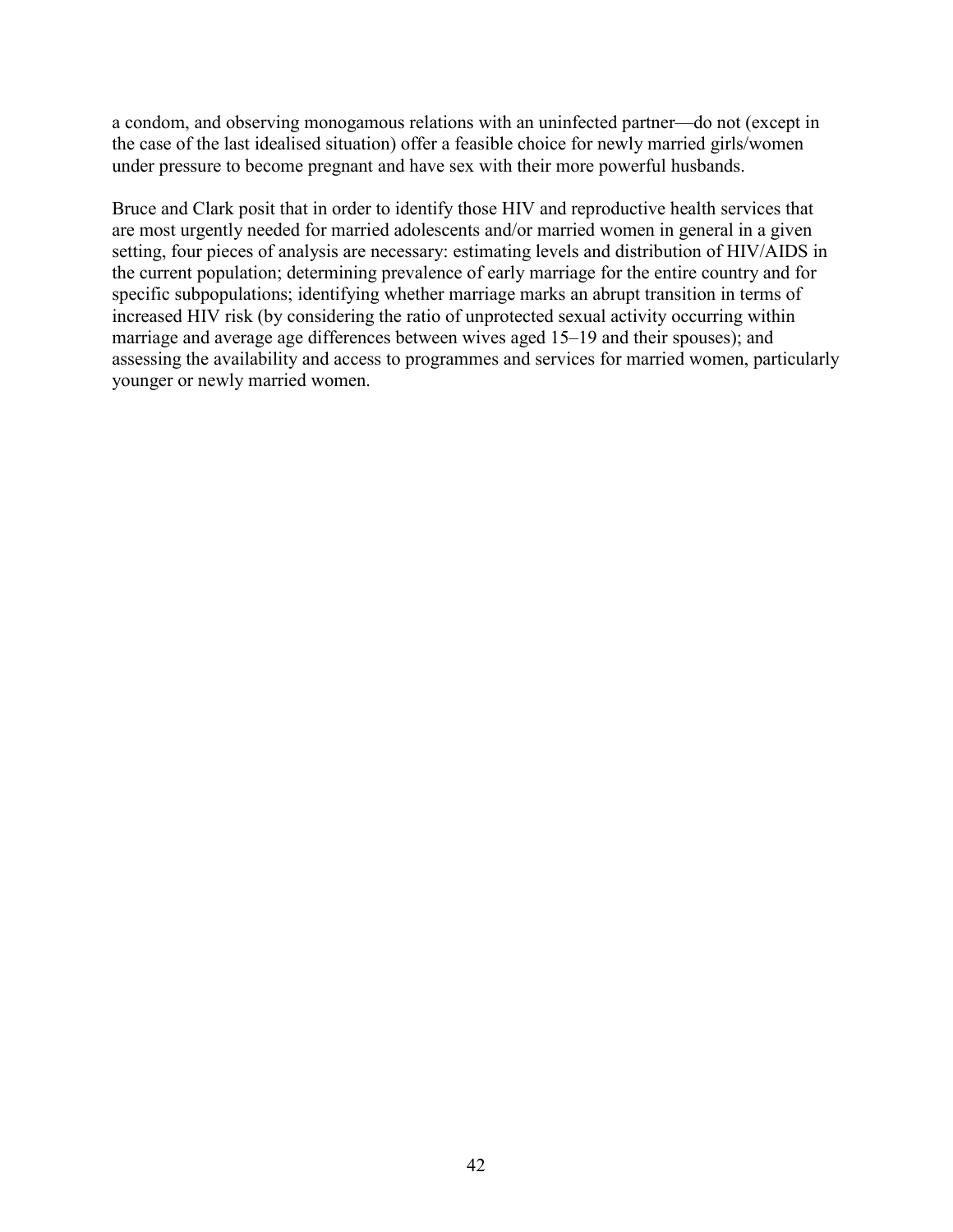### **CONCLUSION**

While there is much that remains to be learned and understood, the nascent work we review here indicates that married girls experience significant social isolation and limited autonomy. Across the studies examined, on indicators of mobility, exposure to media, and social networks, married girls are consistently disadvantaged compared to their unmarried peers. Similarly, across studies, on most of the domains explored here (mobility, decisionmaking, control over economic resources, and possibly gender-based violence), married girls tend to be less empowered and more isolated than slightly older married females.

There may also be health issues associated with marriage during adolescence. Married girls are frequently at a disadvantage in terms of reproductive health information—particularly regarding STIs and HIV. First-time mothers, many of whom are adolescents, by virtue of their parity may have distinct maternal health needs and risks. And finally, early marriage potentially plays a role in exposing girls and young women to severe reproductive health risks, including HIV. Many of these elevated health risks may be largely, though not exclusively, derivative of their social vulnerability.

From a programmatic and policy perspective, a first objective is to delay age at marriage by fostering an environment supportive of later marriage and offering girls the resources and options they need to defer marriage. Key strategies include rights-based efforts to register marriages and to foster knowledge and enforcement of minimum-age-at-marriage laws. Governments also need to contend with social and religious caveats such as parental consent exemptions that allow for girls and boys to be married at ages below the legal minimum. Community-based efforts to change norms regarding the age at marriage, such as offering incentives for parents to delay their daughters' marriage to age 18, may also be feasible. The experience of community-based anti–female genital cutting efforts can be instructive, for this practice too has often been rationalised as being part of a culture. Another, complementary, set of strategies includes those that may contribute to delayed marriage through social or economic pathways such as increasing girls' educational opportunities, social connections, livelihoods options, and access to and control of resources.

Two examples from Bangladesh illustrate the potential impact of education and wage-earning on the timing of marriage:

- An innovative educational intervention offers evidence that parents are delaying the marriage of their 11–19-year-old daughters in response to a secondary-school scholarship programme. In this programme, monthly stipends are deposited into a girl's bank account if she attends secondary school 65 percent of the time that school is in session and if she maintains a passing grade-point average (Arends-Kuenning and Amin 2000).
- Research indicates that unmarried adolescent girls' participation in wage-earning factory work within the garment industry is delaying marriage. There is evidence that the average age at marriage has increased both among these girls and among nonworking girls who live in working girls' natal home communities (Amin et al. 1998).

A second objective is to support those girls already married by addressing the isolation and disempowerment that characterises their situation, as well as their health needs. Policymakers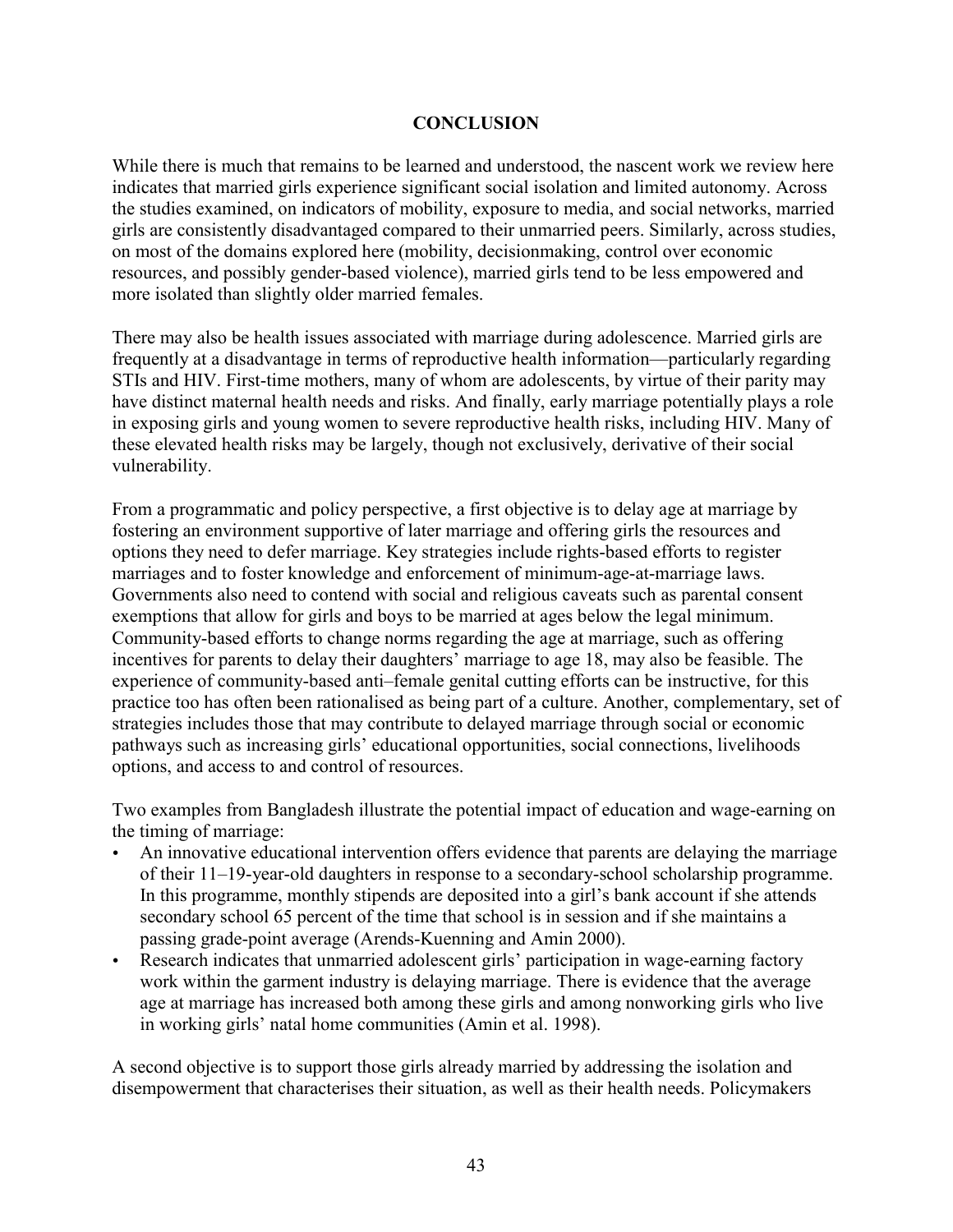and programme managers must promote a healthy and positive transition to marriage and motherhood that ensures the well-being of young mothers and their children. This entails, for example, expanding girls' skills, agency, social networks, command over resources, and negotiating power in relationships, as well as making accurate health information and vital reproductive health services more directly accessible to them. Specifically:

- Policies and programmes that facilitate engaged and married girls' return to or continuation in school are needed, yet there are very few—in fact, almost no—programmes that formally attempt to do this.
- Health strategies to delay first birth, support first-time mothers, and prevent transmission of HIV and other STIs can be combined or independently fielded. Promoting condom use within marriage may be more acceptable if it is couched in terms of protecting family health and girls' future fertility (Brady 2003). Tailoring antenatal, delivery, and postpartum services to the needs of young, first-time mothers could go a long way toward improving young brides'—and their children's—health, and may establish beneficial health-seeking behaviour, nutrition, infant feeding, and infant care "habits" that carry over into subsequent pregnancies.
- Married girls typically require the consent or accompaniment of their husband, a parent, or an in-law to travel to destinations beyond their neighbourhood or compound. Health and social programmes can address the limited mobility of married girls through socially acceptable activities that can get married girls out of their homes. Programme managers can also make stronger efforts to bring programmes and services to the girls themselves, for instance, via home visits or through local-level clinics.
- Increasingly media—radio, television, and billboards—are used to convey messages and diffuse new ideas. While these messages reach a relatively small number of married girls, they also reach a larger number of people who have significant influence over these girls' lives. Thus, while mass media may have limitations in terms of their ability to reach married girls, policymakers should consider crafting messages to reach parents, husbands, in-laws, and other gatekeepers of these girls.
- The limited number of and intensity of contact with friends mean that married girls typically are not being reached by programmes or by the new ideas that can flow via nonfamilial networks and peers. Interventions should make special efforts to create safe, nonfamilial, and empowering spaces for married girls to interact.

Programme examples—though few and far between—do exist. For instance, the First-Time Parents Project in India comprises three main components: information, augmented reproductive health services, and group formation. Information on a range of sexual and reproductive health issues, including birth spacing, safe delivery, postpartum care, and partner communication is provided to married girls and to their husbands via household visits. To increase girls' connection with nonfamilial peers and mentors, and their ability to act on their own behalf, recently married, pregnant, and postpartum girls are organised into groups that engage in a range of social and economic activities, depending on their self-identified needs and concerns (Santhya and Haberland 2003). In Nigeria, an effort of the Adolescent Health and Information Projects works primarily with married and divorced adolescents to train them in income-generation skills, as well as to provide them with information on health and human rights issues (Graft, Haberland, and Goldberg 2003). These examples of projects for married adolescents are founded on the belief that gender and economic disparities are important to remedy in their own right, and,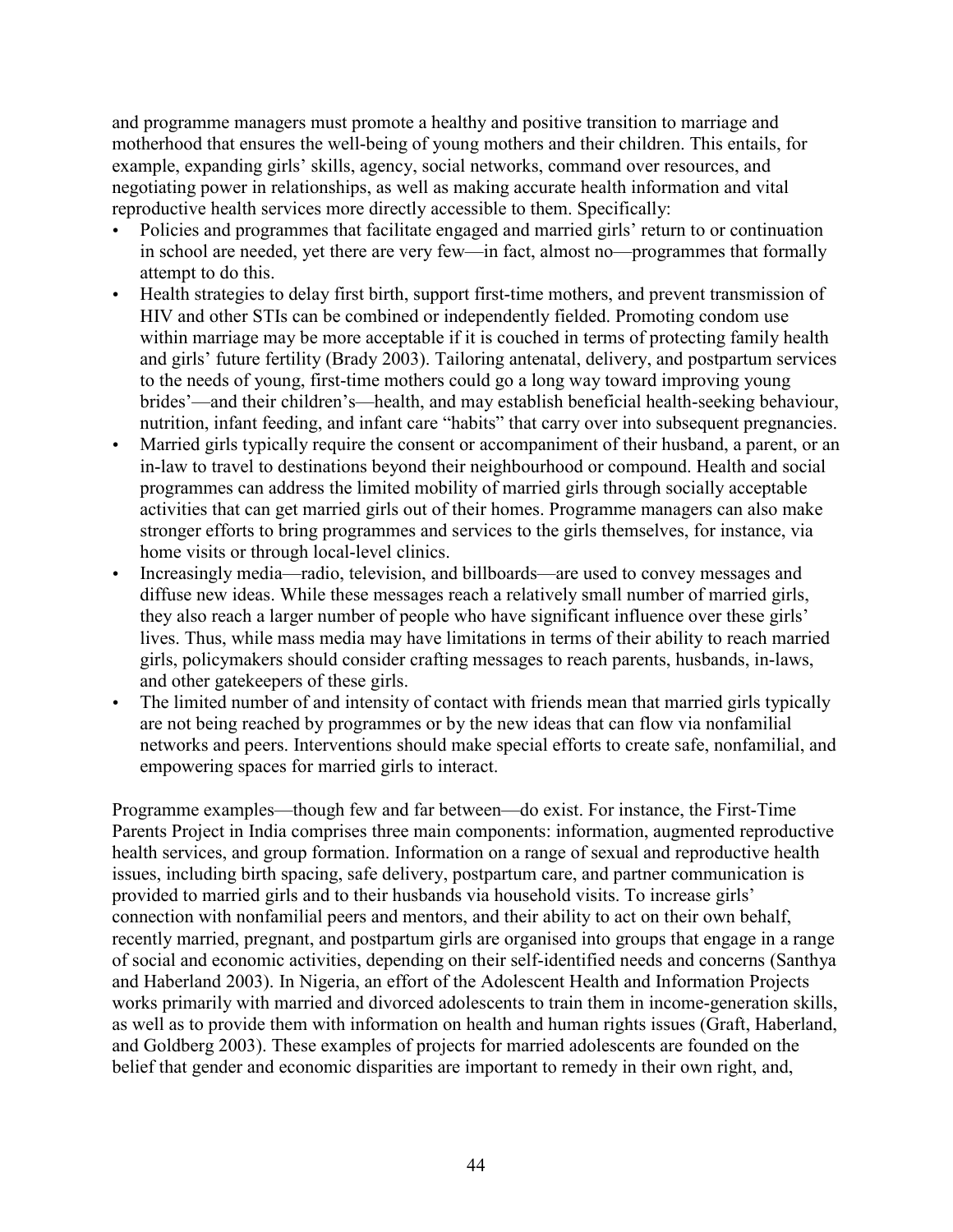unless the social and economic disadvantages of married girls are addressed, they will not fully benefit from other interventions.

Membership in groups may have important benefits. For instance, studies in rural Bangladesh found that participation in credit programmes increased women's empowerment and reduced their likelihood of being beaten, and that some programmes were positively associated with contraceptive use (Hashemi, Schuler, and Riley 1996; Schuler and Hashemi 1994; Schuler et al. 1996; Steele, Amin, and Naved 2001). In her analysis of Togo DHS data, Gage (1995) estimated the predicted probabilities of ever using modern methods of contraception by how partners are chosen and by women's economic status. While she found little difference in the probability of ever using a modern method between women who did not work for cash and those who did, but had no investments, the probability of ever using modern contraceptives doubled for women who did cash work and participated in rotating credit or savings schemes. Whether participation in a group has similar effects on adolescent females' empowerment and reproductive health is worthy of further research  $^{18}$ 

For both of these objectives—delaying marriage and supporting married girls—we need a mix of social, economic, and health interventions. Much of the language of adolescent policy emphasises the need to give adolescents information so they might "make better decisions." Yet, the life-altering decisions to marry early, even illegally, and to whom, are not made by adolescents but by their mothers, fathers, or other senior members of the household. Evidence indicates that married girls may have less likelihood of getting accurate information or acting on it than their unmarried peers or married young women. The issues are thus not just information and services, but the profound gender and generational power disparities that define married girls' experiences. Addressing these will entail special attention to ameliorating married girls' social isolation and promoting their empowerment.

<sup>&</sup>lt;sup>18</sup> In a small study in Mali, membership in a tontine (a type of women's savings and credit group), and having nonfamilial or nonvillage residents make up a large proportion of a female's network, increased the likelihood of ever having used a contraceptive among younger women only (Madhavan, Adams, and Simon 2003).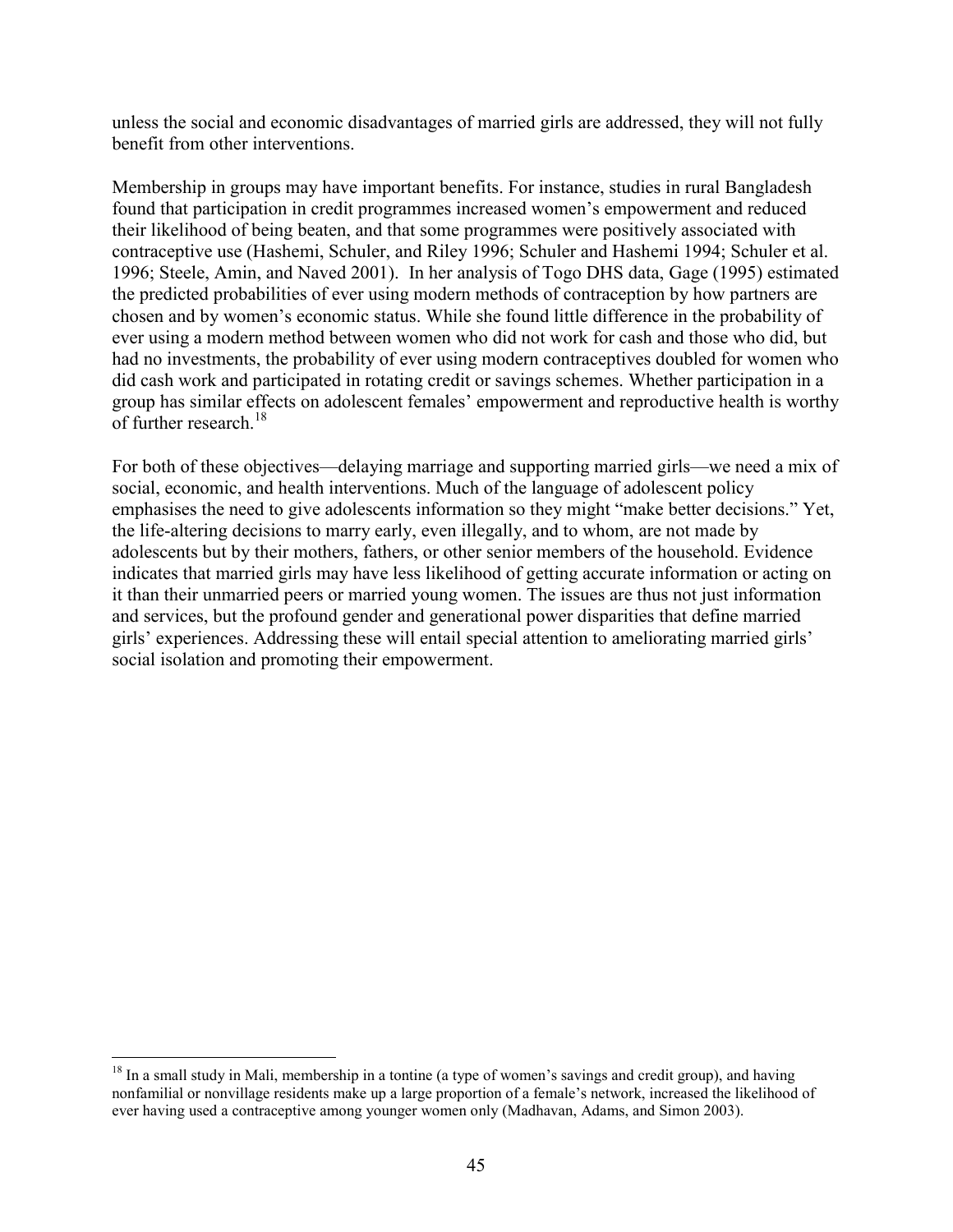#### **REFERENCES**

Abadian, Sousan. 1996. "Women's autonomy and its impact on fertility," *World Development* 24(12): 1793–1809.

Adongo, Philip B., James F. Phillips, Beverly Kajihara, Clara Fayorsey, Cornelius Debpuur, and Fred N. Binka. 1997. "Cultural factors constraining the introduction of family planning among the Kassena-Nankana of northern Ghana," *Social Science and Medicine* 45(12): 1789–1804.

Amin, Sajeda. 2004. "Child rights in Bangladesh," in *Human Rights Report, Bangladesh, 2003*. Dina Siddiqy (ed.). Dhaka: Ain-o-shalish Kendra, forthcoming.

Amin, Sajeda, and Nagah H. Al-Bassusi. 2004. "Education, wage work, and marriage: Perspectives of Egyptian working women," *Journal of Marriage and the Family*, in press.

Amin, Sajeda, Ian Diamond, Ruchira Naved, and Margaret Newby. 1998. "Transition to adulthood of female garment-factory workers in Bangladesh," *Studies in Family Plannin*g 29(2): 185–200.

Amin, Sajeda, Simeem Mahmud, and Lopita Huq. 2002. "Baseline survey report on rural adolescents in Bangladesh." Dhaka: Ministry of Women's Affairs, Government of Bangladesh.

Arends-Kuenning, Mary and Sajeda Amin. 2000. "The effects of schooling incentive programs on household resource allocation in Bangladesh," *Policy Research Division Working Paper* no. 133. New York: Population Council.

Barker, Gary, Jorge Lyra and Benedito Medrado. 2003. "The roles, responsibilities and realities of married adolescent males and adolescent fathers: A brief literature review," draft background paper prepared for the WHO/UNFPA/ Population Council technical consultation on married adolescents, Geneva, 9-12 December.

Barua, Alka and Kathleen Kurz. 2001. "Reproductive health-seeking by married adolescent girls in Maharasthra, India," *Reproductive Health Matters* 9(17): 53–62.

Basu, Alaka Malwade. 1999. "Fertility decline and increasing gender imbalance in India, including a possible South Indian turnaround," *Development and Change* 30(2): 237–263.

Bittles, Alan H. 1994. "The role and significance of consanguinity as a demographic variable," *Population and Development Review* 20(3): 561–584.

Bledsoe, Caroline and Gilles Pison. 1994. "Introduction," in Caroline Bledsoe and Gilles Pison (eds.), *Nuptiality in Sub-Saharan Africa: Contemporary Anthropological and Demographic Perspectives*. Oxford: Clarendon Press, pp. 1–22.

Boye, Abd-el Kader, Kathleen Hill, Stephen Isaacs, and Deborah Gordis. 1991. "Marriage law and practice in the Sahel," *Studies in Family Planning* 22(6): 343–349.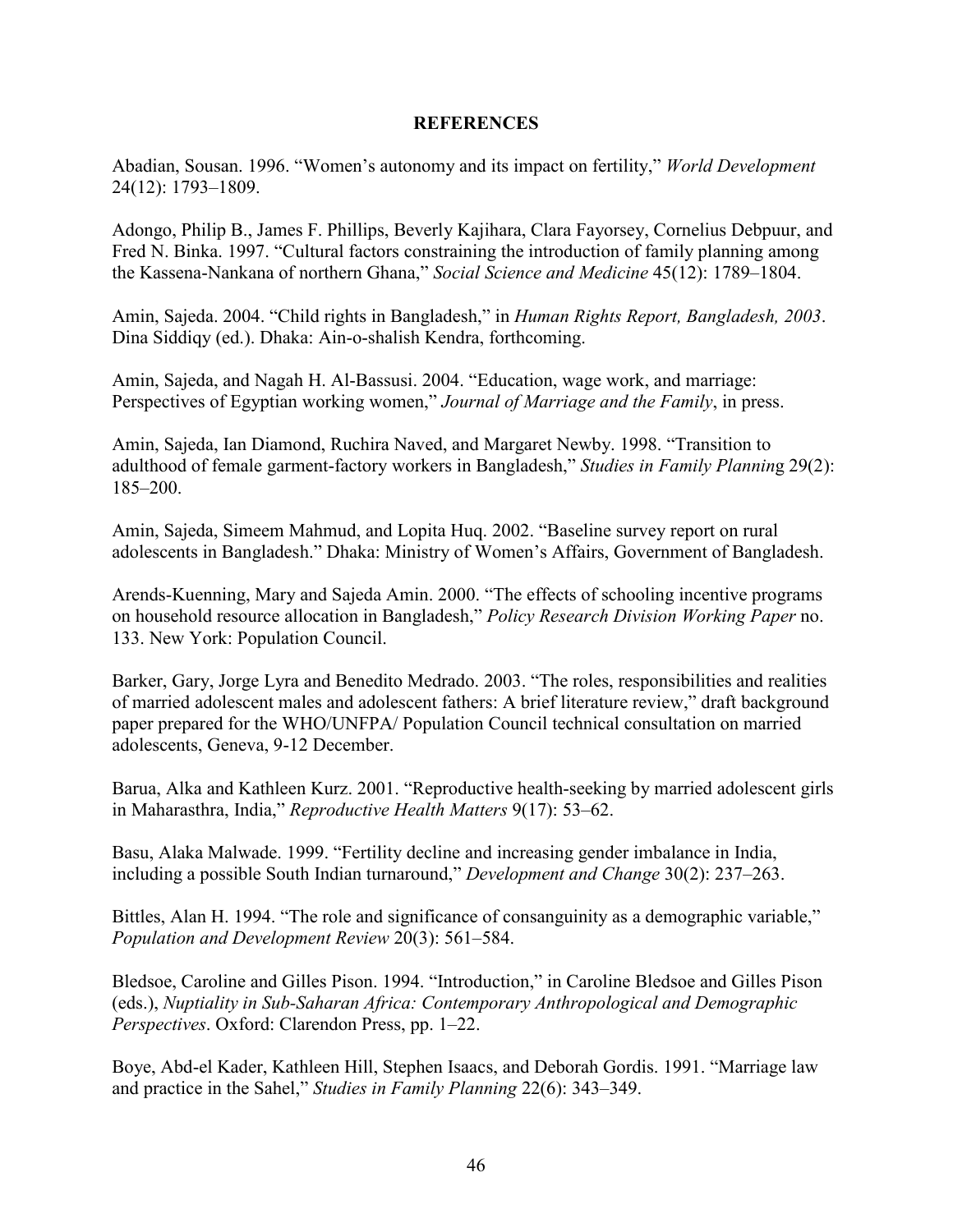Brady, Martha. 2003. "Differentiating risk perception and protection needs across the marital transition," presentation at WHO/UNFPA/Population Council Technical Consultation on Married Adolescents, Geneva, 9–12 December.

Bruce, Judith. 2002. "Married adolescent girls: Human rights, health and developmental needs of a neglected majority," presentation at the United Nations Special Session on Children, New York, 10 May.

Bruce, Judith and Shelley Clark. 2003. "Including married adolescents in adolescent reproductive health and HIV/AIDS policy," draft background paper presented at WHO/UNFPA/Population Council Technical Consultation on Married Adolescents, Geneva, 9– 12 December.

Caldwell, J.C., P.H. Reddy, and Pat Caldwell. 1983. "The causes of marriage change in South India," *Population Studies* 37(3): 343–361.

Center for Reproductive Law and Policy. 1999. *Women of the World: Laws and Policies Affecting Their Reproductive Lives (Francophone Africa).* New York: Center for Reproductive Law and Policy.

———. 2000. *Women of the World: Laws and Policies Affecting Their Reproductive Lives (Latin America and the Caribbean)—Progress Report 2000*. New York: Center for Reproductive Law and Policy.

———. 2001. *Women of the World: Laws and Policies Affecting Their Reproductive Lives, (Anglophone Africa)— Progress Report 2001*. New York: Center for Reproductive Law and Policy.

———. 2003. "Re: Supplementary information on Pakistan, scheduled for review by the Committee on the Rights of the Child during its 34<sup>th</sup> Session," letter from Melissa Upreti and Laura Katzive to the Committee on the Rights of the Child, 26 September.

Center for Reproductive Law and Policy and University of Toronto International Programme on Reproductive and Sexual Health Law. 2002. *Bringing Rights to Bear: An Analysis of the Work of UN Treaty Monitoring Bodies on Reproductive and Sexual Rights*. New York: Center for Reproductive Law and Policy and University of Toronto International Programme on Reproductive and Sexual Health Law.

Clark, Shelley. 2004. "Early marriage and HIV risks in sub-Saharan Africa," *Studies in Family Planning* 35(3): 149–160.

Convention on Consent to Marriage, Minimum Age for Marriage and Registration of Marriages. 1962. UN General Assembly Resolution 1763A (XVII). November.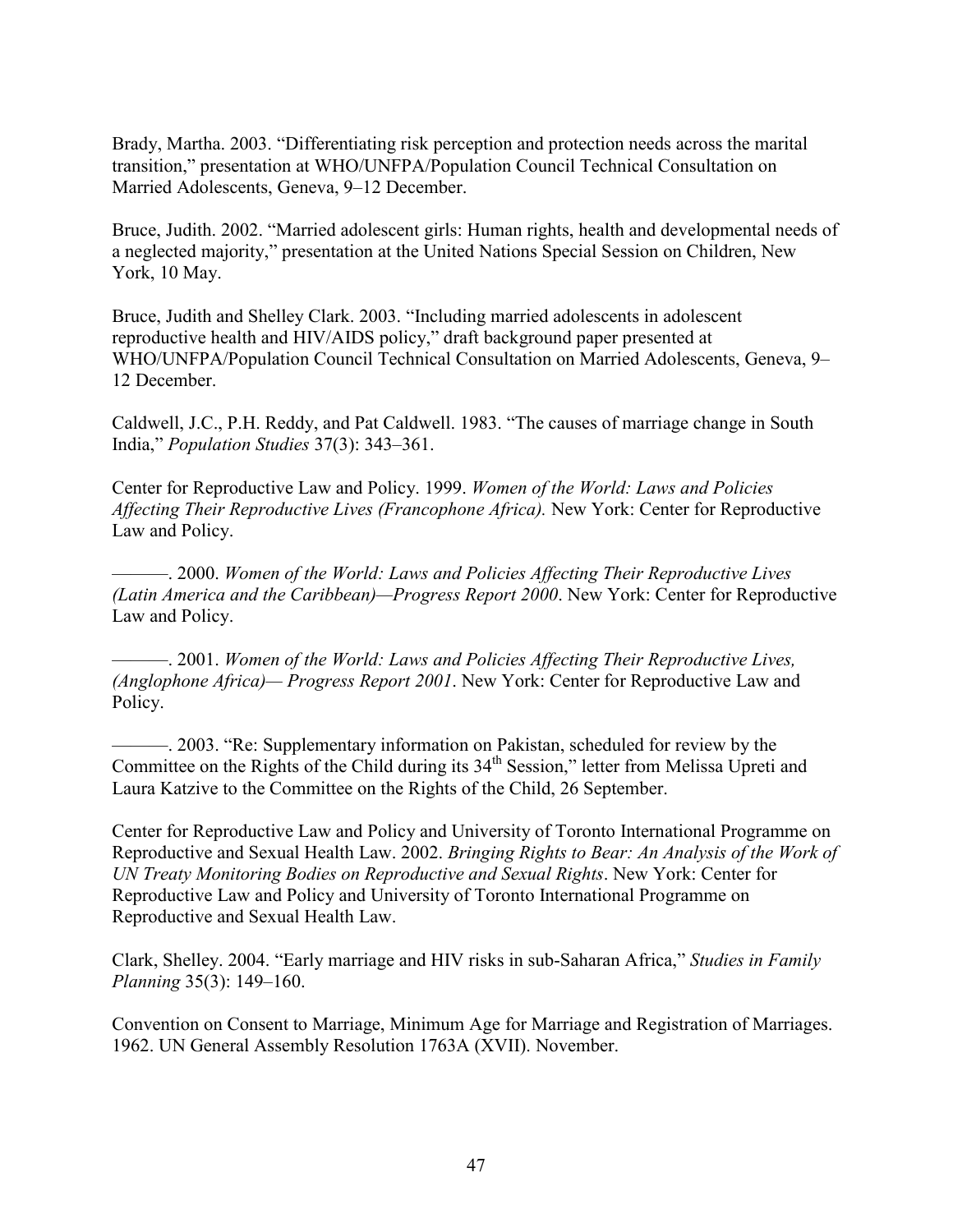Convention on the Elimination of All Forms of Discrimination Against Women. 1979. UN General Assembly Resolution 34/180. December.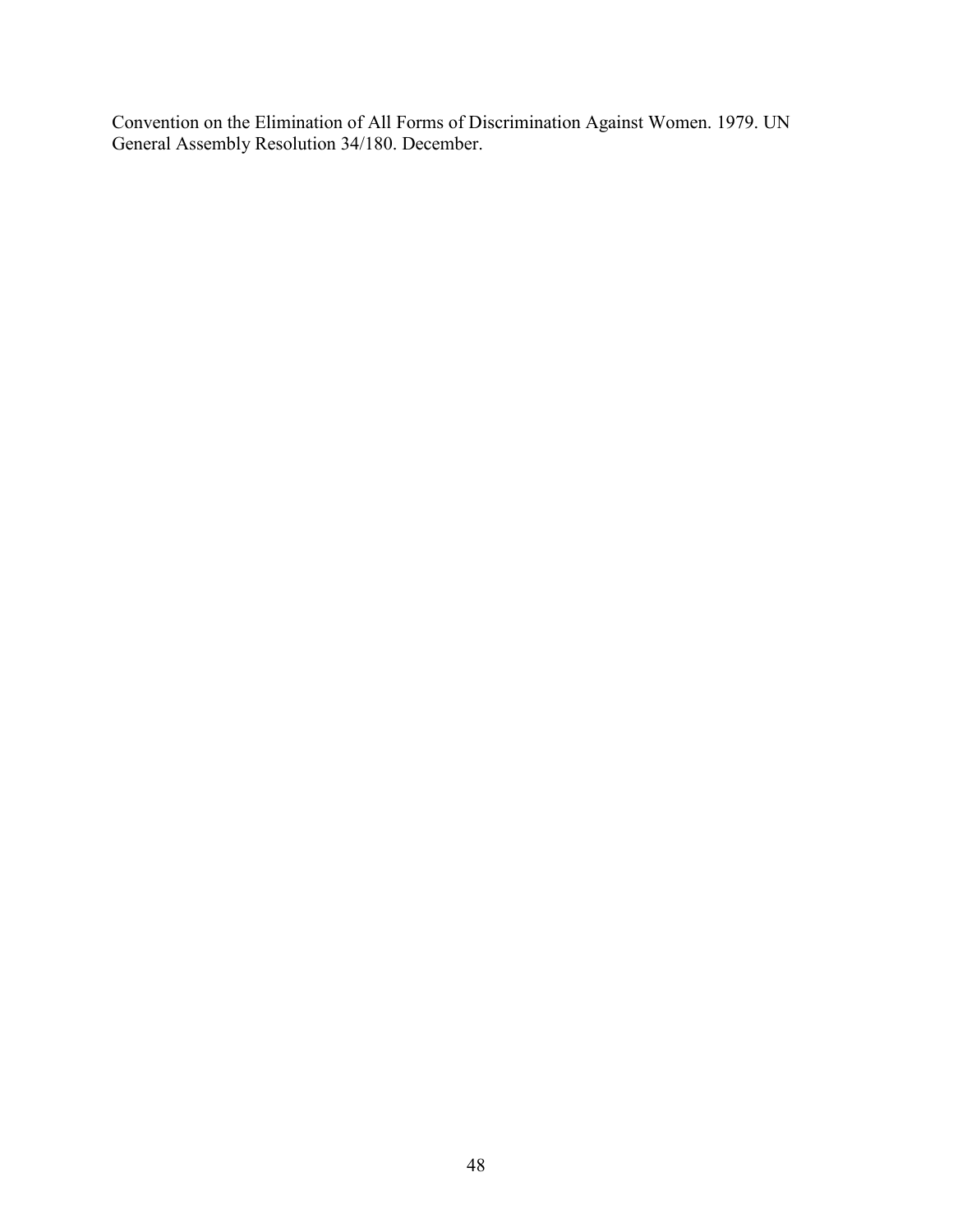Convention on the Rights of the Child. 1989. UN General Assembly Document A/RES/44/25. **December** 

Curtis, Siân L. and Katherine Neitzel. 1996. "Contraceptive knowledge, use and sources," *DHS Comparative Studies* no. 19. Calverton, MD: Macro International.

Dyson, Tim and Mick Moore. 1983. "On kinship structure, female autonomy, and demographic behavior in India," *Population and Development Review* 9(1): 35–60.

El-Zanaty, Fatma, Enas M. Hussein, Gihan A. Shawky, Ann A. Way, and Sunita Kishor. 1996. *Egypt Demographic and Health Survey 1995*. Calverton, MD: National Population Council (Egypt) and Macro International.

Erulkar, Annabel and Charles Onoka. 2003. Tabulations of data from *Adolescent Reproductive Health Information and Services Survey, Central Province, Kenya, 2001*, unpublished.

Erulkar, Annabel and Tekle-Ab Mekbib. 2004. "Child and adolescent marriage in Ethiopia," paper presented at Charting Future Directions for Adolescent Programs in Ethiopia, Addis Ababa, 4 February.

Ezeh, Alex Chika. 1993. "The influence of spouses over each other's contraceptive attitudes in Ghana," *Studies in Family Planning* 24(3): 163–174.

———. 1997. "Polygyny and reproductive behavior in sub-Saharan Africa: A contextual analysis," *Demography* 34(3): 355–368.

Fricke, Thomas E., Sabiha H. Syed, and Peter C. Smith. 1986. "Rural Punjabi social organization and marriage timing strategies in Pakistan," *Demography* 23(4): 489–508.

Fricke, Tom and Jay D. Teachman. 1993. "Writing the names: Marriage style, living arrangements and first birth interval in a Nepali society," *Demography* 30(2): 175–188.

Gage, Anastasia J. 1995. "Women's socioeconomic position and contraceptive behavior in Togo," *Studies in Family Planning* 26(5): 264–277.

———. 2000. "Female empowerment and adolescent demographic behavior," in Harriet B. Presser and Gita Sen (eds.), *Women's Empowerment and Demographic Processes: Moving Beyond Cairo*. Oxford: Oxford University Press, pp. 186–203.

Gage, Anastasia J. and Caroline Bledsoe. 1994. "The effects of education and social stratification on marriage and the transition to parenthood in Freetown, Sierra Leone," in Caroline Bledsoe and Gilles Pison (eds.), *Nuptiality in Sub-Saharan Africa: Contemporary Anthropological and Demographic Perspectives*. Oxford: Clarendon Press, pp. 148–164.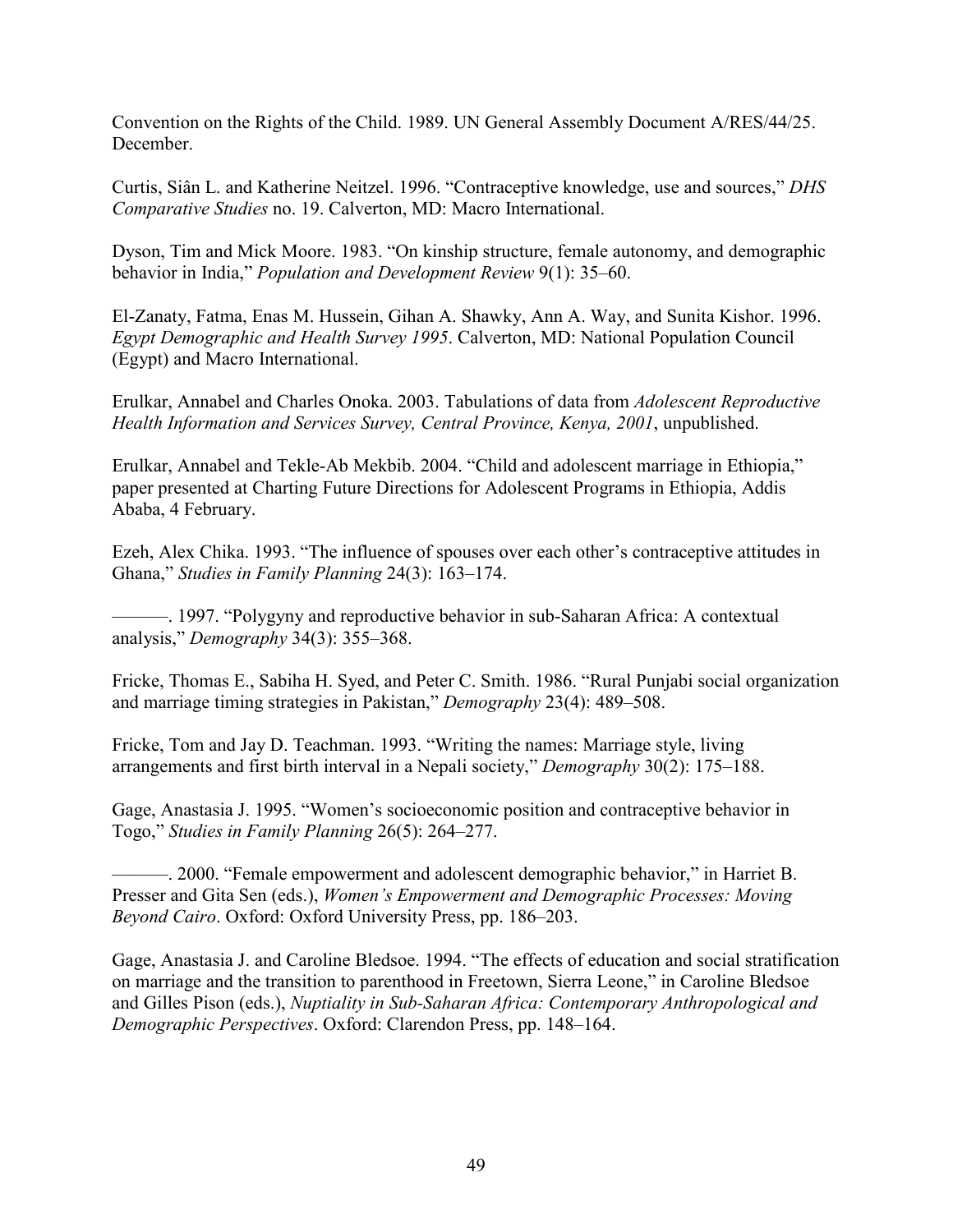Gage-Brandon, Anastasia and Dominique Meekers. 1993. "The changing dynamics of family formation: Women's status and nuptiality in Togo," paper presented at the IUSSP Seminar on Women and Demographic Change in Sub-Saharan Africa, Dakar, 3–6 March.

George, Annie. 2002. "Embodying identity through heterosexual sexuality: Newly married adolescent women in India," *Culture, Health and Sexuality* 4(2): 207–222.

Graft, Auralice, Nicole Haberland, and Rachel Goldberg. 2003. "Addressing married adolescents' needs: A review of programs," draft background paper prepared for the WHO/UNFPA/Population Council Technical Consultation on Married Adolescents, Geneva, 9– 12 December.

Grosz-Ngaté, Maria. 1988. "Monetization of bridewealth and the abandonment of 'kin roads' to marriage in Sana, Mali," *American Ethnologist* 15(3): 501–514.

Haberland, Nicole, Elizabeth McGrory, and K.G. Santhya. 2001. "First-Time Parents Project: Supplemental diagnostic report—Baroda," unpublished.

Hashemi, Syed, Sidney Ruth Schuler, and Ann P. Riley. 1996. "Rural credit programs and women's empowerment in Bangladesh," *World Development* 24(4): 635–653.

Hogan, Dennis P., Betemariam Berhanu, and Assefa Hailemariam. 1999. "Household organization, women's autonomy, and contraceptive behavior in southern Ethiopia," *Studies in Family Planning* 30(4): 302–314.

Ilkkaracan, Pinar and Women for Women's Human Rights. 1998. "Exploring the context of women's sexuality in eastern Turkey," *Reproductive Health Matters* 6(12): 66–75.

International Covenant on Civil and Political Rights. 1966. UN General Assembly Resolution 2200A [XXI]. December.

International Planned Parenthood Federation (IPPF) and International Women's Rights Action Watch. 2000. "Reproductive Rights 2000," wall chart. London: IPPF, www.ippf.org/newsinfo/pressreleases/yngpeople0006.htm.

Isiugo-Abanihe, Uche C. 1994. "Consequences of bridewealth changes on nuptiality patterns among the Ibo of Nigeria," in Caroline Bledsoe and Gilles Pison (eds.), *Nuptiality in Sub-Saharan Africa: Contemporary Anthropological and Demographic Perspectives*. Oxford: Clarendon Press, pp. 74–91.

Jejeebhoy, Shireen. 1995. *Women's Education, Autonomy and Reproductive Behavior: Experience from Developing Countries*. Oxford: Clarendon Press.

———. 2000. "Women's autonomy in rural India: Its dimensions, determinants, and the influence of context," in Harriet Presser and Gita Sen (eds.), *Women's Empowerment and Demographic Processes: Moving Beyond Cairo*. Oxford: Oxford University Press, pp. 204–238.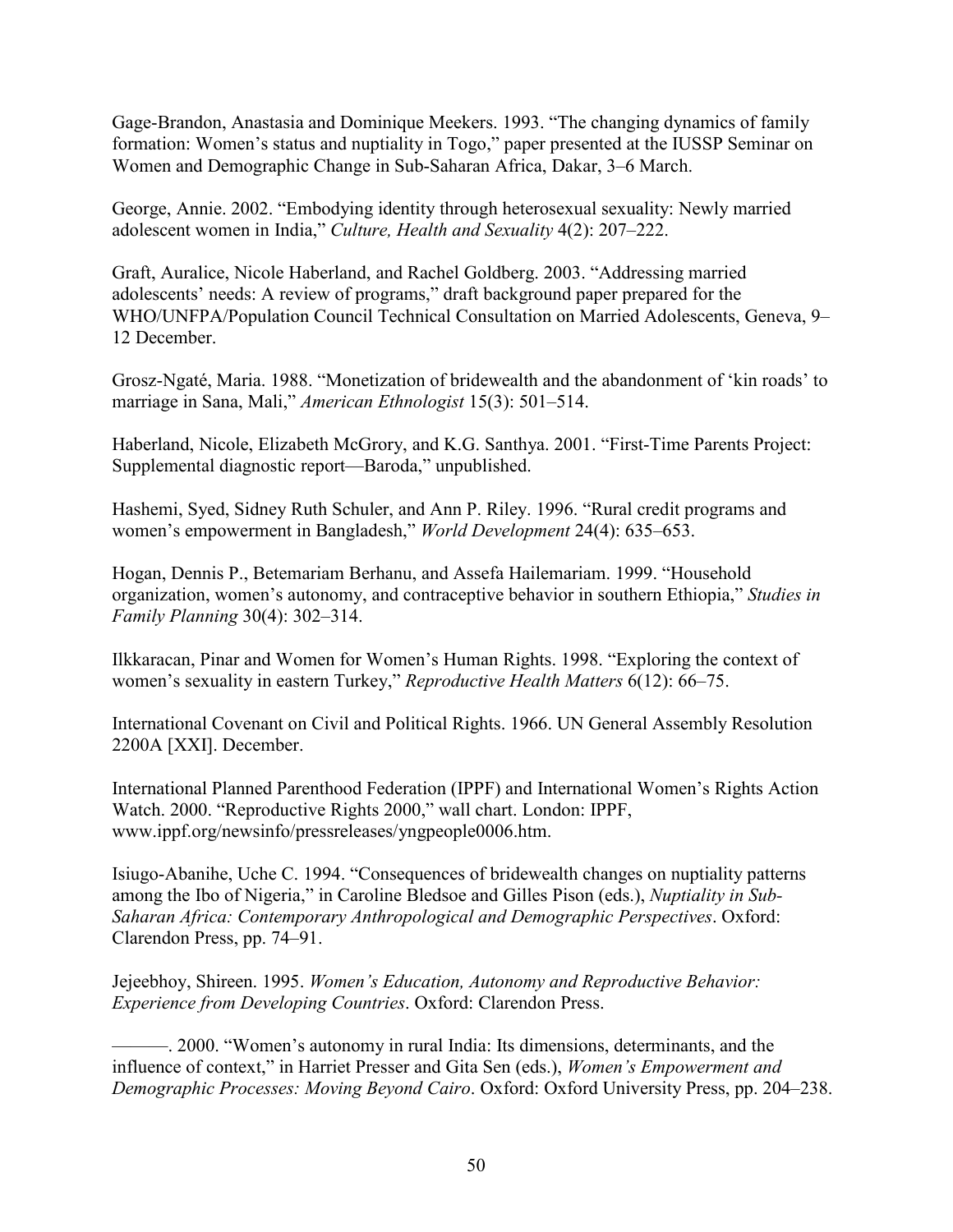Karanja, Wambui Wa. 1994. "The phenomenon of 'outside wives': Some reflections on its possible influence on fertility," in Caroline Bledsoe and Gilles Pison (eds.), *Nuptiality in Sub-Saharan Africa: Contemporary Anthropological and Demographic Perspectives*. Oxford: Clarendon Press, pp. 194–214.

Khan, M.E., John Townsend, and Shampa D'Costa. 2002. "Behind closed doors: A qualitative study of sexual behaviour of married women in Bangladesh," *Culture, Health and Sexuality* 4(2): 237–256.

Kishor, Sunita. 2000. "Empowerment of women in Egypt and links to the survival and health of their infants," in Harriet Presser and Gita Sen (eds.), *Women's Empowerment and Demographic Processes: Moving Beyond Cairo*. Oxford: Oxford University Press, pp. 119–156.

Kishor, Sunita and Kiersten Johnson. 2004. *Profiling Domestic Violence: A Multi-Country Study*. Calverton, MD: ORC Macro.

Lesthaeghe, Ron, Georgia Kaufmann, Dominique Meekers, and Johan Surkyn. 1994. "Postpartum abstinence, polygyny, and age at marriage: A macro-level analysis of sub-Saharan societies," in Caroline Bledsoe and Gilles Pison (eds.), *Nuptiality in Sub-Saharan Africa: Contemporary Anthropological and Demographic Perspectives.* Oxford: Clarendon Press, pp. 25–54.

Lindenbaum, Shirley. 1981. "Implications for women of changing marriage transactions in Bangladesh," *Studies in Family Planning* 12(1): 394–401.

Locoh, Thérèse. 1994. "Social change and marriage arrangements: New types of union in Lomé, Togo," in Caroline Bledsoe and Gilles Pison (eds.), *Nuptiality in Sub-Saharan Africa: Contemporary Anthropological and Demographic Perspectives*. Oxford: Clarendon Press, pp. 215–230.

Madhavan, Sangeetha, Alayne Adams, and Dominique Simon. 2003. "Women's networks and the social world of fertility behavior," *International Family Planning Perspectives* 29(2): 58–68.

Malhotra, Anju. 1991. "Gender and changing generational relations: Spouse choice in Indonesia," *Demography* 28(4): 549–569.

———. 1997. "Gender and the timing of marriage: Rural–urban differences in Java," *Journal of Marriage and the Family* 59(2): 434–450.

Malhotra, Anju, Sidney Ruth Schuler, and Carol Boender. 2002. "Measuring women's empowerment as a variable in international development," final version (28 June) of background paper prepared for the World Bank Workshop on Poverty and Gender: New Perspectives.

Mason, Karen Oppenheim. 1998. "Wives' economic decision-making power in the family: Five Asian countries," in Karen Oppenheim Mason, Noriko O. Tsuya, and Minja Kim Choe, (eds.),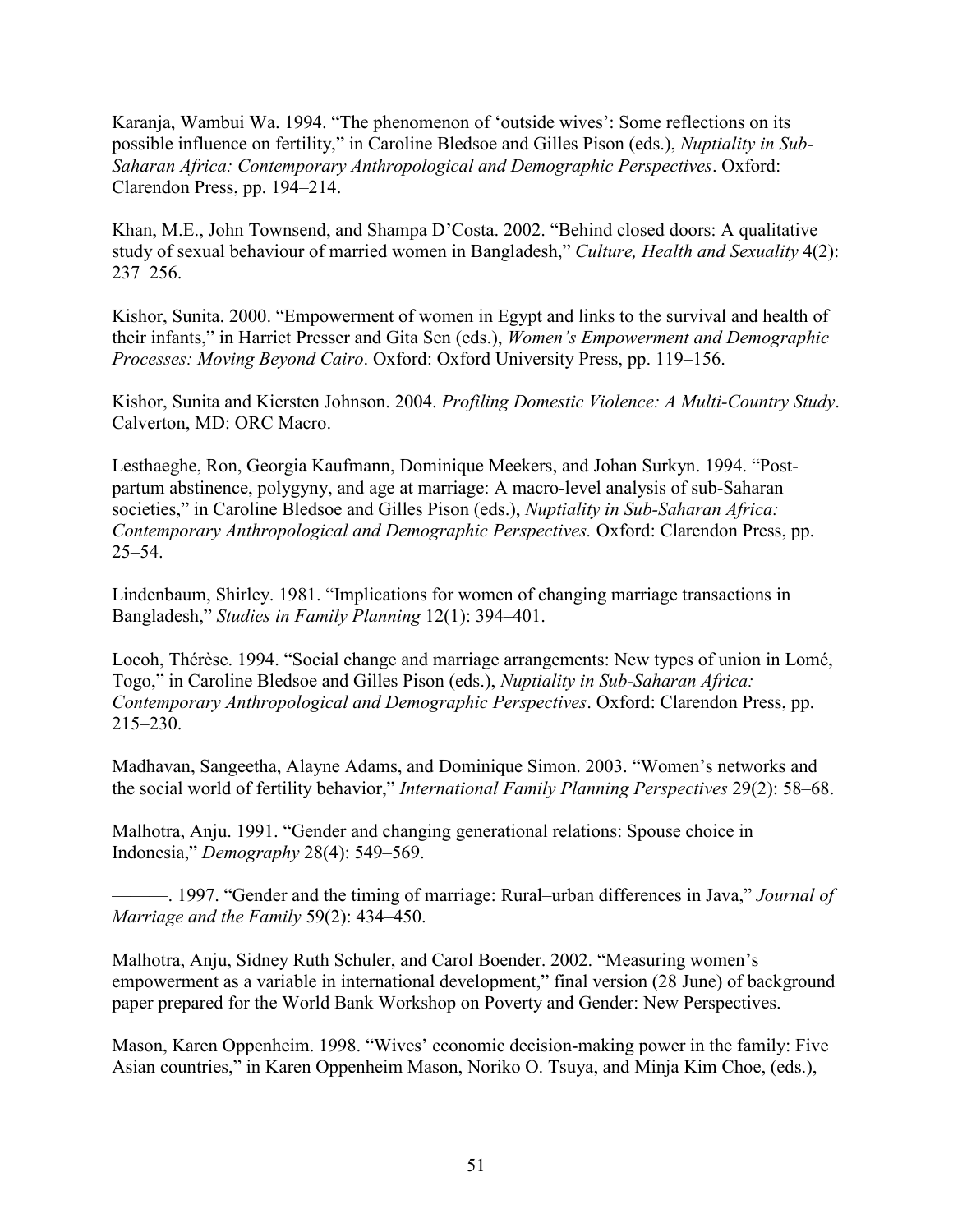*The Changing Family in Comparative Perspective: Asia and the United States*. Honolulu: East-West Center, pp. 105–133.

Meekers, Dominique. 1992. "The process of marriage in African societies: A multiple indicator approach," *Population and Development Review* 18(1): 61–78.

Meekers, Dominique and Anastasia J. Gage. 1995. "Children's experience with marital dissolution in Togo," paper presented at the annual meeting of the Population Association of America, San Francisco, 6–8 April.

Mensch, Barbara. 2003. "Trends in the timing of first marriage," presentation at WHO/UNFPA/Population Council Technical Consultation on Married Adolescents, Geneva, 9– 12 December.

Mensch, Barbara, Susheela Singh, and John Casterline. 2004. "Trends in the timing of first marriage among men and women in the developing world," presentation at the annual meeting of the Population Association of America, Boston, 1–3 April.

Miller, Suellen and Felicia Lester. 2003. "Meeting the needs of the youngest first-time mothers," draft background paper presented at WHO/UNFPA/Population Council Technical Consultation on Married Adolescents, Geneva, 9–12 December.

Neupane, Shailes, Doug Nichols, and Shyam Thapa. 2003. "Knowledge and beliefs about HIV/AIDS among young people in urban Nepal," *Asia-Pacific Population Journal* 18(4): 39–52.

Ngondo a Pitshandenge, Iman. 1994. "Marriage law in sub-Saharan Africa," in Caroline Bledsoe and Gilles Pison (eds.), *Nuptiality in Sub-Saharan Africa: Contemporary Anthropological and Demographic Perspectives*. Oxford: Clarendon Press, pp. 117–129.

Nurse, Jo. 2003. "Gender-based violence in married or partnered adolescents," draft background paper presented at WHO/UNFPA/Population Council Technical Consultation on Married Adolescents, Geneva, 9–12 December.

Olausson, Petra Otterblad, Sven Cnattingius, and Bengt Haglund. 1999. "Teenage pregnancies and risk of late fetal death and infant mortality," *British Journal of Obstetrics and Gynaecology* 106(2): 116–121.

Pachauri, Saroj and K.G. Santhya. 2002. "Reproductive choices for Asian adolescents: A focus on contraceptive behavior," *International Family Planning Perspectives* 28(4): 186–195.

Pateman, Carole. 1980. "Women and consent," *Political Theory* 8(2): 149–168.

Phipps, Maureen G. and MaryFran Sowers. 2002. "Defining early adolescent childbearing," *American Journal of Public Health* 92(1): 125–128.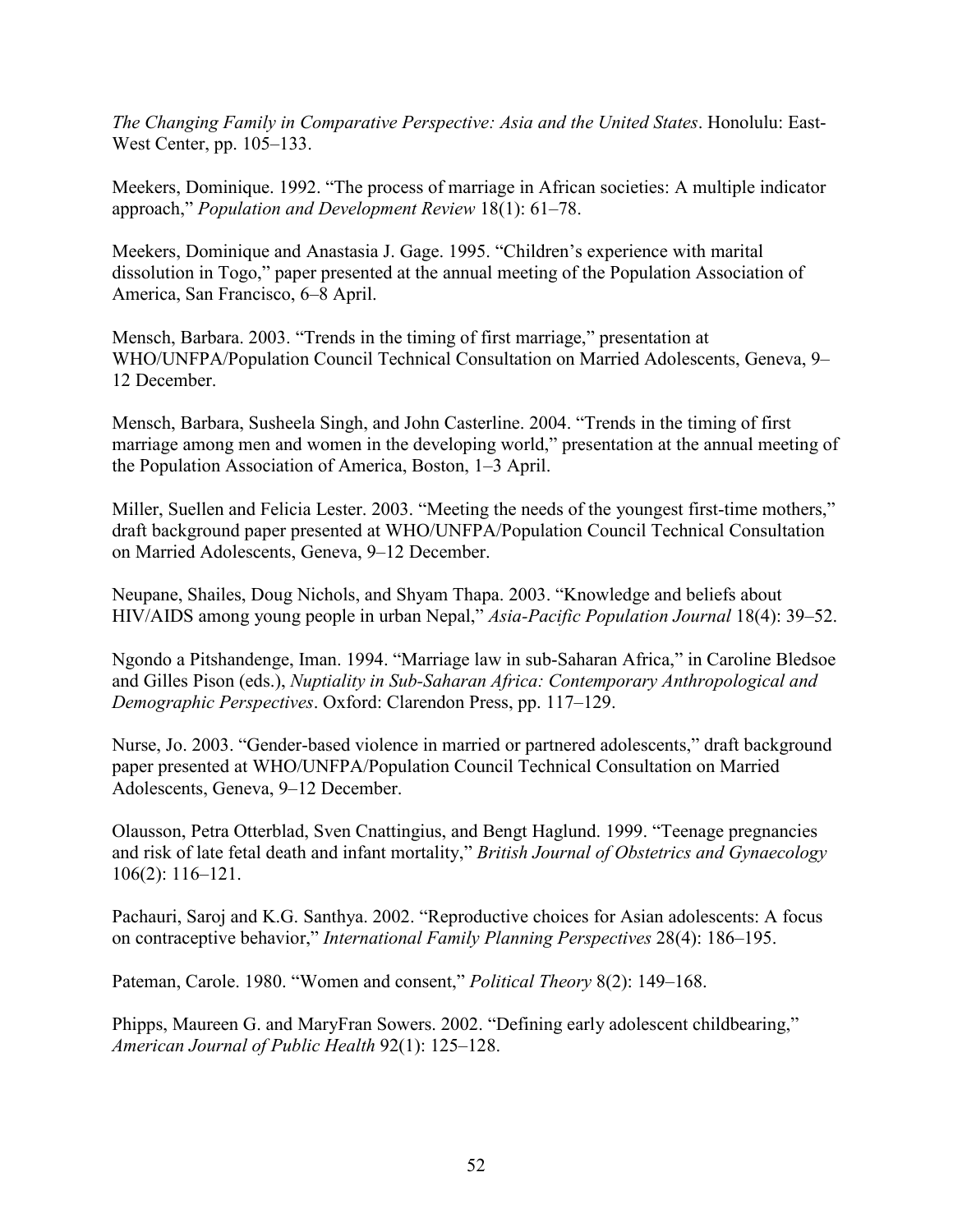Pilon, Marc. 1994. "Types of marriage and marital stability: The case of the Moba-Gurma of North Togo," in Caroline Bledsoe and Gilles Pison (eds.), *Nuptiality in Sub-Saharan Africa: Contemporary Anthropological and Demographic Perspectives*. Oxford: Clarendon Press, pp. 130–147.

Pittrof, Rüdiger, Oona M. Campbell, and Véronique G.A. Filippi. 2002. "What is quality in maternity care? An international perspective," *Acta Obstetricia et Gynecologica Scandinavica* 81(4): 277–283.

Rao, Vijayendra. 1993. "Dowry 'inflation' in rural India: A statistical investigation," *Population Studies* 47(2): 283–293.

———. 1997. "Wife-beating in rural south India: A qualitative and econometric analysis," *Social Science and Medicine* 44(8): 1169–1180.

Saloucou, Lydia, Gisele Kabore, and Kotalama Traore. 2002. "Diagnostic study on the life experience of married adolescent girls, their economic opportunities, needs and reproductive health needs: The case of Natiaboani and Koare (Gourma Province)," unpublished final report. New York: Population Council.

Santhya, K.G. and Nicole Haberland. 2003. "Addressing the social context of married adolescent girls: The First-Time Parents Project," presentation at WHO/UNFPA/Population Council Technical Consultation on Married Adolescents, Geneva, 9–12 December.

Santhya, K.G. and Shireen Jejeebhoy. 2003. "Sexual and reproductive health needs of married adolescent girls," *Economic and Political Weekly* 38(41): 4370–4377.

Santhya, K.G., Elizabeth McGrory, and Nicole Haberland. 2001. "First-Time Parents Project: Supplemental diagnostic report—Kolkata," unpublished.

Santhya, K.G., F. Ram, Nicole Haberland, S.K. Mohanty, Elizabeth McGrory, R.K. Sinha, Arub Das, and Anupa Mehta. 2003a. "The gendered experience of married adolescents in India: Baseline findings from the First-Time Parents Project," paper presented at the Second Asia and Pacific Conference on Reproductive and Sexual Health, Bangkok, 6–10 October.

Santhya, K.G., F. Ram, Nicole Haberland, R.K. Sinha, and S.K. Mohanty. 2003b. Unpublished tabulations of data from the First-Time Parents Project.

Sathar, Zeba A., Cynthia B. Lloyd, Minhaj ul Haque, Judith A. Diers, Azeema Faizunnissa, Monica Grant, and Munawar Sultana. 2003. *Adolescents and Youth in Pakistan 2001–02: A Nationally Representative Survey*. Islamabad: Population Council.

Schuler, Sidney Ruth and Syed Hashemi. 1994. "Credit programs, women's empowerment, and contraceptive use in rural Bangladesh," *Studies in Family Planning* 25(2): 65–76.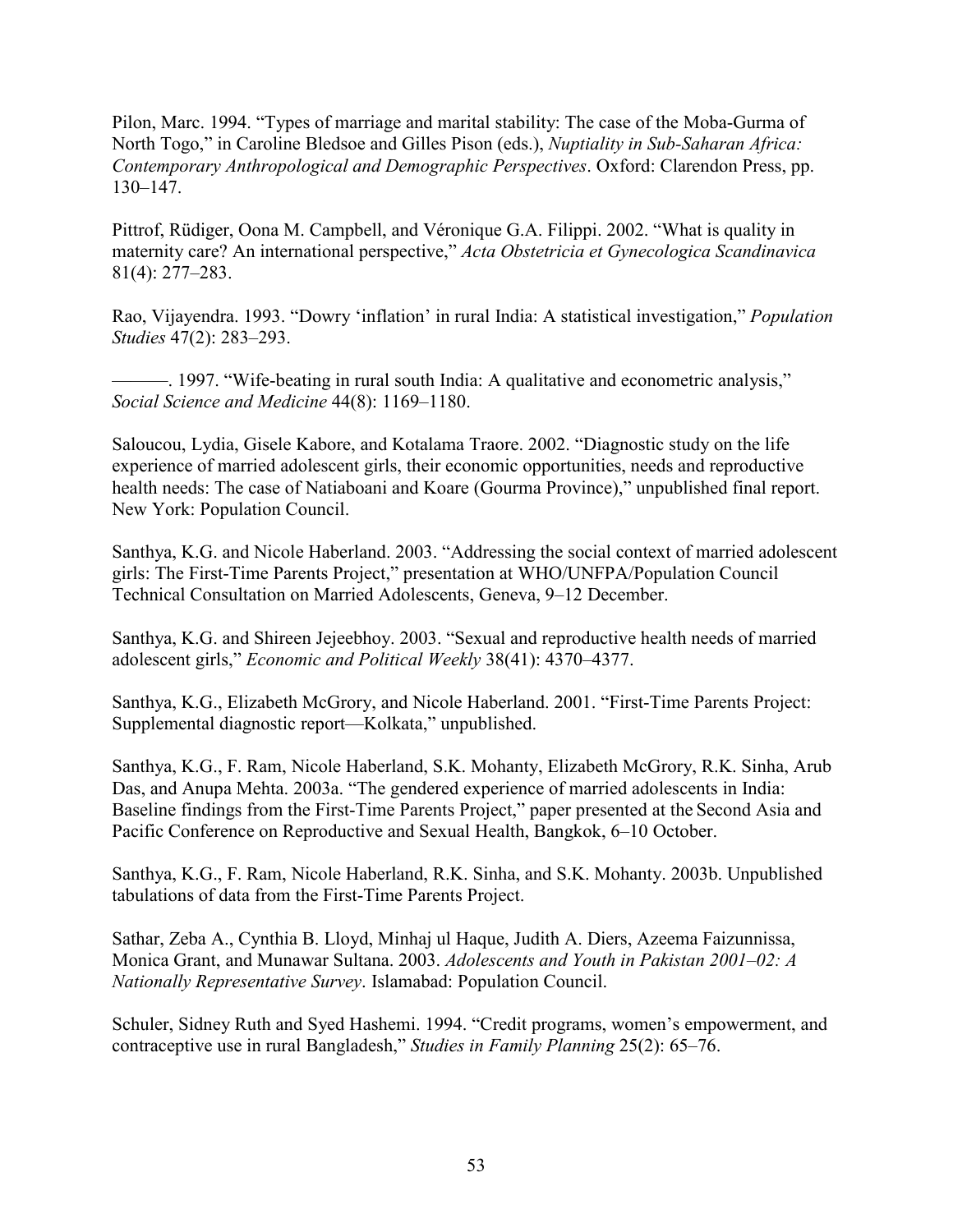Schuler, Sidney Ruth, Syed Hashemi, and Shamsul Huda Badal. 1998. "Men's violence against women in rural Bangladesh: Undermined or exacerbated by microcredit programmes?" *Development in Practice* 8(2): 148–157.

Schuler, Sidney Ruth, Syed M. Hashemi, Ann P. Riley, and Shireen Akhter. 1996. "Credit programs, patriarchy and men's violence against women in rural Bangladesh," *Social Science and Medicine*, 43(12): 1729–1742.

Singerman, D. and B. Ibrahim. 2001. "The cost of marriage in Egypt: A hidden variable in the new Arab demography," *Cairo Papers in Social Science*. Cairo: American University in Cairo Press.

Steele, Fiona, Sajeda Amin, and Ruchira Naved. 2001. "Savings/credit group formation and change in contraception," *Demography* 38(2): 267–282.

Suran, Luciana and Sajeda Amin. 2004. "Does more dowry make life better for brides?: A test of bequest theories of dowry in rural Bangladesh," presented at the annual meeting of the Population Association of America, Boston, MA, 1–3 April.

Thapa, Shyam and Vinod Mishra. 2003. "Mass media exposure among youth in urban Nepal," *Asia-Pacific Population Journal* 18(1): 5–28.

Udry, J. Richard, Nancy Dole, and Karin Gleiter. 1992. "Forming reproductive unions in urban Zimbabwe," *International Family Planning Perspectives* 18(1): 10–12,17.

United Nations Department of Economic and Social Affairs. 2000. *World Marriage Patterns 2000.* New York: United Nations.

Universal Declaration of Human Rights. 1948. UN General Assembly Resolution 217A (III) of 10. December.

van de Walle, Étienne and Dominique Meekers. 1994. "Marriage drinks and kola nuts," in Caroline Bledsoe and Gilles Pison (eds.), *Nuptiality in Sub-Saharan Africa: Contemporary Anthropological and Demographic Perspectives*. Oxford: Clarendon Press, pp. 57–73.

Vlassoff, Carol. 1992. "Progress and stagnation: Changes in fertility and women's position in an Indian village," *Population Studies* 46(2): 195–212.

———. 1994. "From rags to riches: The impact of rural development on women's status in an Indian village," *World Development* 22(5): 707–719.

Wall, L. Lewis. 1998. "Dead mothers and injured wives: The social context of maternal morbidity and mortality among the Hausa of northern Nigeria," *Studies in Family Planning* 29(4): 341–359.